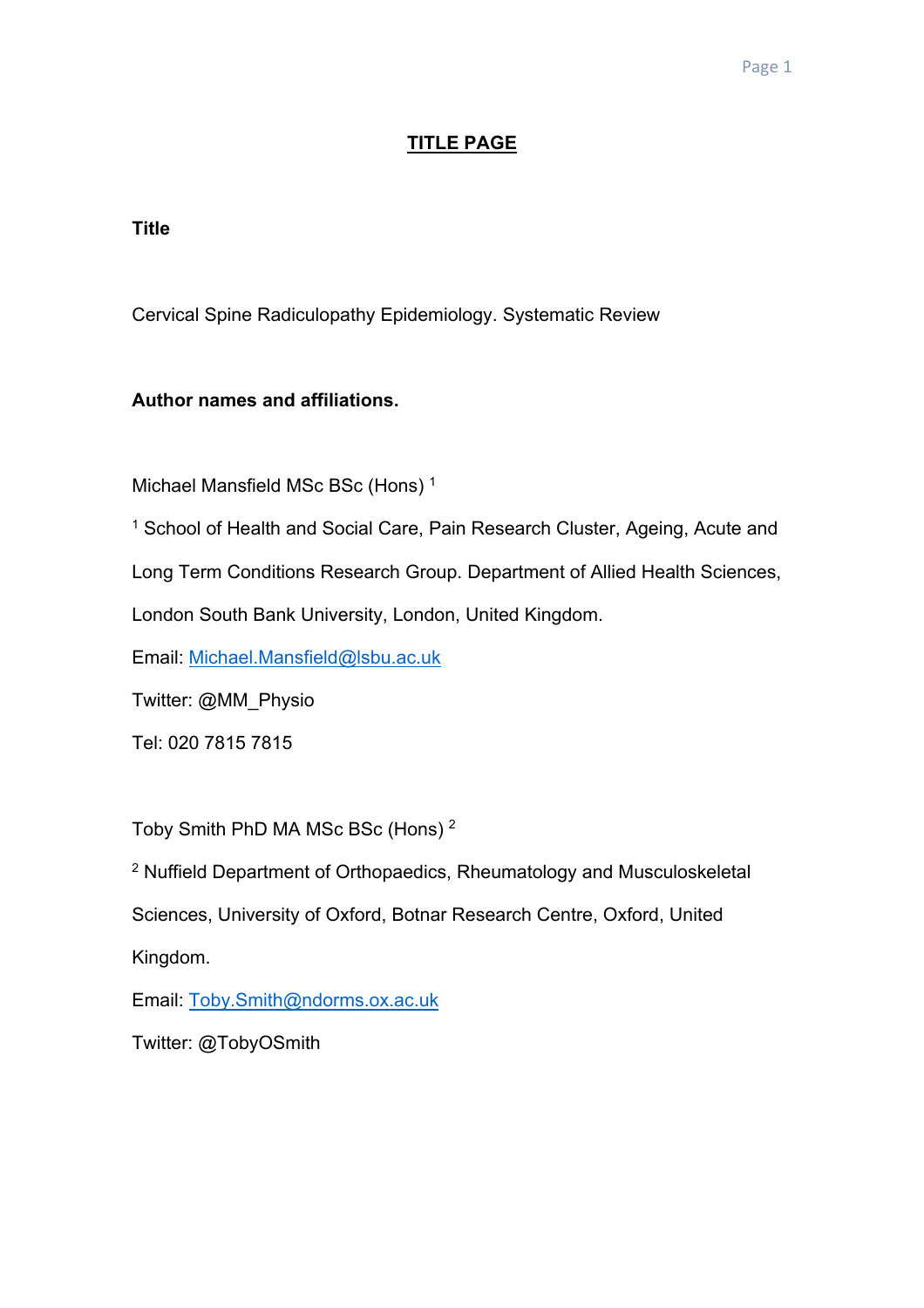Nicolas Spahr PhD MSc MA Grad Dip Phys 3 4

<sup>3</sup> Guy's and St Thomas Hospital NHS Foundation Trust, Physiotherapy

Department, St Thomas Hospital, Westminster Bridge Road, London, United Kingdom.

4 Pain Section, Neuroimaging. Institute of Psychiatry. Kings College London,

United Kingdom.

Email: Nicolas.Spahr@gstt.nhs.uk

Twitter: @NicolasSpahr

Mick Thacker PhD MSc Grad Dip Phys Grad Dip MNMSD<sup>1</sup>

<sup>1</sup> School of Health and Social Care, Pain Research Cluster, Ageing, Acute and

Long Term Conditions Research Group. Department of Allied Health Sciences,

London South Bank University, London, United Kingdom.

Email: Michael.Thacker@lsbu.ac.uk

Twitter: @dibbygibby

# **Corresponding author.**

Michael Mansfield MSc BSc (Hons)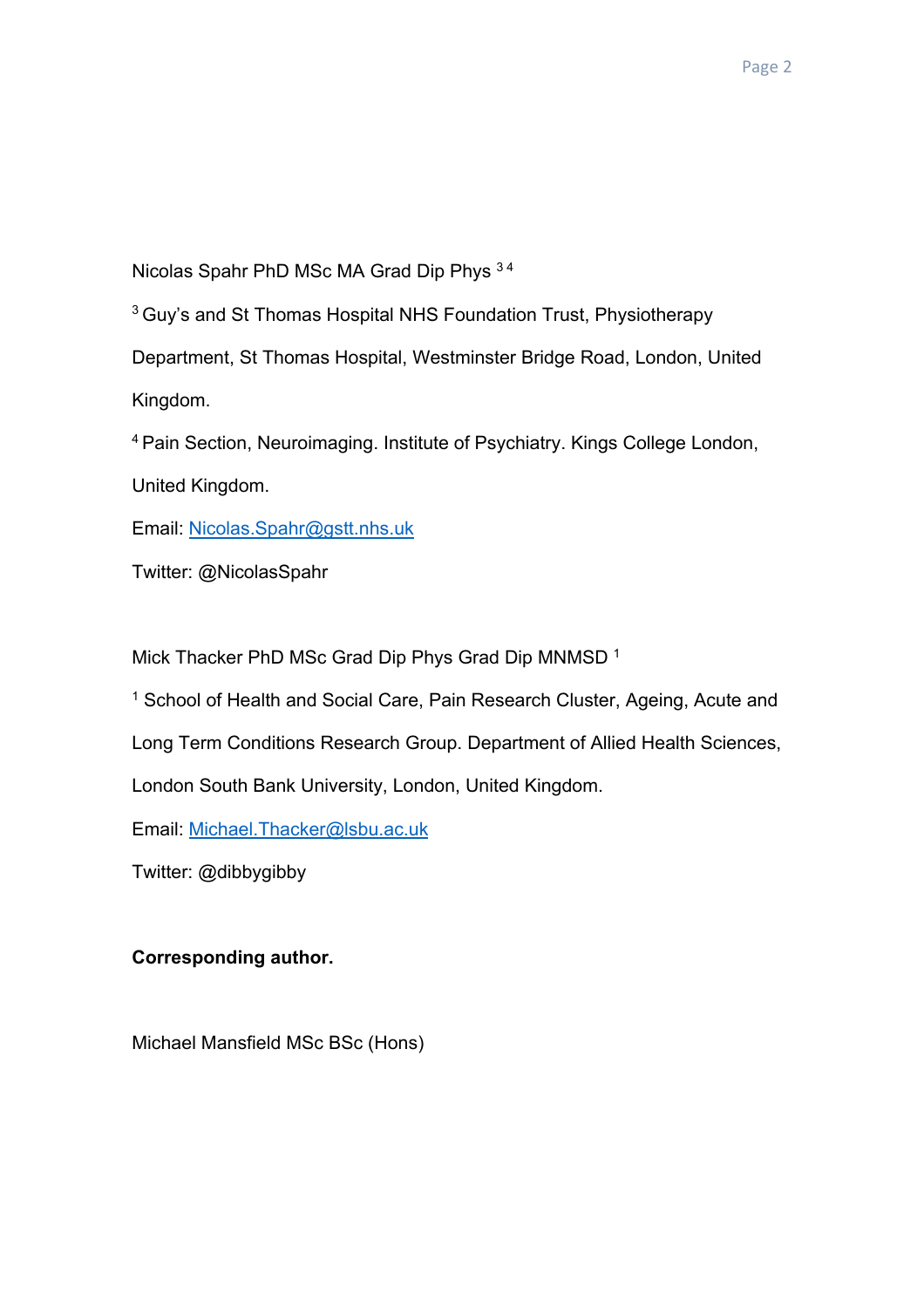School of Health and Social Care, Pain Research Cluster, Ageing, Acute and Long Term Conditions Research Group. Department of Allied Health Sciences, London South Bank University, London, United Kingdom.

Email: Michael.Mansfield@lsbu.ac.uk

Twitter: @MM\_Physio

ORCID: https://orcid.org/0000-0003-4258-8247

# **Category of submission:**

Systematic review

# **PROSPERO Registration Number**

CRD42019138903

# **Funding & Acknowledgement:**

Nil funding.

This study forms part of Michael Mansfield's PhD study programme.

Prof. Lesley Haig's valuable support in Michael Mansfield's research journey.

# **Conflict of Interest statement**

There is no conflict of interests across all authors (MM, TS, NS and MT)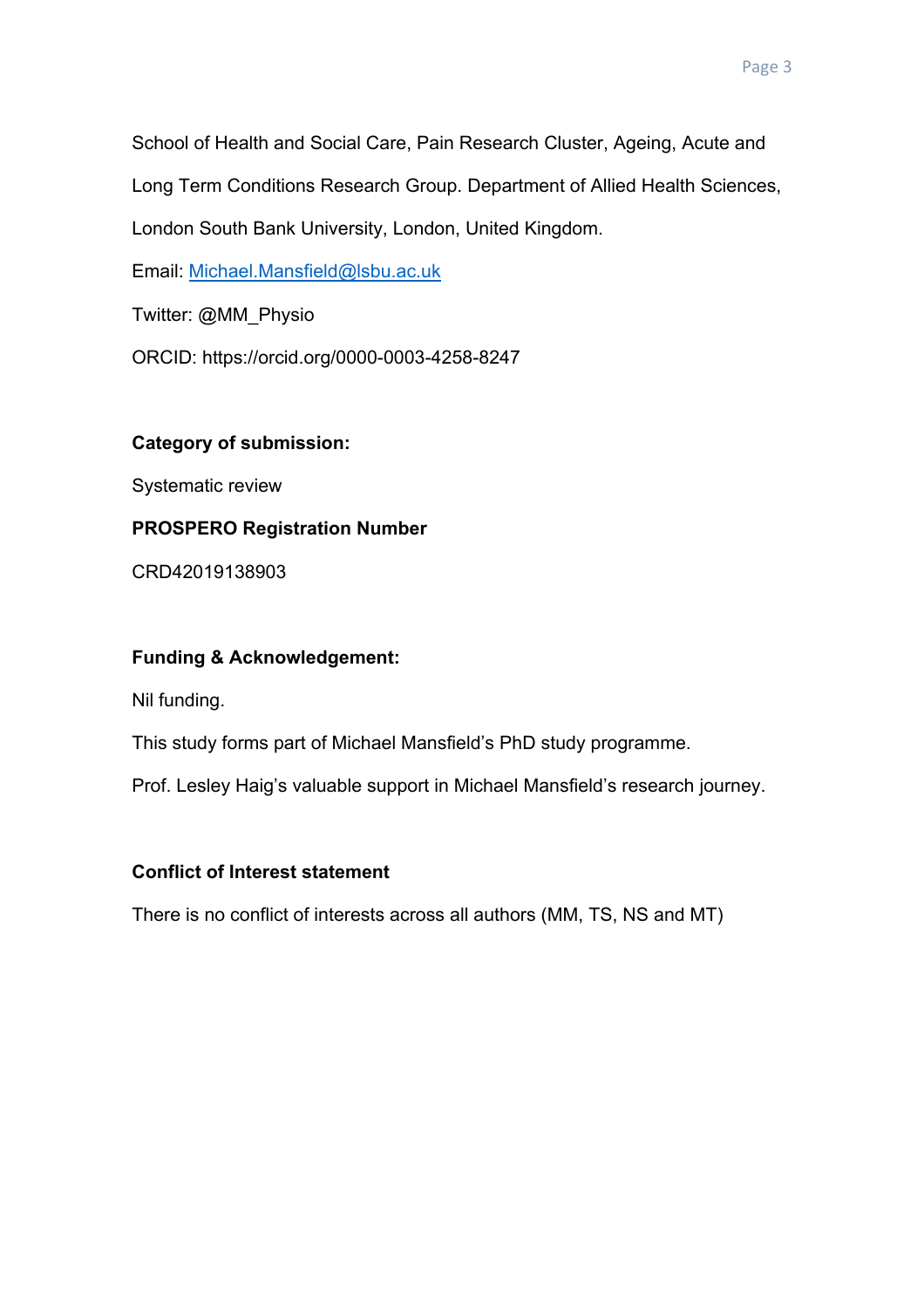# **Author Contributions:**

Conceptualisation: Michael Mansfield and Mick Thacker

Formal analysis: Michael Mansfield, Toby Smith, Nicolas Spahr and Mick

**Thacker** 

Investigation: Michael Mansfield, Toby Smith and Mick Thacker

Methodology: Michael Mansfield, Toby Smith, Nicolas Spahr and Mick Thacker

Project administration: Michael Mansfield

Writing and original draft: Michael Mansfield

Writing, review and editing: Michael Mansfield, Toby Smith, Nicolas Spahr and

Mick Thacker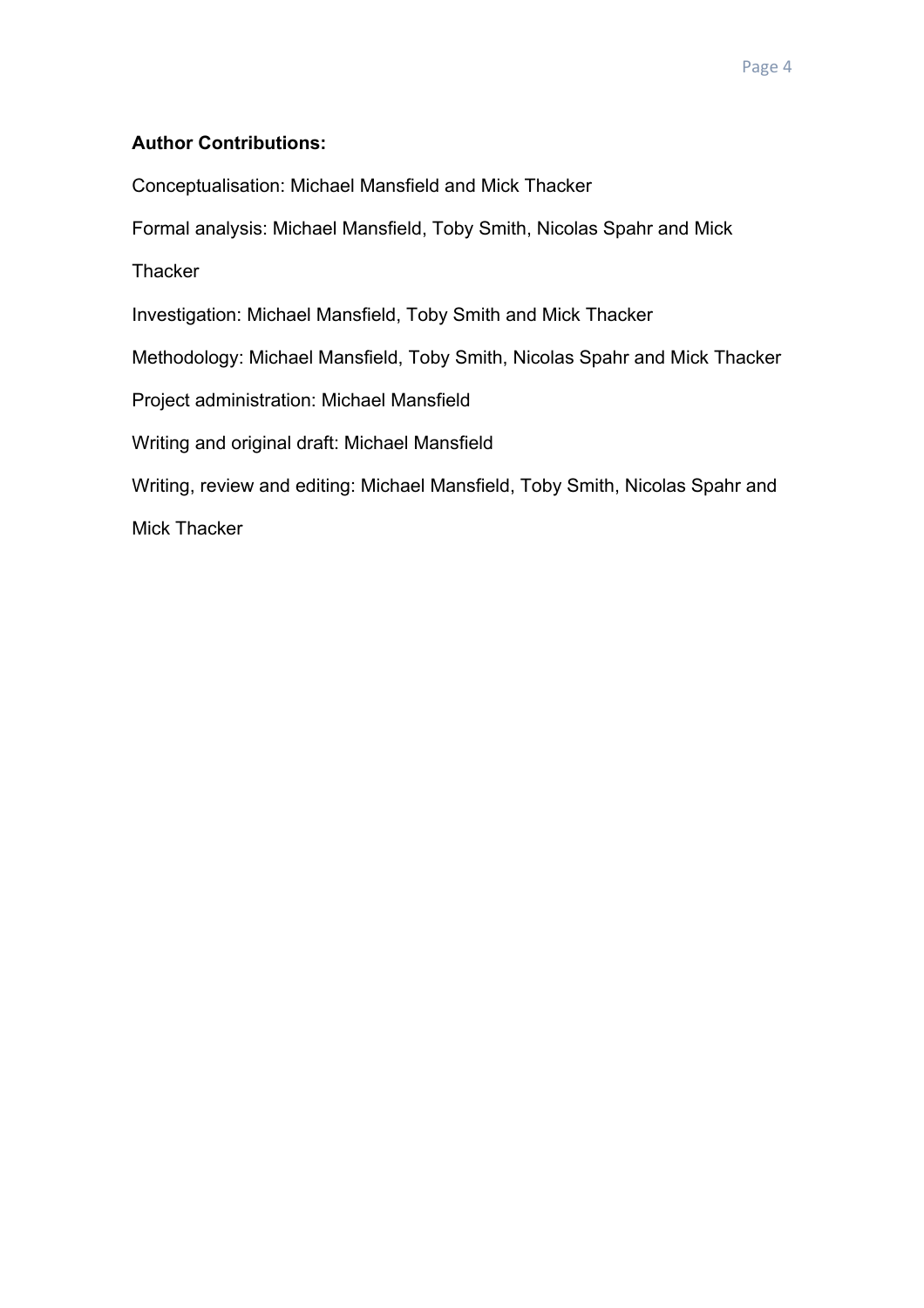## **ABSTRACT**

## **Background & Objective**

Cervical spine radiculopathy (CSR) is a disabling condition which has significant negative impacts on a person's mental health, physical functioning and social participation. Research has reported variable CSR incidence and prevalence among different populations. To date no systematic review has been completed investigating the prevalence or incidence of CSR, therefore our objective was to determine the incidence and/or prevalence of CSR in adults.

#### **Design and Method**

A systematic review was conducted including searches of PubMed (MEDLINE), EMBASE and CINAHL from inception to February 25th 2020. Studies including data on incidence and/or prevalence of CSR were included. Methodological quality was assessed using a modified Hayden, Cote and Bombardier (2006) appraisal checklist. Data was analysed narratively.

#### **Results**

Nine low to high-quality studies were included in the final review. Incidence ranged between 0.832 to 1.79 per 1000 person-years from two high quality and one low quality study. Prevalence values ranged from 1.21 to 5.8 per 1000 from four medium to high quality studies. Prevalence values of 1.14% (95% CI 0.45- 1.82) and 1.31% (95% CI 0.66-1.96) for males and females respectively were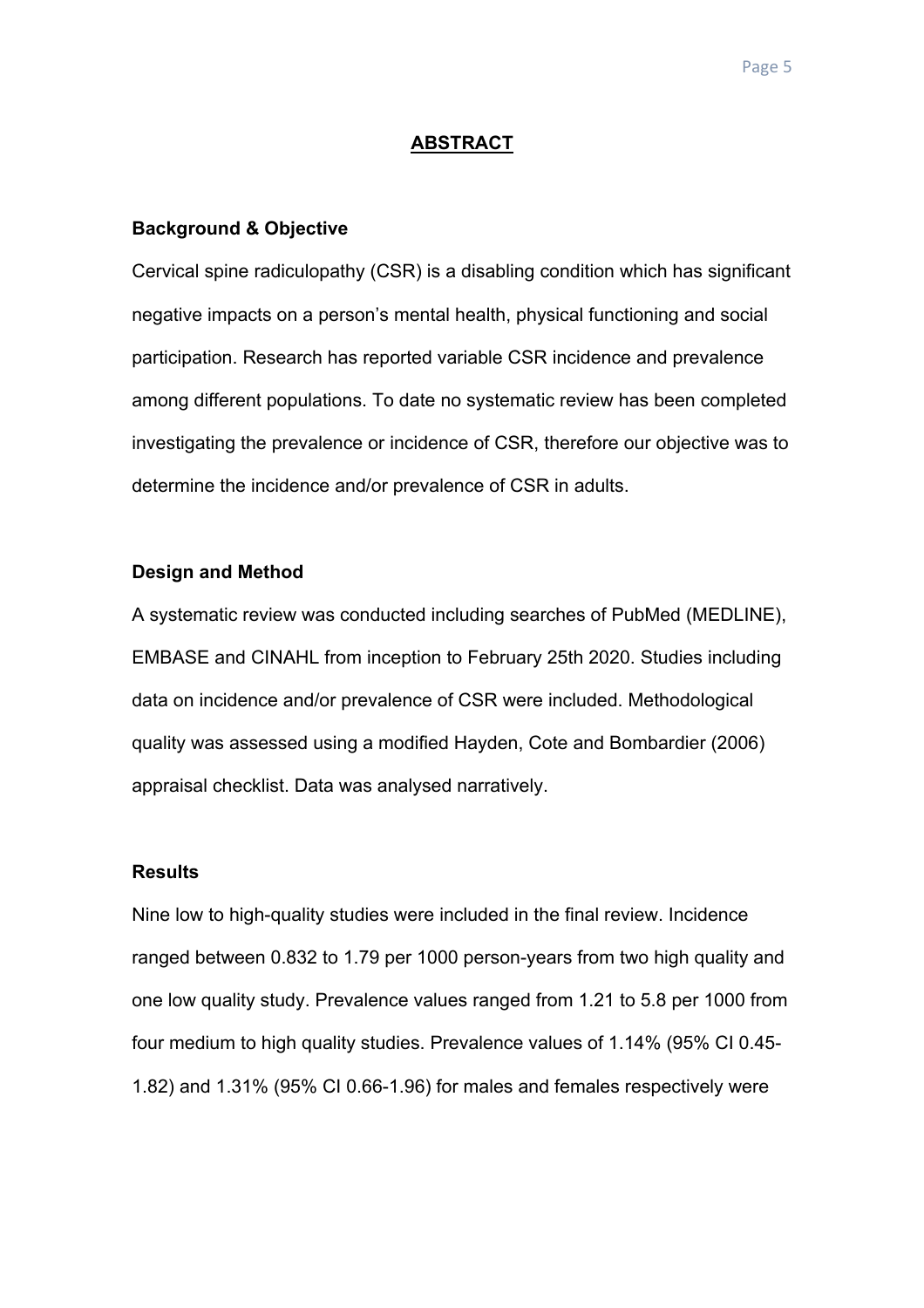reported from one medium quality study. One medium quality study reported an unadjusted prevalence value of 6.3% for males and females.

# **Conclusions**

This is the first systematic review investigating the epidemiology of CSR in an adult population. This review reports a variable incidence rate and prevalence of CSR among specific populations, however, this was based on nine studies. There is a priority to investigate CSR epidemiology across other populations globally and standardising CSR diagnostic criteria.

# **Key Words**

Cervical Spine Radiculopathy; Epidemiology; Prevalence; Incidence;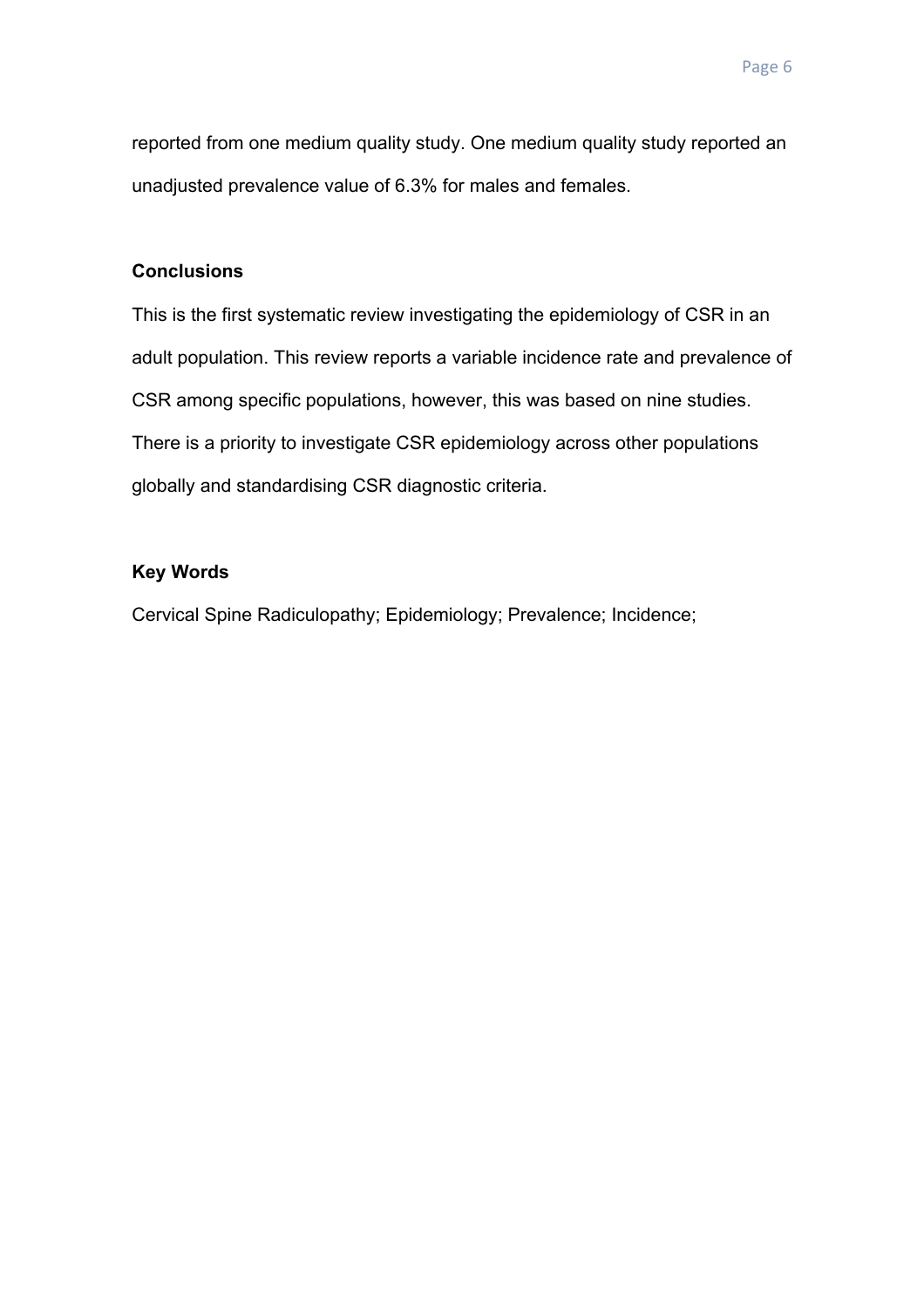# **MANUSCRIPT (TEXT) INTRODUCTION**

Cervical Spine Radiculopathy (CSR) is a disabling condition which has significant negative impacts on a person's mental health, physical functioning and social participation (Iyer & Kim, 2016). CSR is a complex presentation, associated with increased dependence on healthcare systems (Hogg-Johnson et al., 2009; Iyer & Kim, 2016). CSR poses a substantial challenge for clinicians and patients as it does not always respond to conventional therapies (Rice & Hill, 2006; Woods & Hilibrand, 2015).

CSR is defined as an objective loss of sensory and/or motor function from a conduction compromise to a spinal nerve or its root (Finnerup et al., 2016). This can occur with or without pain (Finnerup et al., 2016). Pain associated with radiculopathy is referred to as painful radiculopathy, which may fit the criteria of *definite* neuropathic pain if impaired sensory symptoms are reported (Treede et al., 2008). The criteria of *probable* neuropathic pain is based on motor signs only (Treede et al., 2008). The conduction compromise in CSR can be a direct compression or indirectly through the interruption of blood supply or nutrition to a nerve axon or its root (Treede et al., 2008). Mechanical deformation, inflammation or ischemic damage of a dorsal root ganglion and/or mechanical stimulation of nerve roots may result in ectopic activation and is a typical feature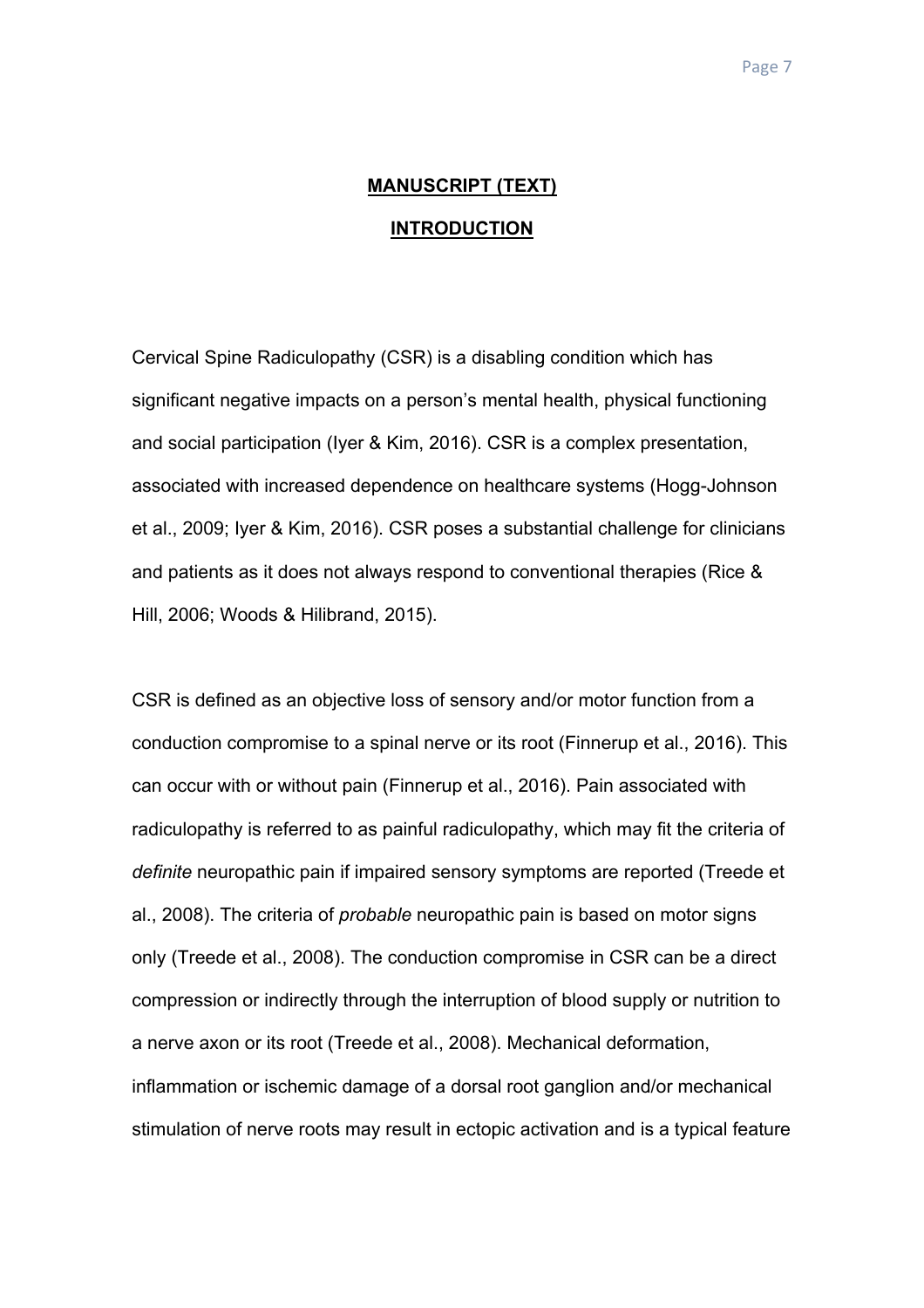of radicular pain (Backonja et al., 2013; Haanpaa et al., 2011). People with radicular pain describe symptoms such as lancinating along narrow bands, which is similar but not identical to "dermatomal distribution" (Haanpaa et al., 2011; Smyth & Wright, 1958). Radiculopathy and radicular pain are distinct diagnostic entities. However there is inconsistency of definition used across observational studies (Lin et al., 2014; Thoomes et al., 2012). The inconsistent reporting and subsequent diagnostic criteria employed may under- or overestimate the incidence and/or prevalence of CSR.

There is no definitive reference test to diagnose CSR. Diagnosis is made by a detailed patient interview and physical assessment. Subjective complaints of paraesthesia, hyperaesthesia, dysaesthesia and/or allodynia, substantiated by neurological examination, quantitative sensory testing and/or electrodiagnostic testing are typical findings (Backonja et al., 2013; Dillingham, 2013; Siller, Kasem, Witt, Tonn, & Zausinger, 2018; Treede et al., 2008). Painful or restricted neck movements, diminished deep tendon reflex and/or upper limb weakness are characteristic examination outcomes (Iyer & Kim, 2016; Rubinstein, Pool, van Tulder, Riphagen, & de Vet, 2007). However, CSR diagnostic testing procedures vary considerably in clinical practice (Thoomes et al., 2012). This variability may result in over- or under-reporting of CSR in observational studies. Imaging modalities such as Magnetic Resonance Imaging (MRI) can be utilised to diagnose CSR (Aanem, 2015; Dillingham, 2013; Iyer & Kim, 2016). However, "abnormal" cervical spine imaging findings in individuals who are asymptomatic is common (Kato, Yukawa, Suda, Yamagata, & Ueta, 2012).

Page 8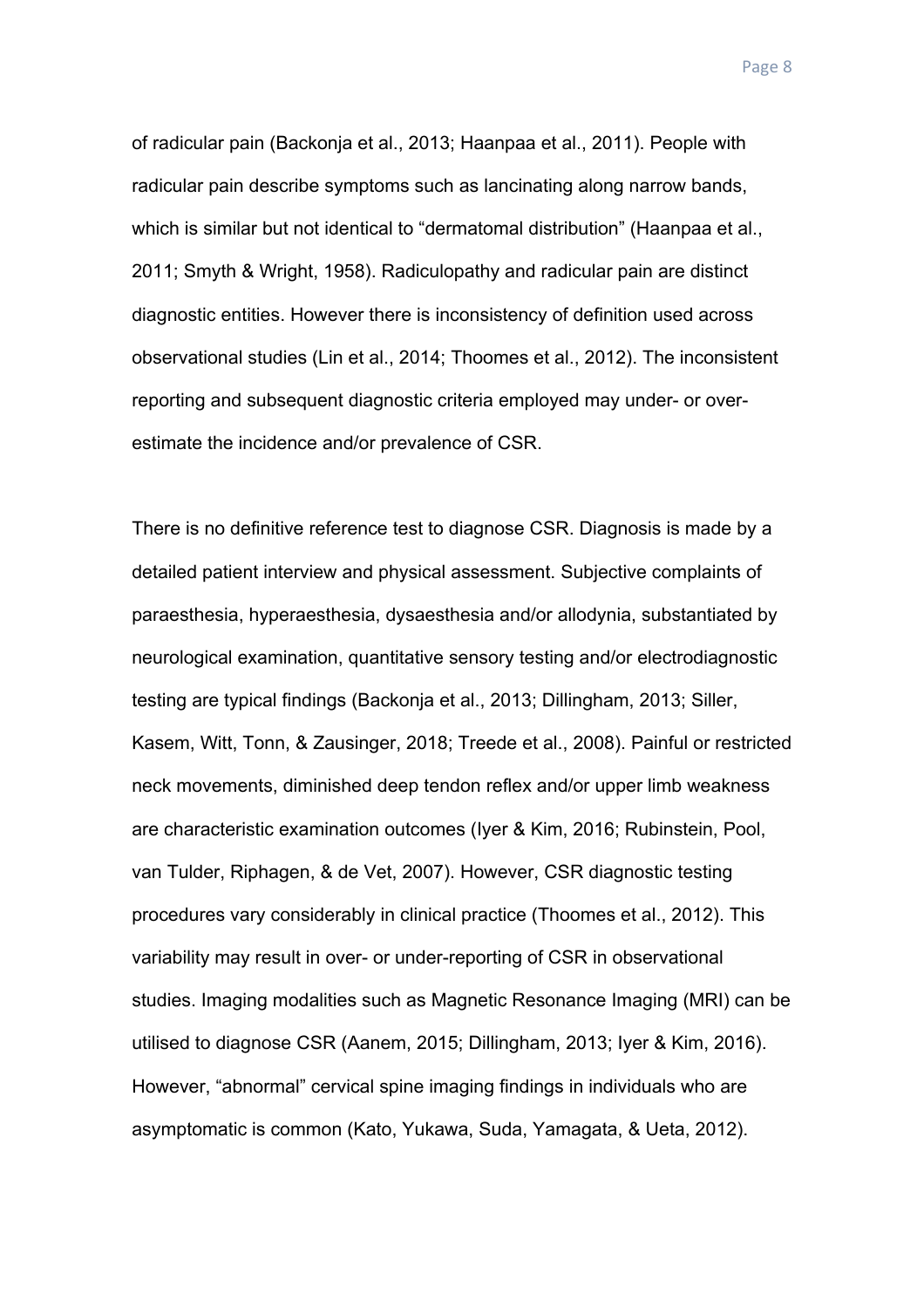Therefore relying on imaging in isolation to identify CSR should be used with caution and may distort epidemiological data (Bono et al., 2011; Nardin, Patel, Gudas, Rutkove, & Raynor, 1999; Thoomes et al., 2018).

To date, no systematic review has been undertaken to determine the epidemiology (incidence and/or prevalence) of CSR. Accordingly, the aim of this review is to determine the incidence and/or prevalence of CSR in adults.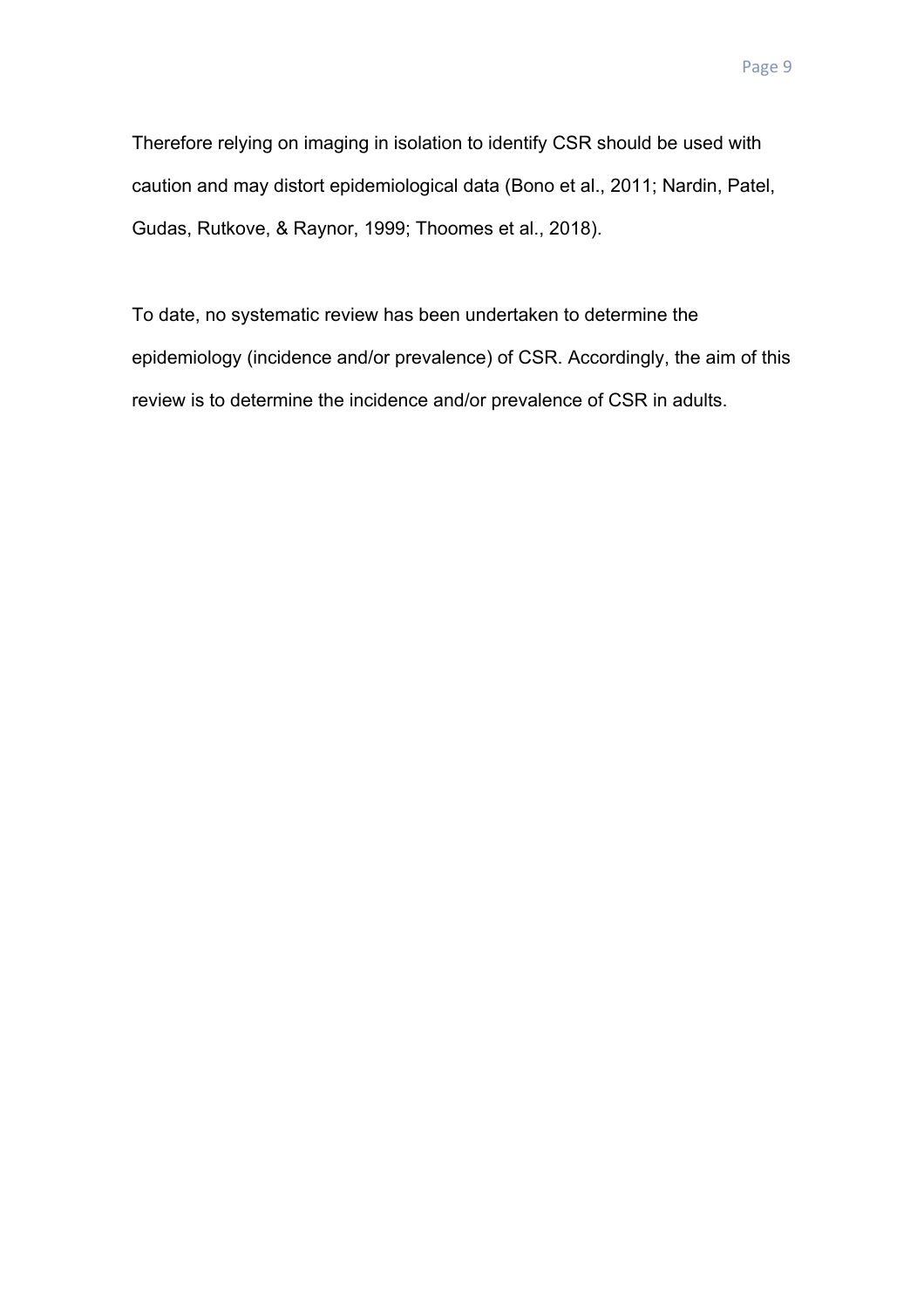## **METHODS**

The systematic review was registered with PROSPERO review database (Ref: CRD42019138903). The PRISMA guidelines of reporting (Moher, Liberati, Tetzlaff, Altman, & Group, 2009) were followed.

## Search Strategy

One reviewer (MM) conducted the systematic search of electronic databases PubMed (MEDLINE), EMBASE and CINAHL from inception to February 25<sup>th</sup> 2020. Unpublished (grey) literature and trial registry search was also completed of the databases: OpenGrey, ClinicalTrials.gov, NIHR portfolio and WHO International Clinical Trials Registry Platform. As an authorship team we agreed on the search terms collaboratively through discussion. The lead author (MM) adopted Radhakrishnan et al (1994) as the search strategy framework across electronic databases. Figure I reports an example of the search strategy used in MEDLINE. Hand searches of references lists and contacting lead authors of included articles was completed to determine if there were any pending article publications or unpublished work.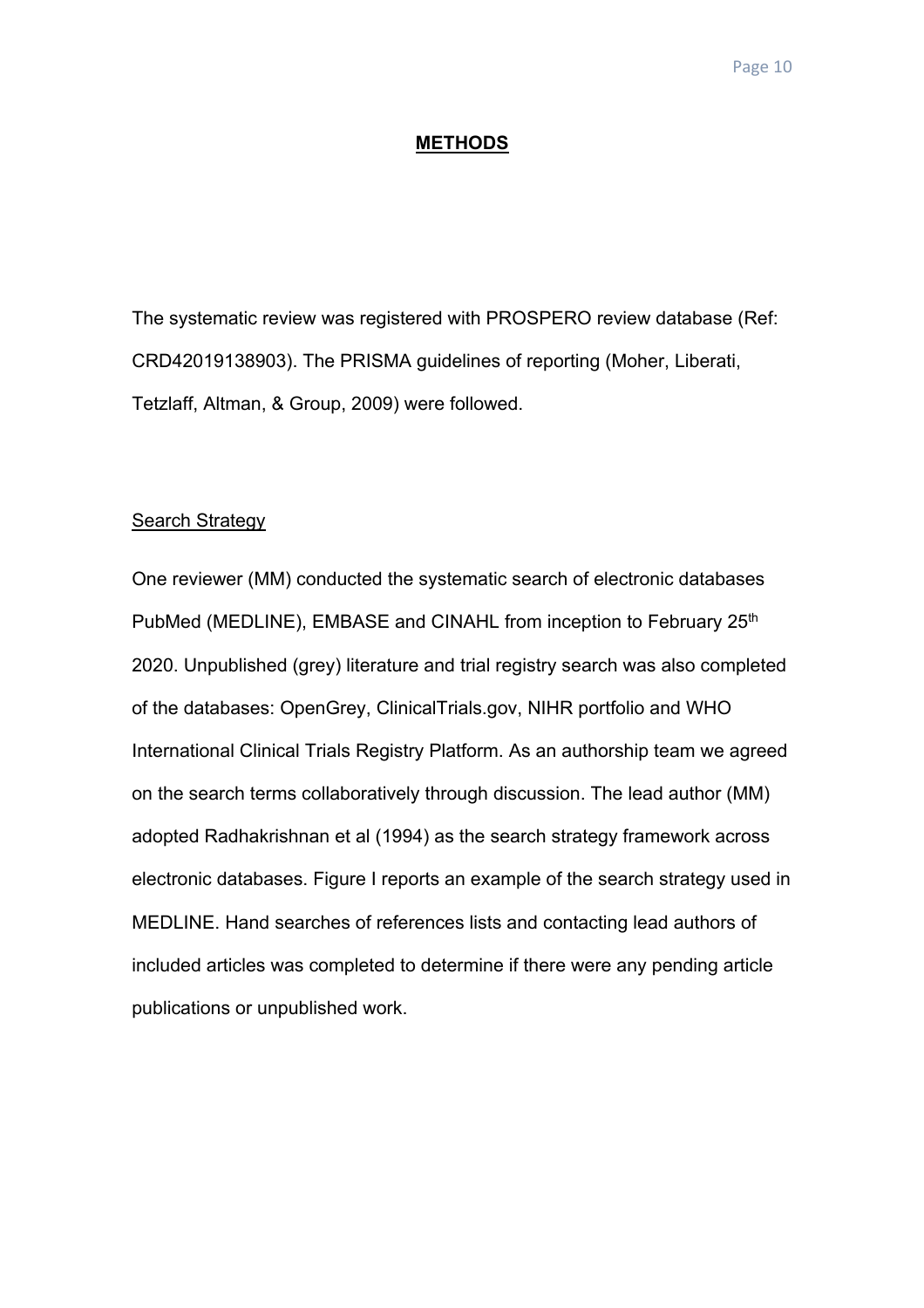## Eligibility Criteria

Studies were included if they met the following criteria:

- a) Adult participants (over 18 years) with a diagnosis of CSR. Diagnosis was made by using a modified version of the International Association of Pain (IASP; Scholz et al., 2019) *painful* radiculopathy and radicular pain classifications detailed in **Figure II**.
- b) Incidence or prevalence data reported. Prevalence referring to the proportion of persons who have a condition at or during a particular time period. Incidence referring to the proportion or rate of persons who develop a condition during a particular time period. Studies will be considered if they sample from open population, primary, secondary or tertiary healthcare sectors.
- c) Studies must be in the English language (or can be translated to English) and be either be case control, cross- sectional, or cohort study design.

It was anticipated that studies may use different CSR diagnostic criteria. CSR may not always be associated with pain (i.e. a painless radiculopathy) (Siller et al., 2018) and often there is a combination of clinical findings or outcomes, which can be attributed to clinical examination techniques utilised (Thoomes et al., 2018). Our inclusion criteria reflected this anticipated variation. Therefore, a subgroup analysis of eligible studies was undertaken to determine *definite* or *probable* CSR diagnosis (**Figure II**). No publication date or study setting restriction was applied. Studies were excluded if the study population of CSR were related to systemic pathology, metabolic diseases such as diabetes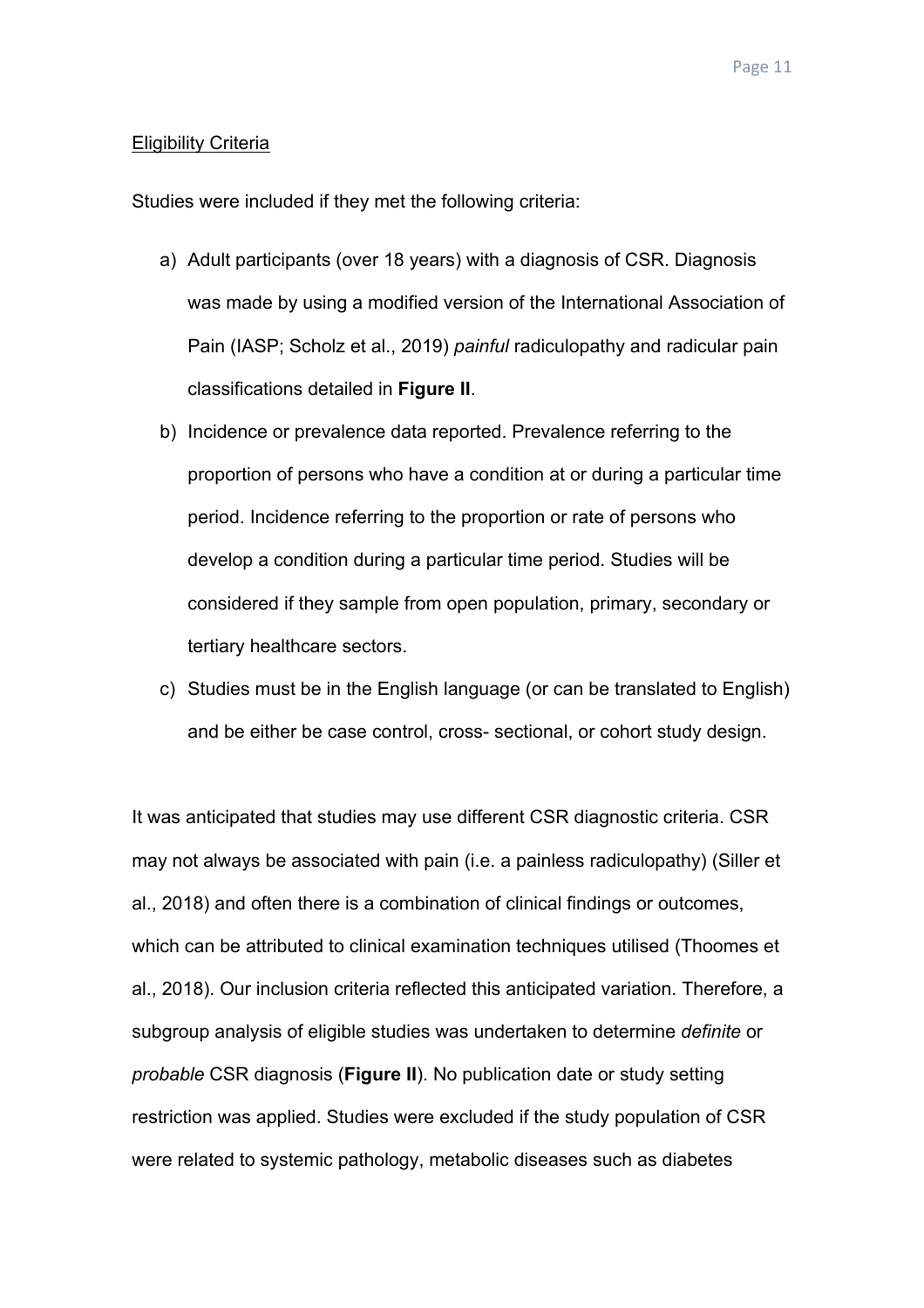(including pre-diabetes), radiculitis, post-surgery, fracture, myelopathy or upper motor neurone pathology.

## Study Identification

Based on the eligibility criteria, titles and abstracts of all search results were independently screened by two reviewers (MM, MT). From this, full-text studies from potentially eligible studies were retrieved and independent assessment was completed by the same two reviewers. Final eligibility was based on a fulltext assessment. Assessment of reliability (between-reviewer) for the eligibility criteria was performed for a random sample of 10 potentially eligible papers using a weighted Kappa statistic (Cohen, 1968). The between-reviewer agreement ranged from 90-100% across the criteria, with 90% (Kappa: 0.62) for overall agreement on eligibility of individual papers (available on request).

#### Data Extraction

Data were extracted into a pre-defined data extraction table independently by one reviewer (MM). Data extracted included: study characteristics, participants (number, age and gender), population setting, CSR definition and incidence and/or prevalence data. This was verified independently by a second reviewer (TS). Corresponding authors were contacted to seek clarification or to request additional information on the datasets.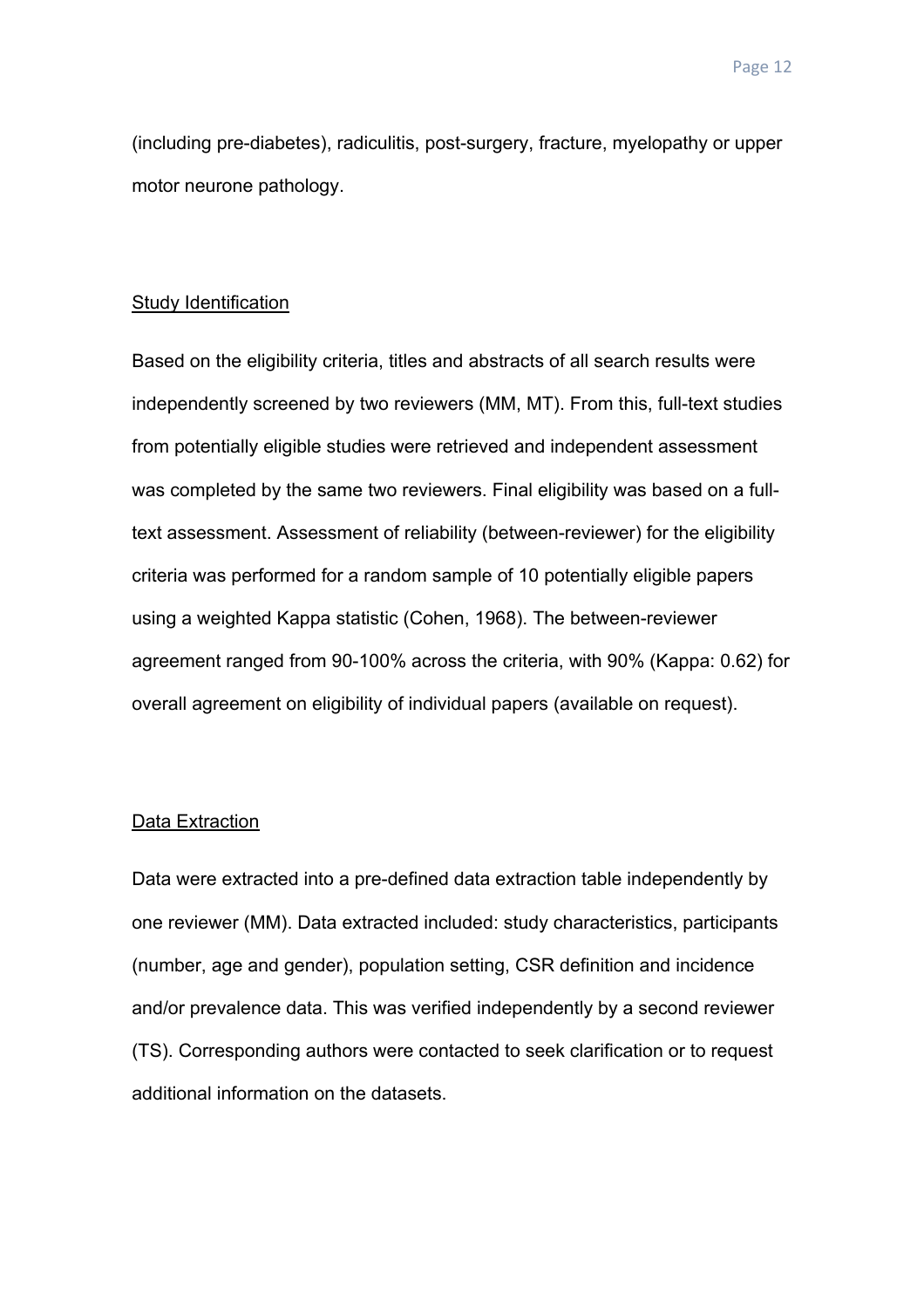#### Quality Assessment (Risk of bias)

Two authors (MM, TS) independently assessed the quality of each included study using a modified quality appraisal tool by Hayden et al (2006) (Hayden, Cote, & Bombardier, 2006). This tool was applicable to our included studies because it assessed case definition, response rates to surveys, definition of radiculopathy and precision estimates to prevalence/incidence data. Any disagreement between reviewers in respect of study eligibility, data extraction or critical appraisal was firstly discussed between the two reviewers (MM, TS). If a consensus could not be reached a third reviewer (MT) acted as adjudicator.

The quality appraisal assessed the appropriateness and reporting of study population, CSR definition, response rate and information about nonresponders and data precision. `High quality' was judged when four or five criteria where met; 'medium quality' two or three criteria met and 'low quality' was judged when one or no criteria met. Scoring between the two reviewers had an agreement of 91% (42 out of 45). Disagreements were around the item "If appropriate, was information about non-responders described?" which was resolved through discussion and consensus was achieved.

#### Data Analysis

The study heterogeneity of the included studies was assessed by the two reviewers (MM, TS) through examination of the data extraction table. This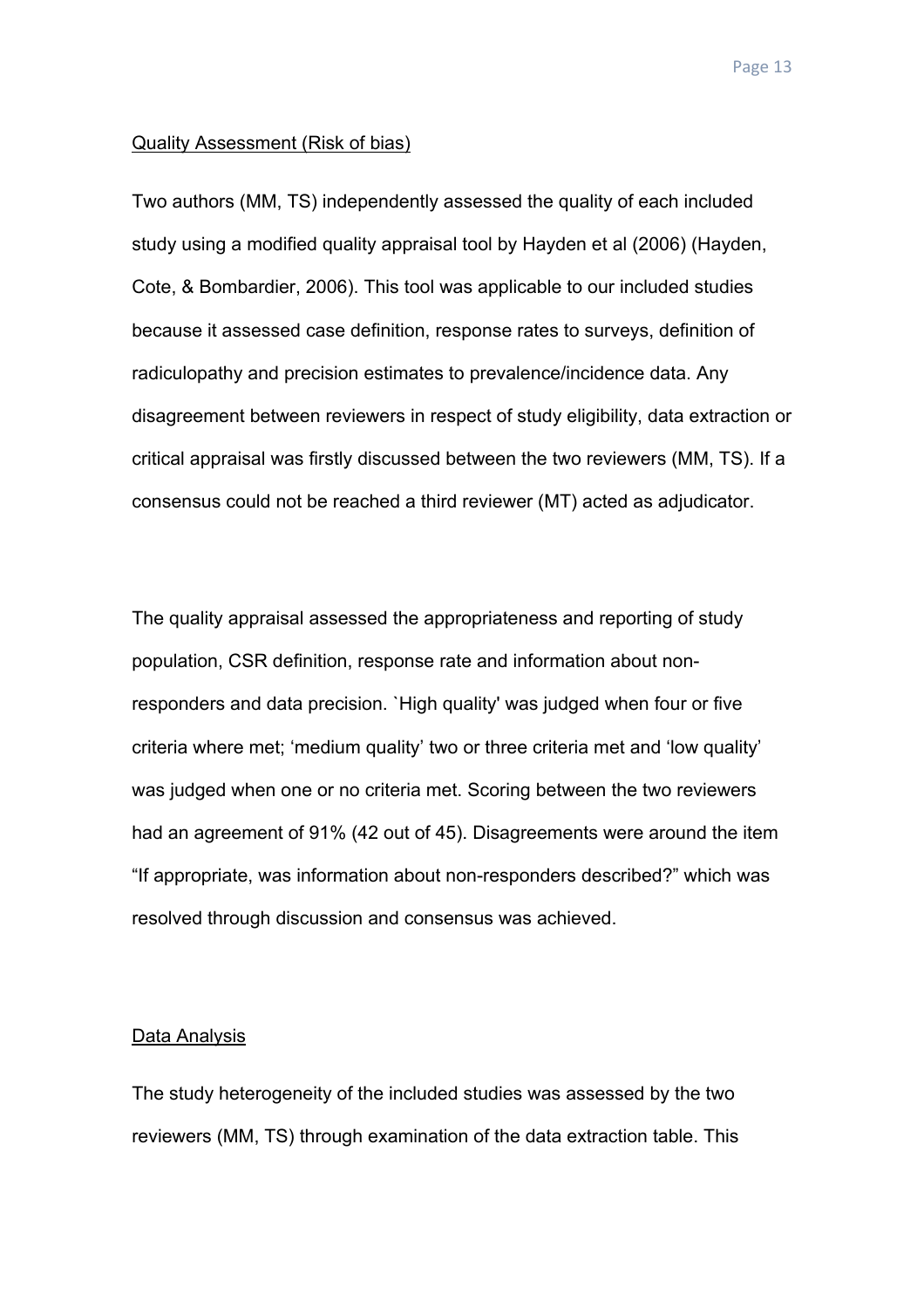demonstrated heterogeneity with data collection methods and subsequent incidence and prevalence data. It was therefore inappropriate to pool data in a meta-analysis. Accordingly, a descriptive analysis was performed.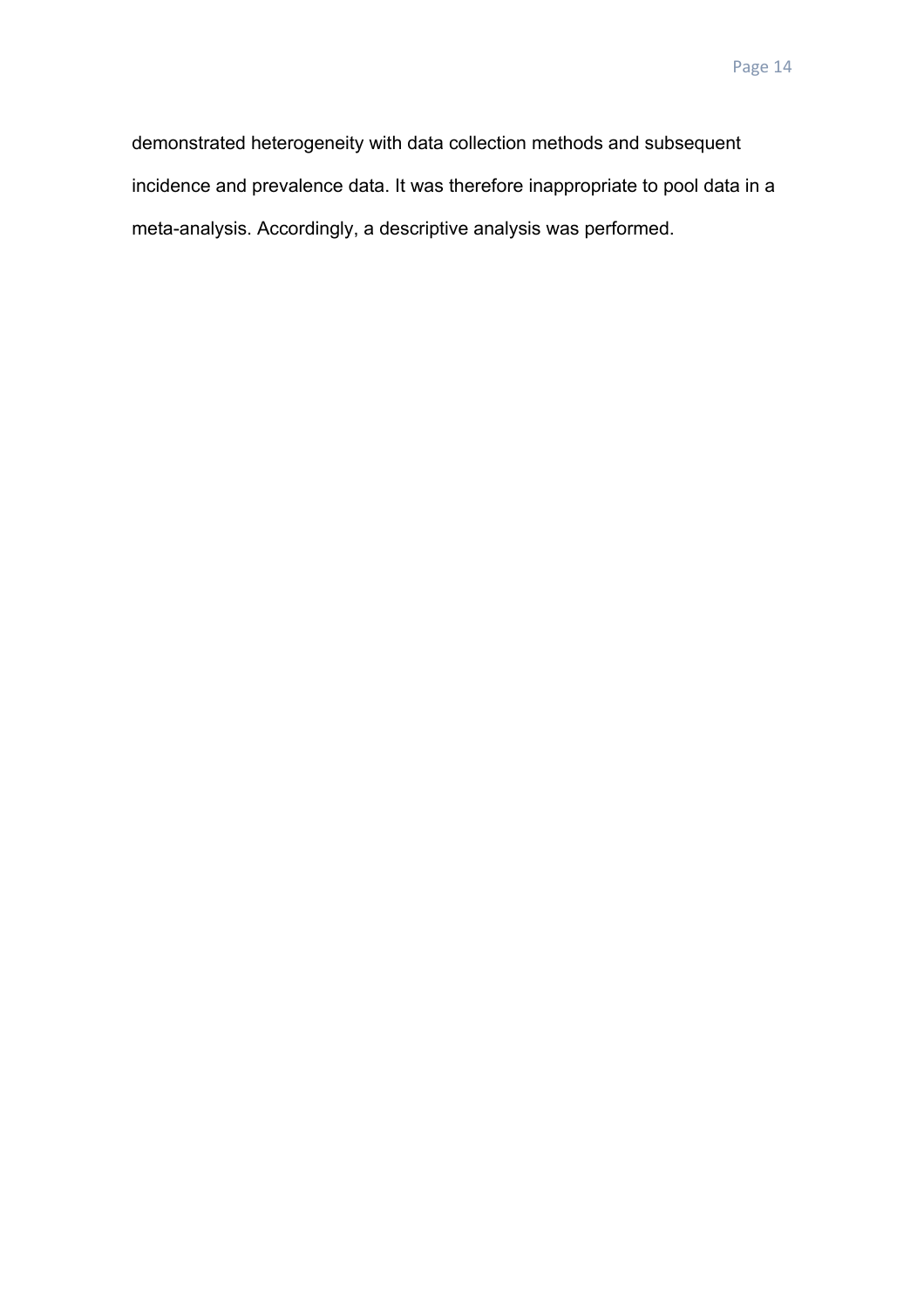#### **RESULTS**

#### Search Strategy

3,898 studies were identified and screened, 3,721 were excluded and 177 fulltext articles were retrieved. One hundred and sixty seven full-text articles were excluded, the main reasons for exclusion included no incidence or prevalence data and cervical spine radiculopathy was not a diagnostic inclusion criteria. Ten studies met the inclusion criteria (**Figure III**). One study was excluded as the authors failed to respond to our request for CSR data (Choi, Kim, Lee, & Kim, 2017). Accordingly, nine studies were included in the final review (Bharucha, Bharucha, & Bharucha, 1991; Braddom, Spitz, & Rivner, 2009; Brooks, Fuller, Kemp, & Reddin, 2005; Kandil, Darwish, Khedr, Sabry, & Abdulah, 2012; Khedr et al., 2018; Radhakrishnan, Litchy, O'Fallon, & Kurland, 1994; Salemi et al., 1996; Sandoughi et al., 2013; Schoenfeld, George, Bader, & Caram, 2012).

## Study Characteristics – Population and location

The characteristics of the included studies are presented in **Table I**. Three studies were based in the United States of America (USA) (Braddom et al., 2009; Radhakrishnan et al., 1994; Schoenfeld et al., 2012). Two studies were based in Egypt (Kandil et al., 2012; Khedr et al., 2018), one from Iran (Sandoughi et al., 2013), India (Bharucha et al., 1991), United Kingdom (UK) (Brooks et al., 2005) and Italy (Salemi et al., 1996) respectively.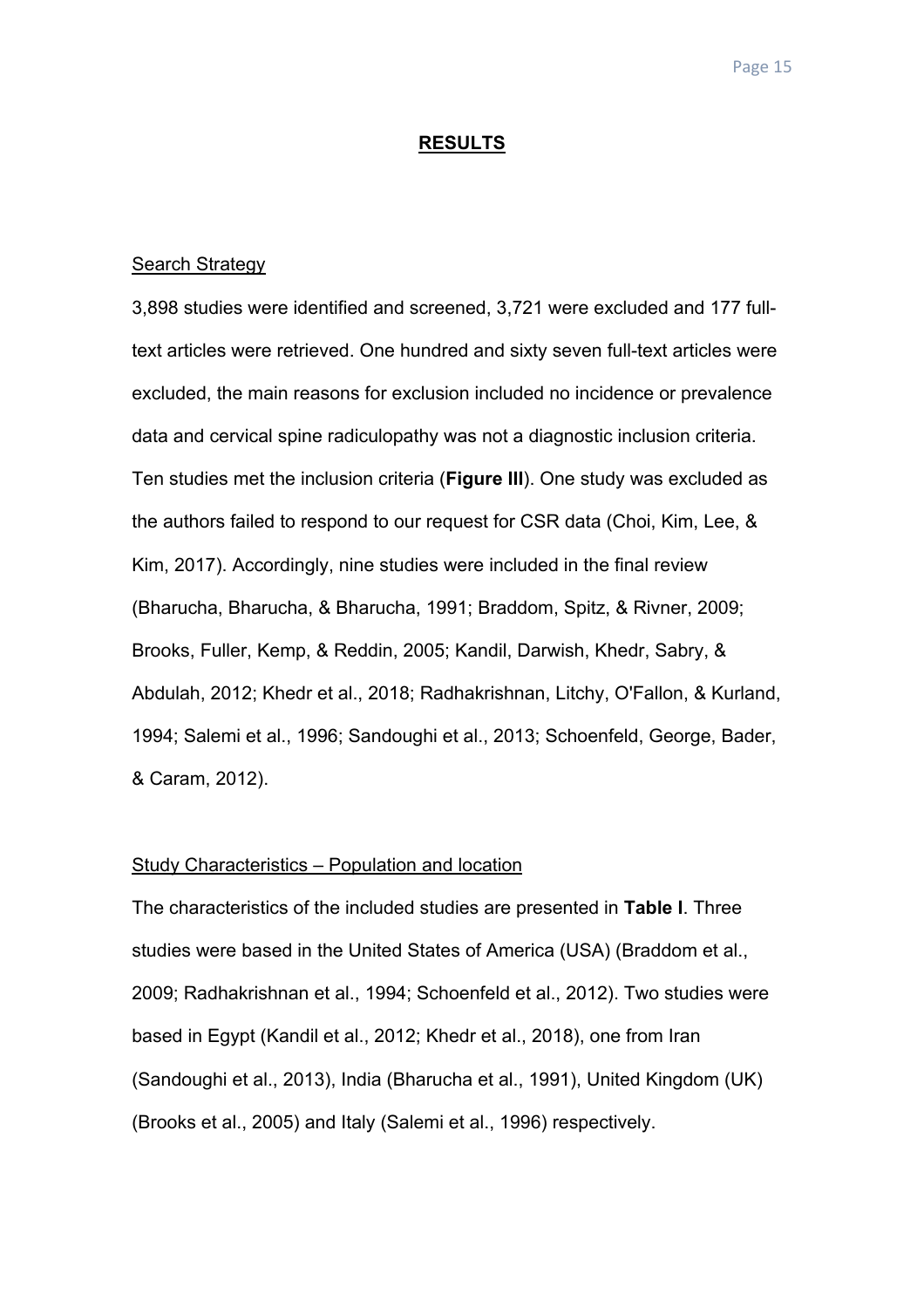A total of 13,869,818 subjects were recruited. Six studies analysed participants from general population (Bharucha et al., 1991; Kandil et al., 2012; Khedr et al., 2018; Radhakrishnan et al., 1994; Salemi et al., 1996; Sandoughi et al., 2013), one study analysed participants recruited from elite sport (rugby union) (Brooks et al., 2005). One study analysed participants from a neurology department in a tertiary hospital (Braddom et al., 2009) and one study analysed participants from the military (Schoenfeld et al., 2012).

Study characteristics - Cervical Spine Radiculopathy (CSR) Diagnostic Criteria In a military setting, one study used sensory (including radicular pain) and motor disturbances to confirm CSR (Schoenfeld et al., 2012). Two studies utilised a combination of sensory, diminished reflexes and/or and motor disturbances with EMG, MRI or CT confirmation (Braddom et al., 2009; Khedr et al., 2018). Two studies used a combined of sensory and motor disturbances with imaging correlation when confirming CSR (Bharucha et al., 1991; Kandil et al., 2012). Salemi et al confirmed CSR through combined sensory and motor disturbances with or without imaging correlation (Salemi et al., 1996). Bharucha et al confirmed CSR with pain or stiffness in the cervical spine with sensory or motor disturbances in an arm (Bharucha et al., 1991). Sandoughi et al relied on an "expert" rheumatology consultant examination when confirming CSR in a study population from Iran (Sandoughi et al., 2013). Despite contacting the authors, no further details were confirmed. One study used an Orchard Sports Injury Classification retrospectively to determine CSR (Brooks et al., 2005). No further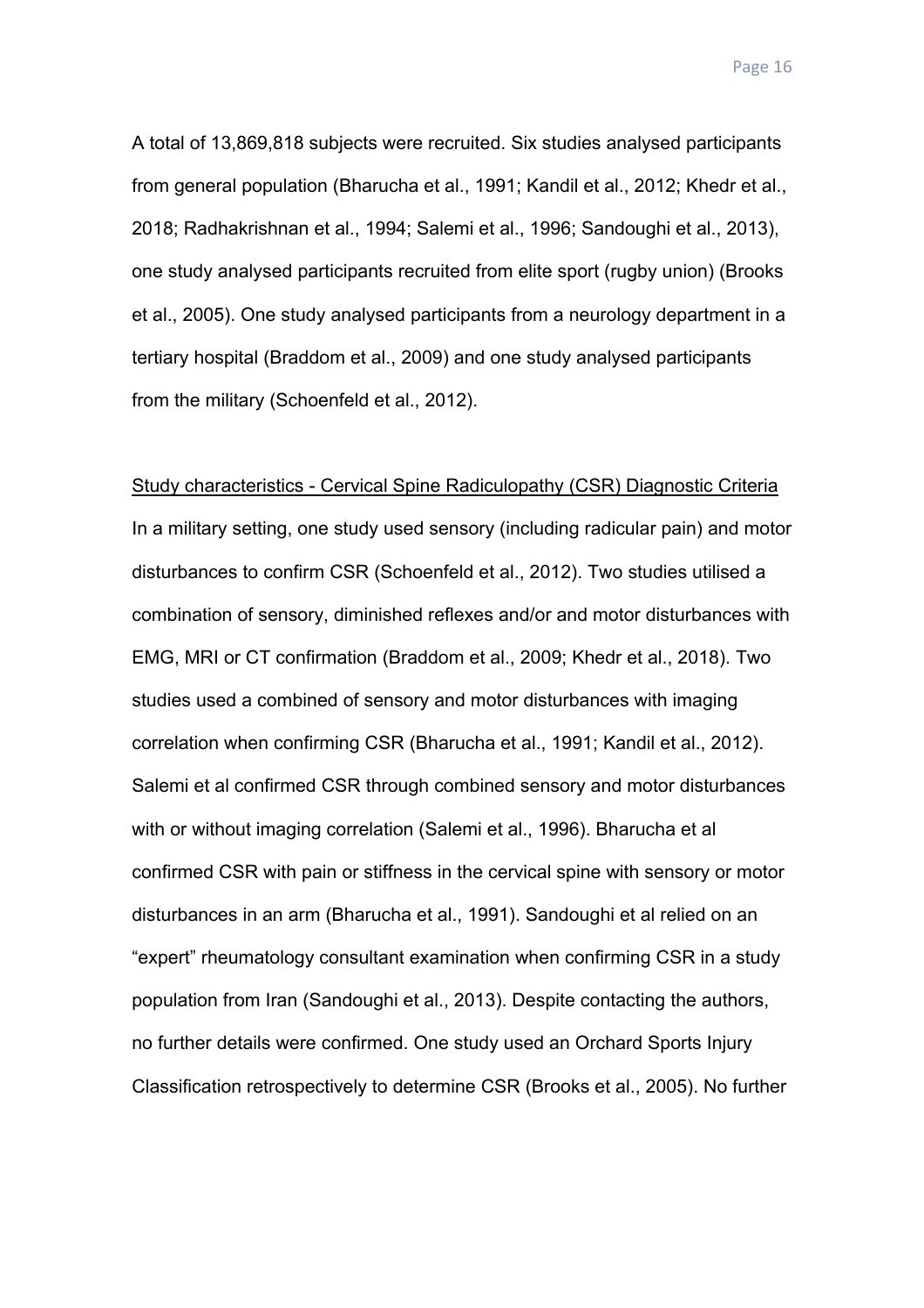details were provided on their CSR definition, despite contacting Brooks et al. [28]

#### Quality Assessment (Risk of bias)

The quality assessment is presented in **Table II**. Four studies were deemed "high quality", four studies were deemed "medium quality" and one "low quality". All studies met Criteria 1, "*The study sample represents the population of interest on key characteristics*". Following this, the most frequent criteria satisfied were "*The CSR diagnosis specific and is it reproducible?*". The least most frequent criteria satisfied were "*Was there an adequate response rate?(>75%)*" and "*If appropriate, was information about non-responders described*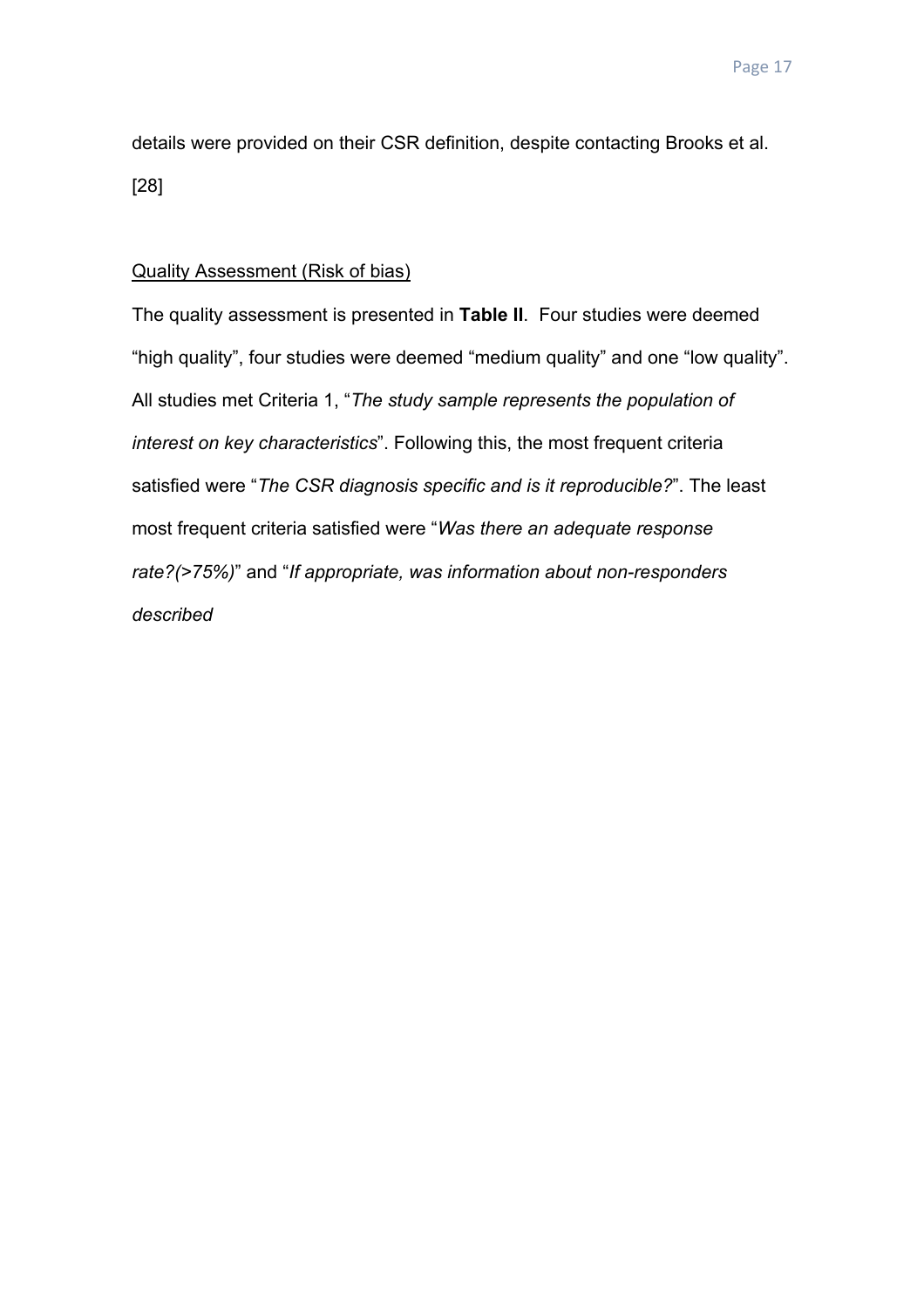#### Analysis 1: Epidemiology of CSR

## **Incidence**

Incidence ranged between 0.83 (converted from 83.2 per 100,000) to 1.79 per 1000 person-years (Brooks et al., 2005; Radhakrishnan et al., 1994; Schoenfeld et al., 2012).

Three studies collected incidence data, one from UK elite level rugby (Brooks et al., 2005), one from USA military (Schoenfeld et al., 2012) and one from retrospective analysis of medical records in USA (Radhakrishnan et al., 1994). Over two sporting seasons, retrospective data was collected from 502 sportsmen (mean age of 25.4 years, Standard Deviation (SD) 4.2) and the unadjusted prevalence was 2% (Brooks et al., 2005). Schoenfeld et al included 13,813,333 subjects between 2000-2009 with an age range of 18-40 years (Schoenfeld et al., 2012). In total, 20,806 and 3,936 males and females respectively were diagnosed with CSR. An unadjusted incidence rate of 1.76 per 1000 person-years for males and an adjusted incidence rate of 1.36 per 1000 person-years (95% Confidence Interval (CI): 1.30-1.42) for females. The total incidence rate was 1.79 per 1000 person-years. Radhakrishnan et al (Radhakrishnan et al., 1994) analysed 561 patients, 332 were male (47.6 years of age; SD: 13.1) and 229 cases were female (48.2 years of age; SD: 13.8). Male incidence was 107.3 per 100,000 person-years adjusted incidence rate (age adjusted 95% CI: 95.4-119.2). Female adjusted incidence was 63.5 per 100,000 person-years (age adjusted 95% CI: 55.1-71.8). The combined male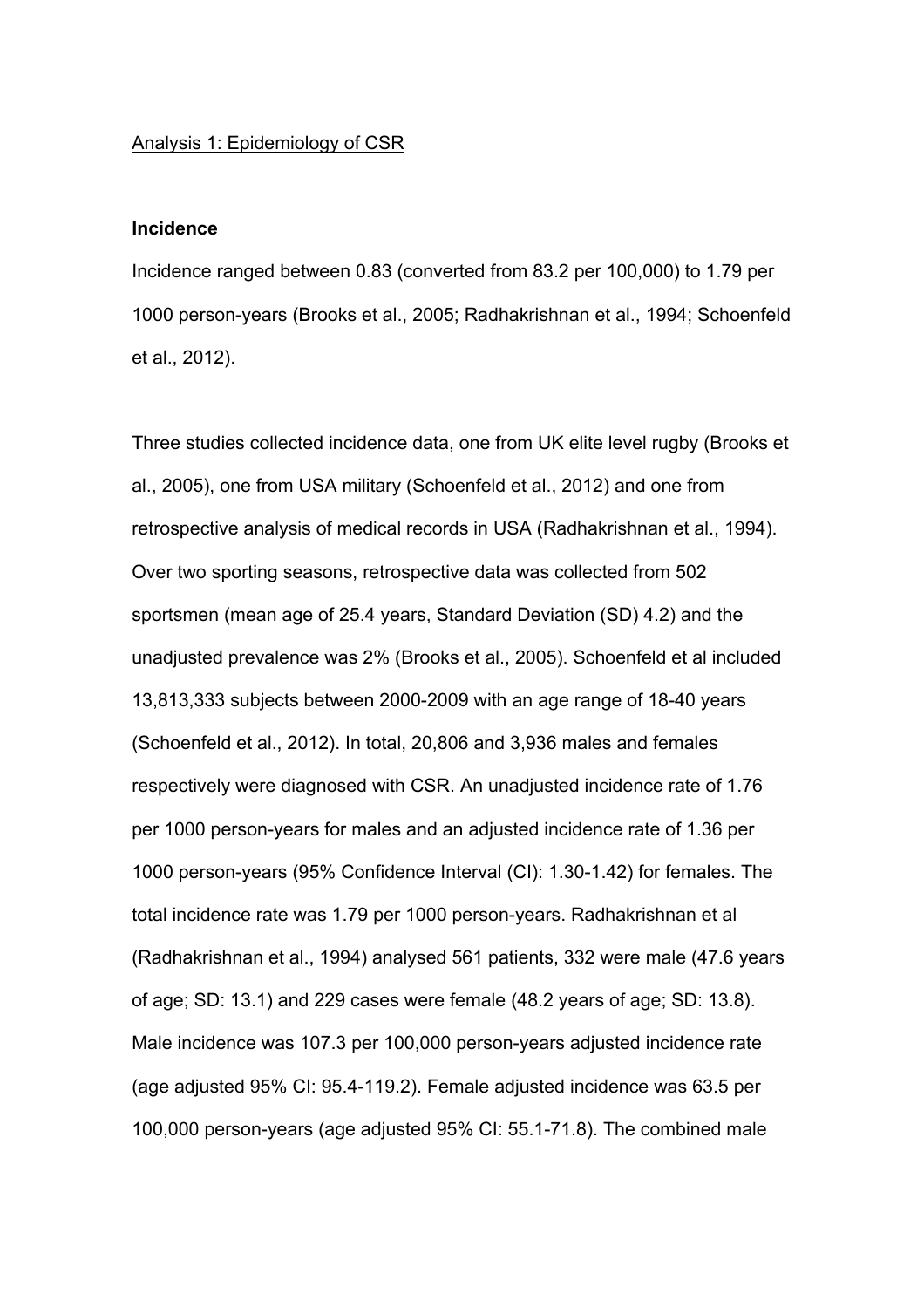and female incidence were 83.2 per 100,000 person-years (age adjusted 95% CI: 77.0-91.1).

## **Prevalence**

Prevalence values ranged from 1.21 (converted from 121 per 100,000) to 5.8 per 1000 from four studies (Bharucha et al., 1991; Kandil et al., 2012; Khedr et al., 2018; Salemi et al., 1996). Prevalence values of 1.1% (95% CI: 0.45-1.82) and 1.3% (95% CI: 0.66-1.96) for males and females respectively were reported by one study (Sandoughi et al., 2013). One study reported an unadjusted prevalence value of 6.3% (Braddom et al., 2009).

Three studies utilised a door-to-door survey to report prevalence, one in Italy (Salemi et al., 1996), India (Bharucha et al., 1991) and Egypt (Kandil et al., 2012). Salemi et al reported an unadjusted prevalence of 1.3 per 1000 and 5.8 per 1000 for male and females respectively with a total of 3.5 per 1000 for both sexes (Salemi et al., 1996). Five male cases (50-69 years of age) and 22 female cases (40-79 years of age) were reported from a sample size of 8,782 subjects (Salemi et al., 1996). Bharucha et al sampled 14,010 subjects and 334 cases of peripheral neuropathy were confirmed (Bharucha et al., 1991). The authors reported an unadjusted prevalence of 136 per 100,000. Kandil et al sample size was 42,223 and 51 cases of CSR (35 male and 16 female) were confirmed (Kandil et al., 2012). The combined prevalence for both sexes was 121 per 100,000 (95% CI: 88-154) (Kandil et al., 2012).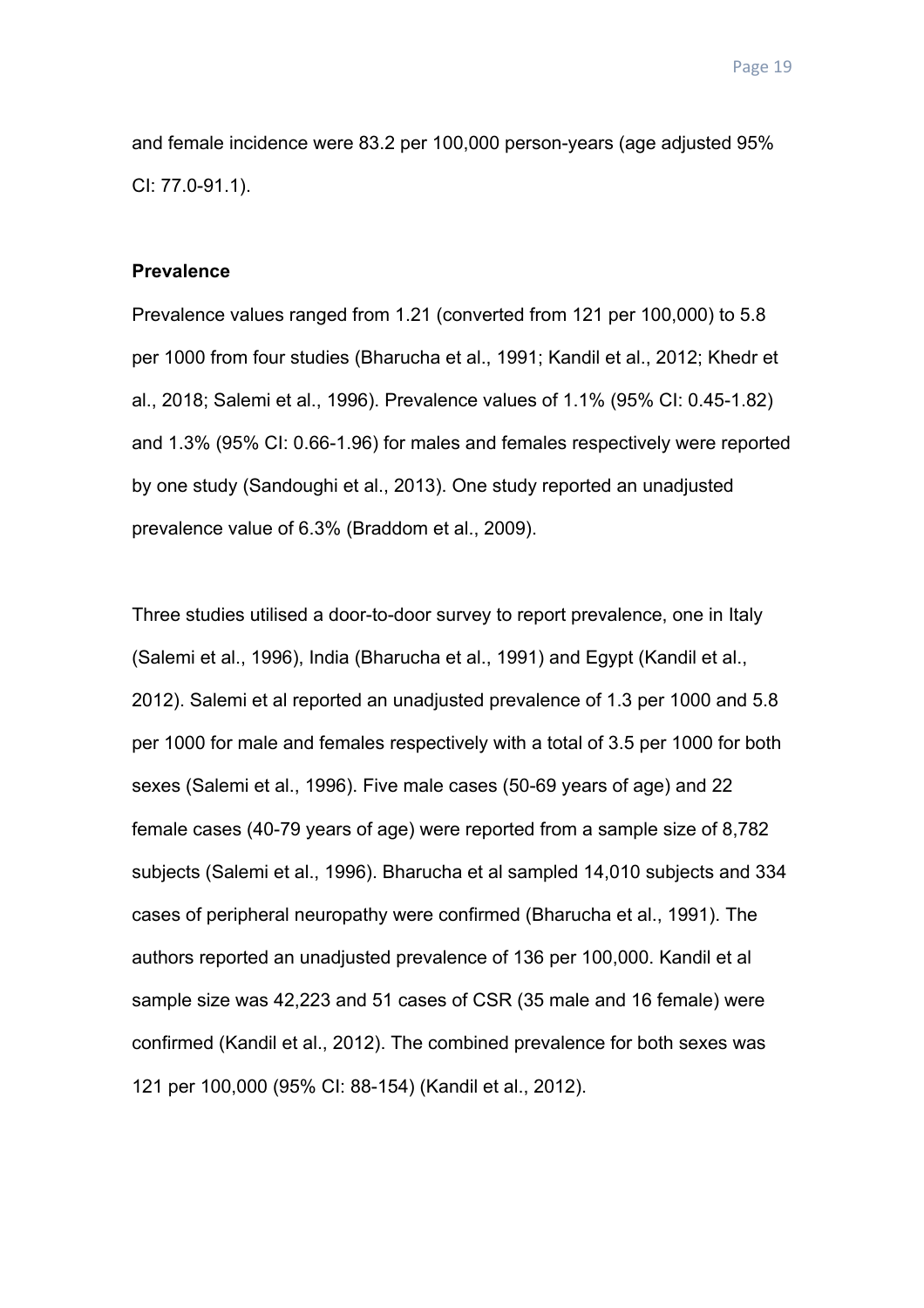Two studies collected prevalence data in hospital neurology departments, one in USA (Braddom et al., 2009) and one in Egypt (Khedr et al., 2018). Braddom et al analysed EMG reports between 1979-2004. 23,317 subjects (mean age 46 years) were recruited consecutively and unadjusted prevalence was 6.3% (1,465 confirmed CSR cases from 23,317) (Braddom et al., 2009). A crosssectional study of 1057 families in Egypt (Total sample size 9303) reported nine males and two females with CSR (Khedr et al., 2018), resulting in prevalence values of 4.8 and 1.9 per 1000 for male and females respectively (Khedr et al., 2018).

Sandoughi et al conducted a cluster sampling method across multiple Iranian provinces (Sandoughi et al., 2013). From a sample size of 2100, 1204 subjects responded (74% response rate) and were included in their analysis. The male prevalence of CSR was 1.1% (95% CI: 0.45-1.82) and female 1.3% (95% CI: 0.66-1.96) (Sandoughi et al., 2013).

# Analysis 2: Sub – Group Analysis of *Definite* CSR incidence and/or prevalence data

From nine included studies, five studies met the modified 'definitive' CSR criteria (**Figure II**) (Braddom et al., 2009; Kandil et al., 2012; Khedr et al., 2018; Radhakrishnan et al., 1994; Salemi et al., 1996). Prevalence ranged between 1.21 (converted from 121 per 100,000) to 5.8 per 1000. One study reported a 6.28% prevalence value (Braddom et al., 2009). One study reported an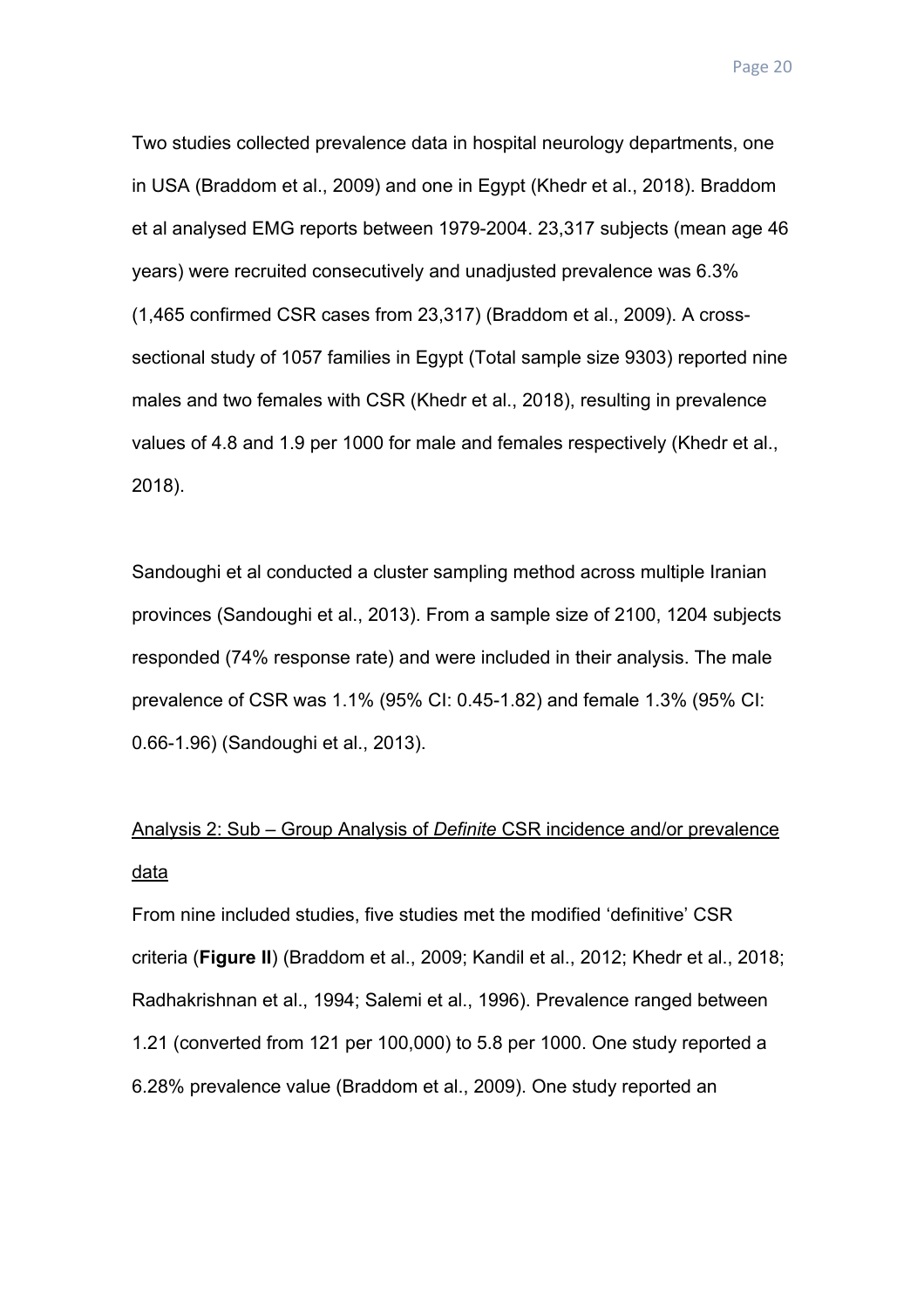incidence of 0.83 per 1000 person-years (converted from 83.2 per 100,000 person-years) (Radhakrishnan et al., 1994).

Radhakrishnan et al (1994) utilised a combined definite and probable (i-v) CSR diagnostic criteria (Radhakrishnan et al., 1994). The authors were contacted to delineate this diagnostic criteria but there was no response. Radhakrishnan et al reported a 107.3 per 100,000 person-years adjusted incidence rate (age adjusted 95% CI: 95.4-119.2) for males. The adjusted incidence rate for females was 63.5 per 100,000 person-years (age adjusted 95% CI: 55.1-71.8). The combined male and female incidence was reported as 83.2 per 100,000 person-years (age adjusted 95% CI: 77.0-91.1) (Radhakrishnan et al., 1994).

Braddom et al adopted a 'definite' CSR diagnostic criteria (i) for inclusion, which resulted in an unadjusted prevalence value of 6.28% (1,465 from 23,317 cases) (Braddom et al., 2009). Kandil et al utilised a definite CSR diagnostic criteria (ii) and reported a prevalence value of 1.21 per 1000 (converted from 121 per 100,000) for males and females combined (95% CI: 88-154) (Kandil et al., 2012). Khedr et al utilised a definite CSR diagnostic criteria (i) and (ii) for inclusion (Khedr et al., 2018). The reported prevalence was 4.8 per 1000 and 1.9 per 1000 for male and females respectively (Khedr et al., 2018).

Salemi et al adopted a definite and probable CSR diagnostic criteria (Salemi et al., 1996). Definite criteria were based on subjective sensory disturbances and motor weakness correlating with imaging findings. The authors were contacted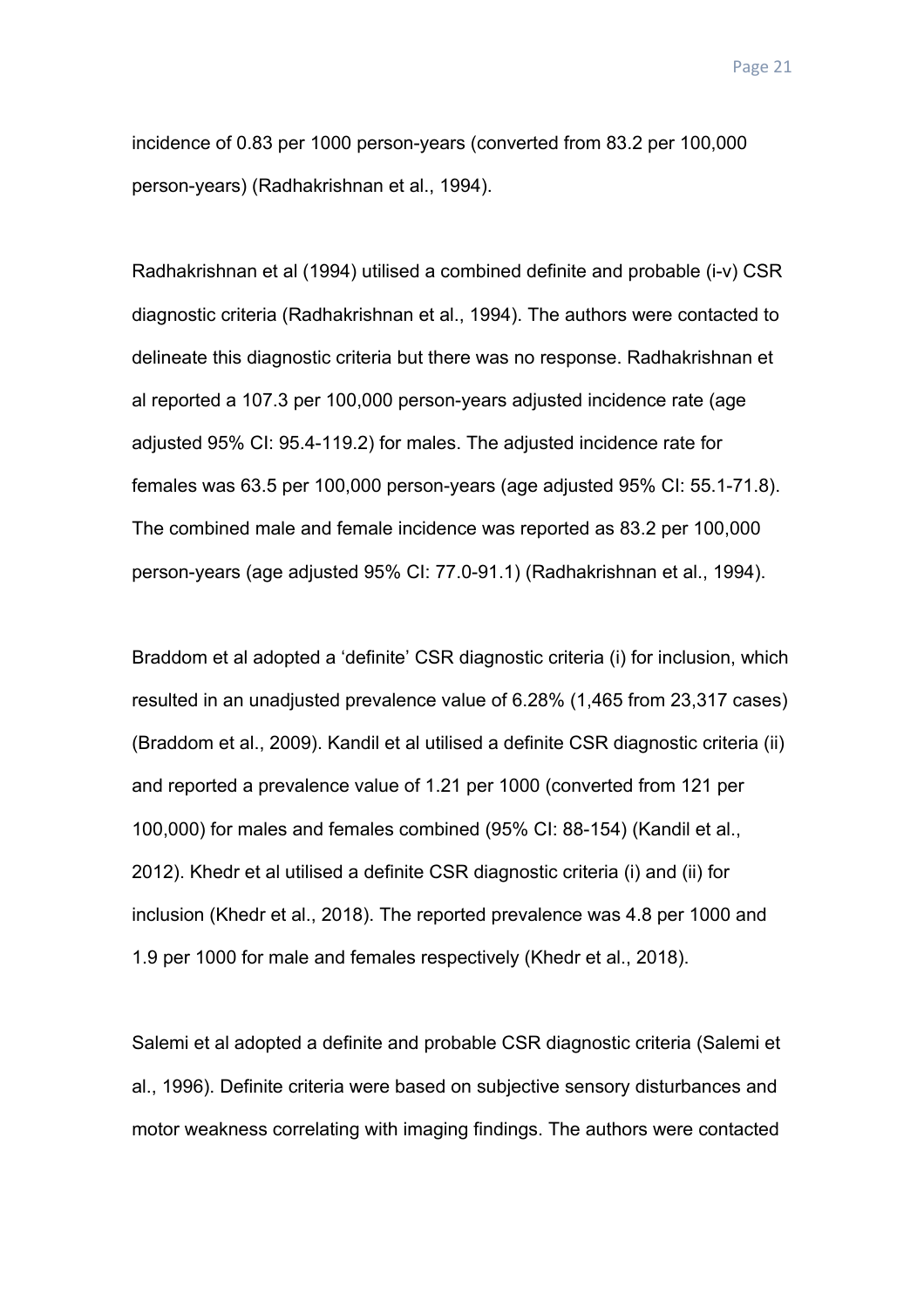for further details but there was no response. Salemi et al reported an unadjusted prevalence of 1.3 per 1000 and 5.8 per 1000 for males and females respectively with a total of 3.5 per 1000 for both sexes (Salemi et al., 1996).

# Analysis 3: Sub – Group Analysis of *Probable* CSR Incidence And/or

#### Prevalence

Four studies from the nine included studies met a 'probable' CSR diagnostic criteria (**Figure II**) (Bharucha et al., 1991; Brooks et al., 2005; Sandoughi et al., 2013; Schoenfeld et al., 2012). Two studies (Radhakrishnan et al., 1994; Salemi et al., 1996) combined definitive and probable CSR diagnosis criteria and have been described in Sub-group Analysis 2 (*Definite* CSR criteria). Schoenfeld et al included subjects with a probable CSR diagnostic criteria (iii) and the combined incidence was 1.79 per 1000 person-years for males and females (Schoenfeld et al., 2012). Bharucha et al adopted probable CSR diagnostic criteria of (vi) or (vii) and reported an unadjusted prevalence value of 1.36 per 1000 (converted from 136 per 100,000) (Bharucha et al., 1991). Two studies provided insufficient CSR diagnosis definition criteria (Brooks et al., 2005; Sandoughi et al., 2013) and subsequently not included in either sub-group analysis. Both sets of authors were contacted for further details but did not response to our requests.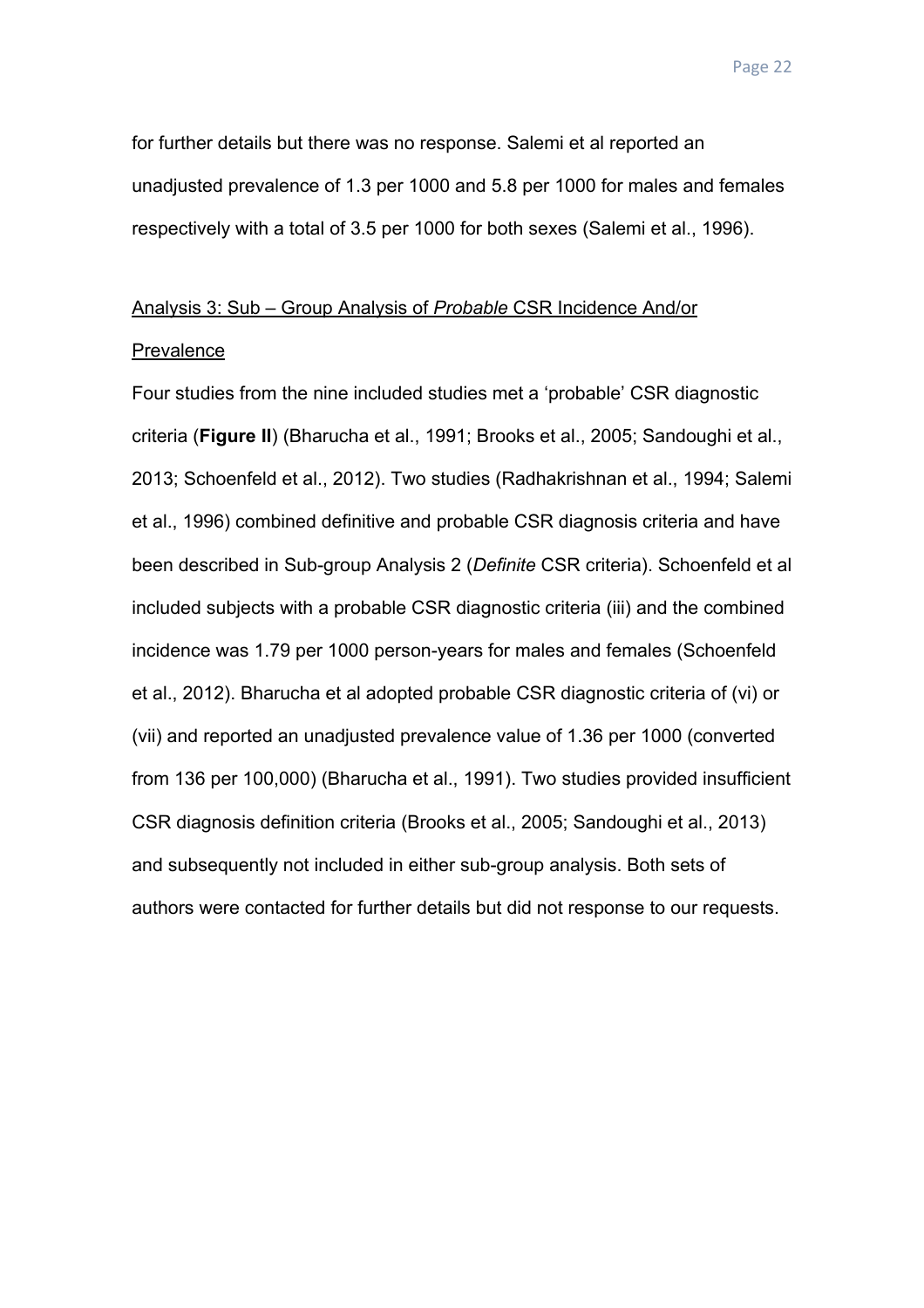#### **DISCUSSION**

#### Main Results

This is the first systematic review of published and unpublished studies investigating the epidemiology of CSR in an adult population. Nine studies were assessed as low to high quality. Incidence ranged between 0.83 (converted from 83.2 per 100,000) to 1.79 per 1000 person-years from two high quality and one low quality study (Brooks et al., 2005; Radhakrishnan et al., 1994; Schoenfeld et al., 2012). Prevalence values ranged from 1.21 (converted from 121 per 100,000) to 5.8 per 1000 from four medium to high quality studies (Bharucha et al., 1991; Kandil et al., 2012; Khedr et al., 2018; Salemi et al., 1996). Prevalence values of 1.1% (95% CI: 0.45-1.82) and 1.3% (95% CI: 0.66- 1.96) for males and females respectively were reported from one medium quality study (Sandoughi et al., 2013). One medium quality study reported an unadjusted prevalence value of 6.3% for males and females (Braddom et al., 2009).

The included studies sampled populations from diverse locations. Three studies sampled populations from USA, two from general population and one from military personnel (Braddom et al., 2009; Radhakrishnan et al., 1994; Schoenfeld et al., 2012). Two studies sampled from urban and sub-urban districts in Egypt (Kandil et al., 2012; Khedr et al., 2018). The remaining studies sampled populations from Sicily (Salemi et al., 1996), India (Bharucha et al.,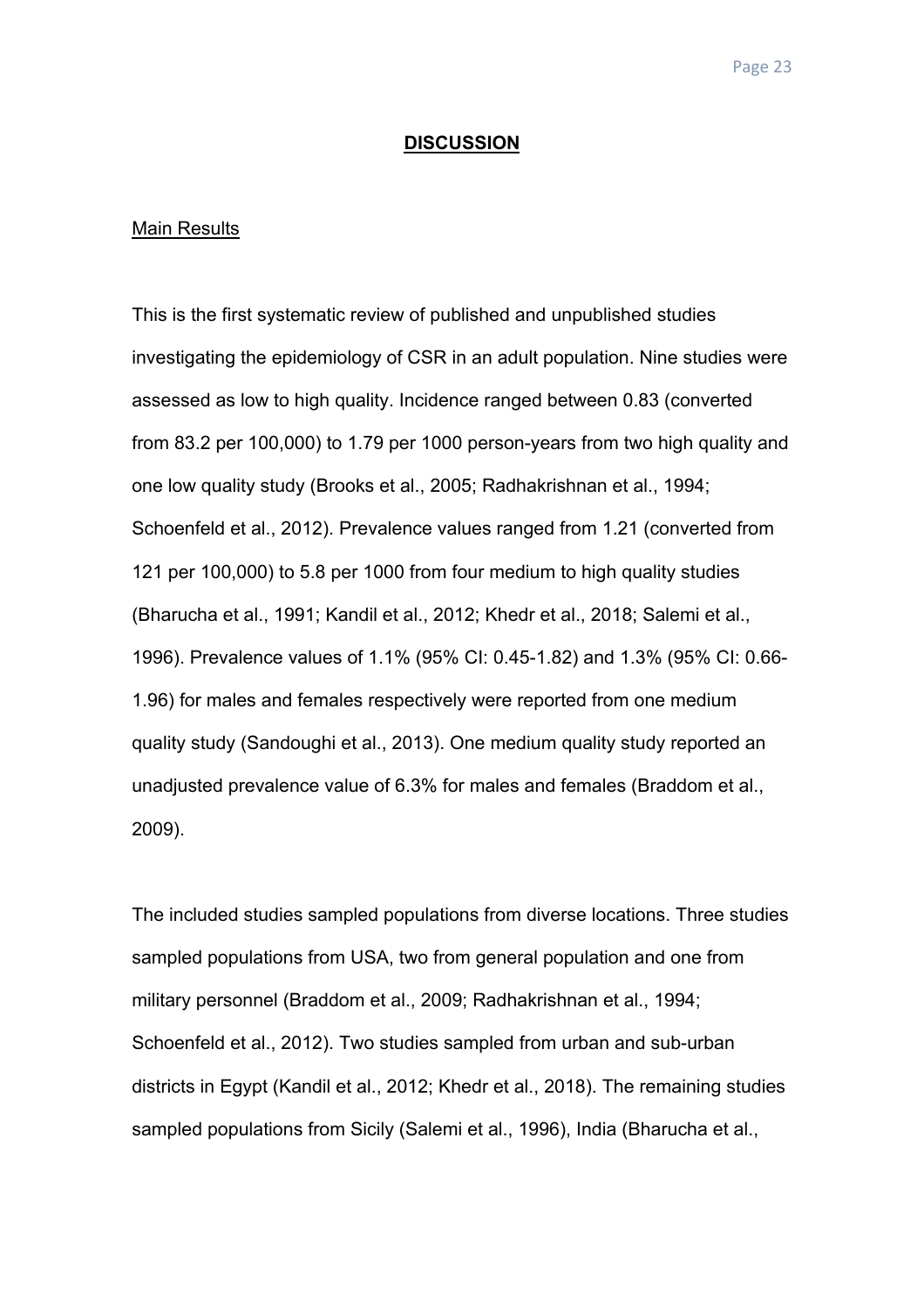1991), Iran (Sandoughi et al., 2013) and UK professional sport (rugby union) (Brooks et al., 2005). The diverse populations included in this review can support the application of results across multiple populations and worldwide geographical areas.

All studies were varied in CSR diagnostic criteria employed, including a combination of sensory disturbances (with or without radicular pain) and/or motor weakness made through imaging or nerve conduction testing. This may be attributed to the utility and availability of CSR diagnostic procedures across global healthcare systems. Clinicians and researchers should continue to use recommended guidelines and expectations when diagnosing CSR (Bono et al., 2011; Haanpaa et al., 2011; Treede et al., 2008). Assessment methods should be clinically reasoned in conjunction with the patient and with clear therapeutic cost: benefit analysis considered.

## Comparison with other literature

Contrasting this review's results to other spinal radiculopathies may enhance our understanding of CSR. Lumbar spine radiculopathy is generally characterised by sensory disturbances originating from the lumbar spine and radiating below the knee (Koes, van Tulder, & Peul, 2007). Compared to CSR prevalence findings in this review, the point prevalence is higher at 4.6% to 13.4% and a lifetime prevalence of 1.2% to 43% (Konstantinou & Dunn, 2008). These results were based from a systematic review with 23 included studies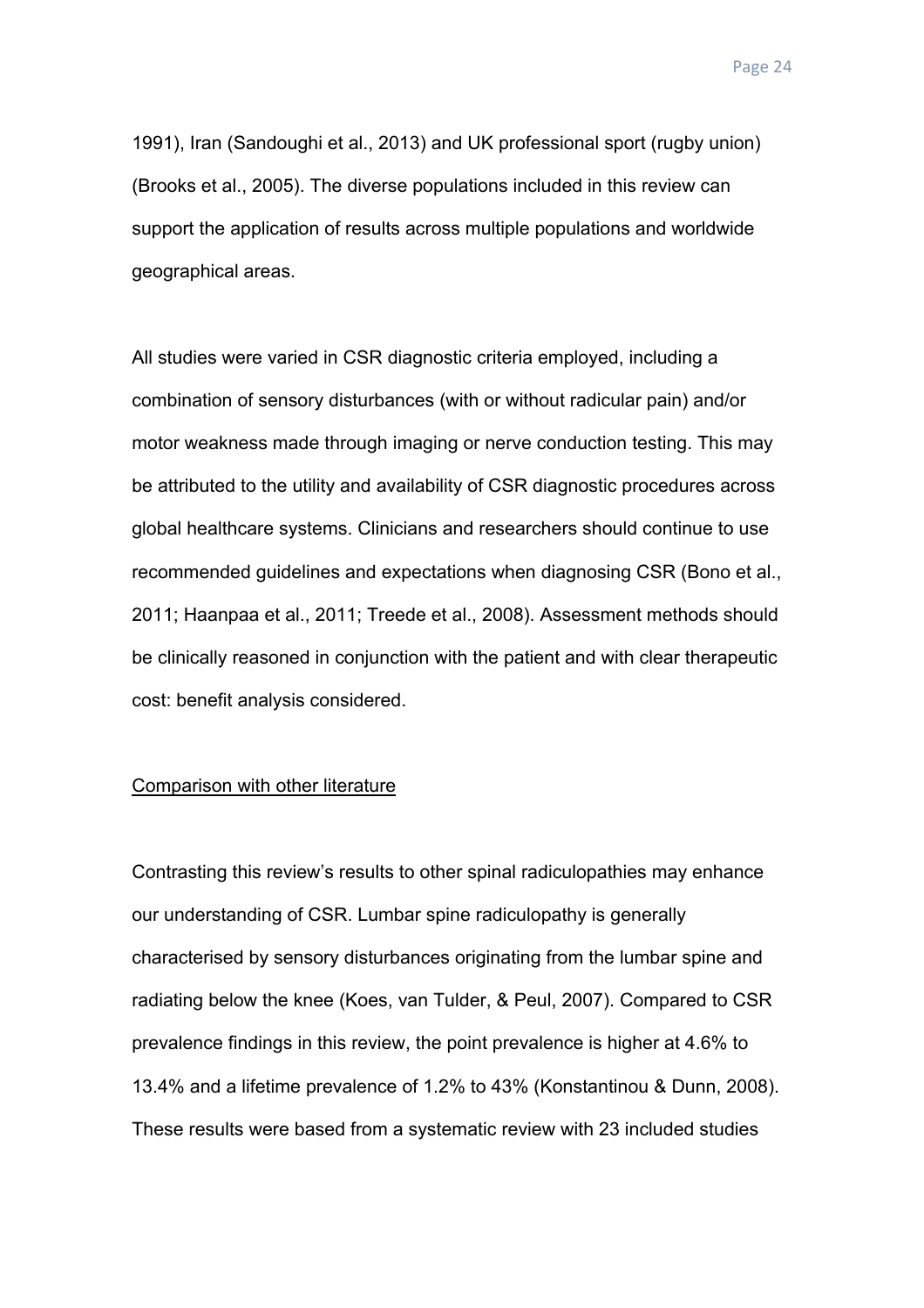(Konstantinou & Dunn, 2008). However, caution should be taken as these specific values were limited to two studies using physical assessment to confirm lumbar spine radiculopathy.

## Discussion of findings

The clinical diagnosis and classification of CSR of the included studies has a bias towards specific pathoanatomical classifications, for example, spondylosis, spinal central or lateral stenosis. Contemporary pain science recognises the complexity of biopsychosocial phenomenon in spinal conditions, with or without radiculopathy, that presents a challenge to both assessment and treatment (Finnerup et al., 2016; Hogg-Johnson et al., 2009; Vardeh, Mannion, & Woolf, 2016). CSR can result in altered afferent and efferent processing at various sites along the neuraxis, which will alter both sensory and motor functioning (Baron et al., 2017). This may contribute to the variance in incidence rates across the included studies. The included studies provided limited details on how the 'sensory' assessment was completed, thereby restricting these results to clinical practice. Previous work has recently demonstrated that detection of these alterations throughout the neuraxis are detectable using detailed screening and rigorous sensory examination of patients within the clinic (Spahr et al., 2017).

Identifying the mechanism-based phenotypes in people with CSR may enhance the diagnosis classification and subsequently enrich our understanding of this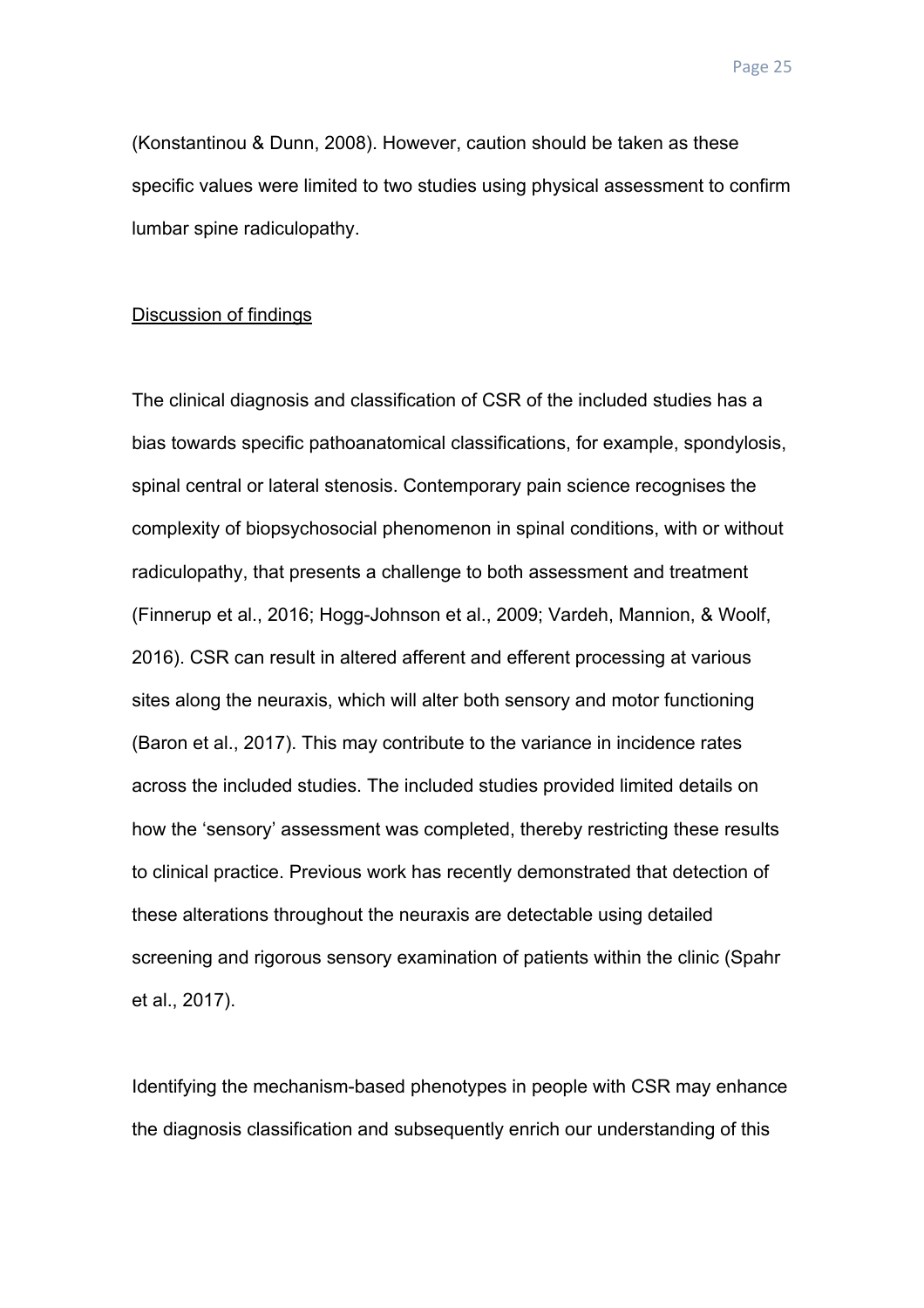complex presentation (Breivik, Collett, Ventafridda, Cohen, & Gallacher, 2006; Hogg-Johnson et al., 2009; Holm et al., 2008; Vardeh et al., 2016). Systematic and non-invasive sensory testing through methodologies such as quantitative sensory testing, is well validated (Gierthmuhlen et al., 2019; Rolke et al., 2006; Vollert et al., 2016). This form of psychophysical testing has promising potential to improve CSR diagnosis (and other peripheral neuropathy presentations) by identifying specific mechanisms of pain and sensory experiences alongside our clinical reasoning frameworks (Gierthmuhlen et al., 2019; Spahr et al., 2017; Vardeh et al., 2016). Interestingly, none of the included studies detailed such psychophysical testing paradigms in establishing CSR diagnosis.

Further research is warranted to progress our understanding of CSR. The consistency and transparency of CSR diagnostic criteria should to be strongly encouraged among researchers and clinicians; this will enhance the analysis of future reviews including any updates to this review. Investigating other patient populations across a range of socioeconomic settings and occupations will improve understanding of how this debilitating condition can impact people from a variety of demographic backgrounds. Importantly, there was a paucity of literature investigating young adult populations, future observational studies investigating patients aged between 18-35 years would enhance understanding in this specific age group.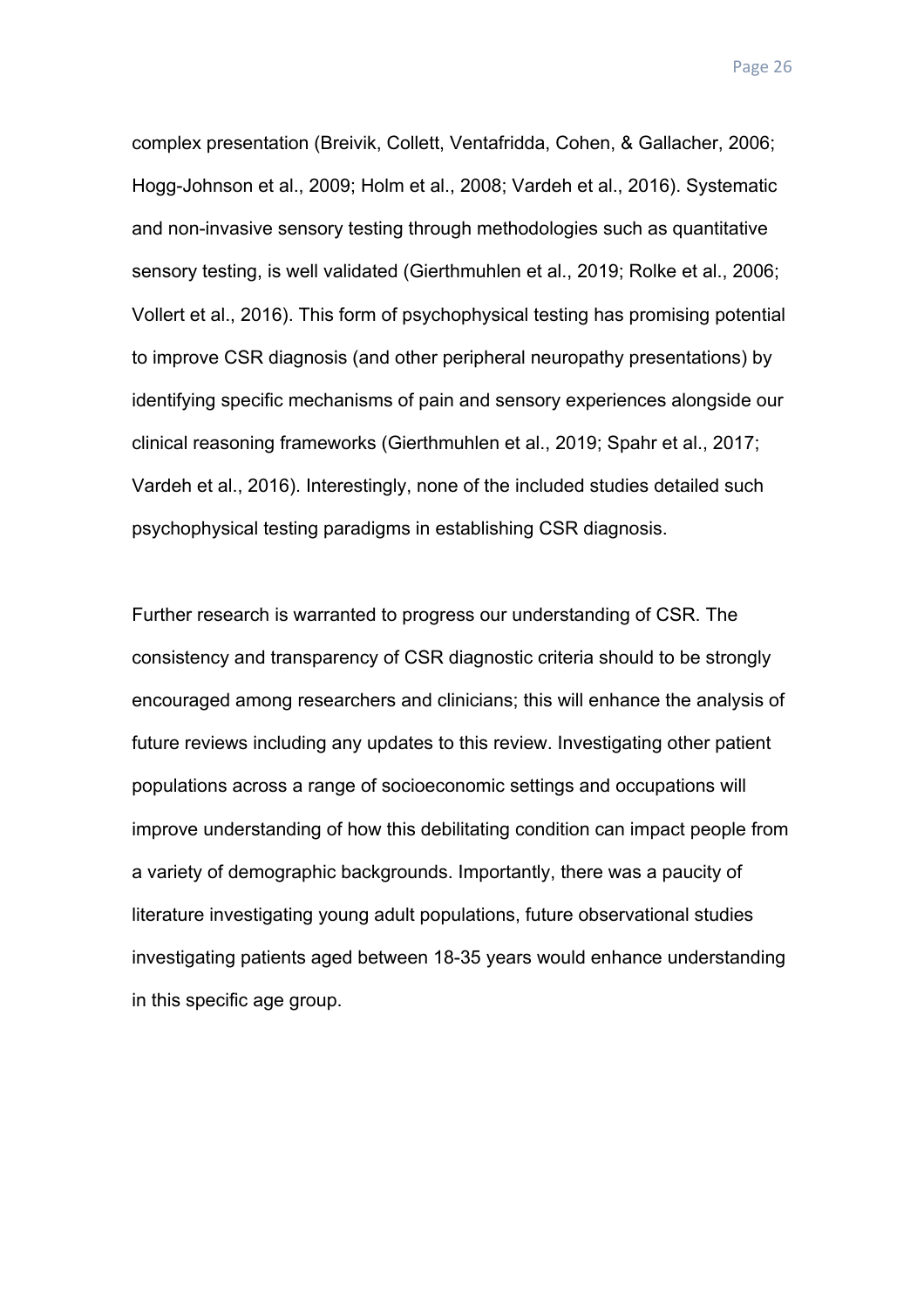#### Strengths and weaknesses

Despite a systematic and rigorous approach to our literature searching, which included electronic databases, hand searching, grey literature, citation searching and contacting authors, there are a number of potential limitations to our review. Firstly, we initially identified 10 studies that met our inclusion criteria. One study was excluded as the authors did not respond to our request for further information on data collection methods. Furthermore, the included studies that had insufficient data to complete a meta-analysis. Therefore our narrative analysis was based on the small number of heterogenous studies. Secondly, the geographical location of recruited participants varied between elite sport and general populations in the UK and Italy; urban and non-urban districts in India, Egypt and Iran; and military and general populations in the USA. The largest sample size was in a military population (n=13,813,333), which limits application to general civilian populations. Finally, there was inconsistency on the CSR case definition among the included studies. This may have introduced detection bias across our included studies. Greater transparency and detail of CSR diagnosis may have enhanced the analysis resulting in improved generalisability to other populations and healthcare systems.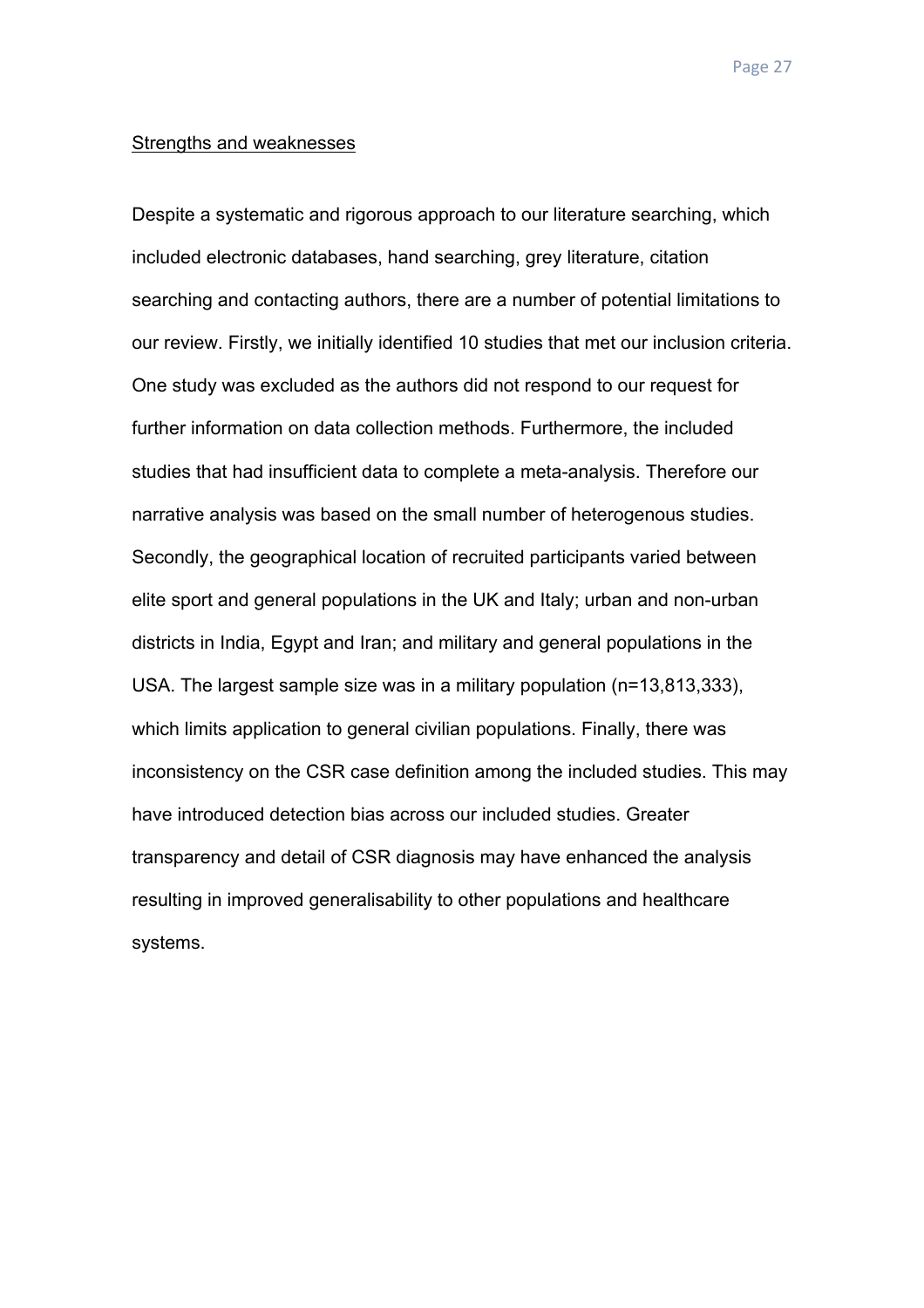#### **Conclusions**

There is considerable variability with incidence and prevalence values for CSR. This can be attributed to wide-ranging diagnostic criteria and population sampling methods. There is limited consistency showing females are more likely to experience CSR compared to males. However caution should be taken as the epidemiological data is based on a small number of heterogenous studies with prevalence values ranging from 1.07 to 1.76 per 1000 and 0.63 to 5.8 per 1000 for males and females respectively. Further research is indicated to standard diagnosis classification criteria and analysing other populations globally to further our understanding on this debilitating condition.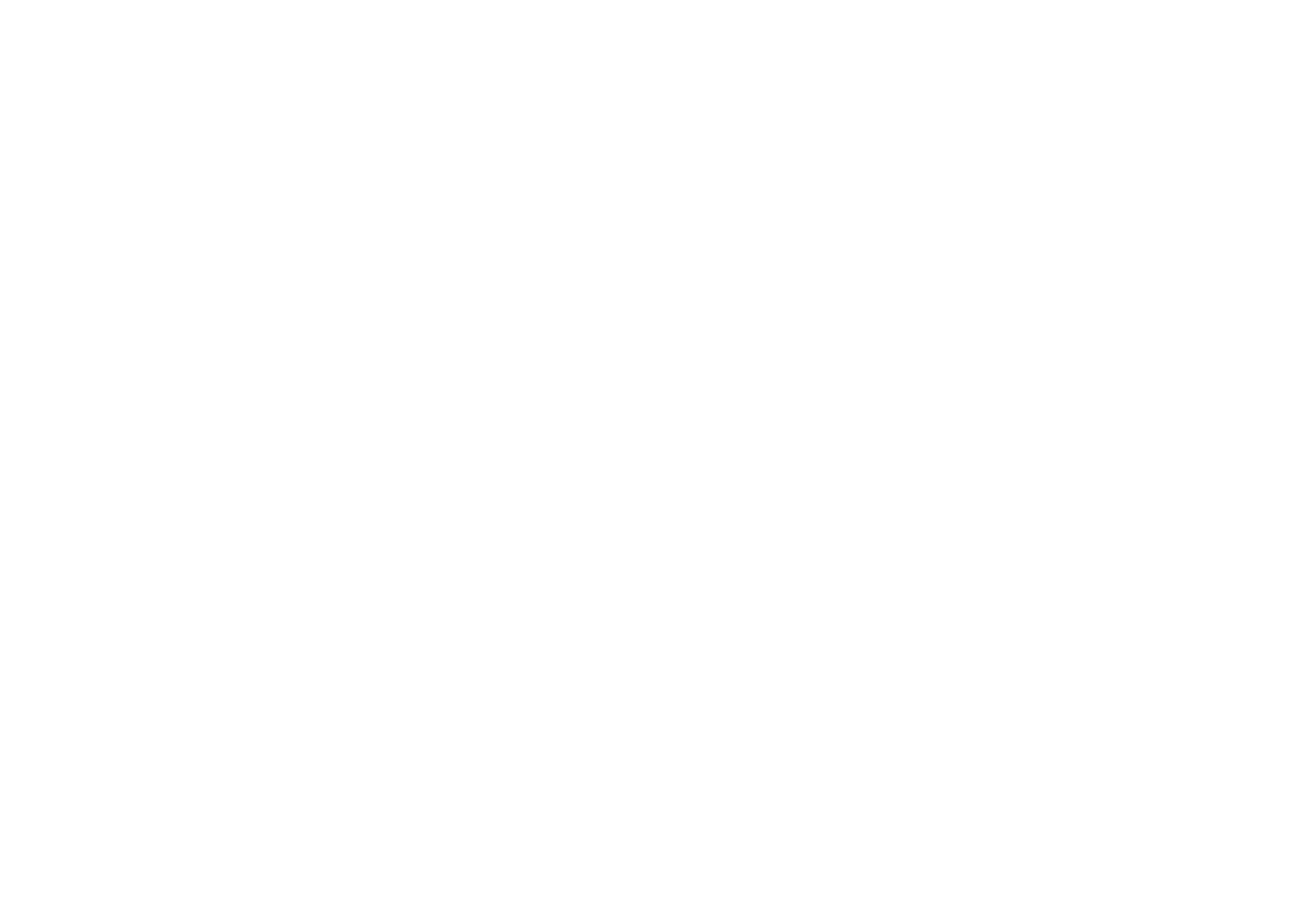## Reference List

- Aanem. (2015). Proper Performance and Interpretation of Electrodiagnostic Studies. [Corrected]. *Muscle Nerve, 51*(3), 468-471. doi:10.1002/mus.24587
- Backonja, M. M., Attal, N., Baron, R., Bouhassira, D., Drangholt, M., Dyck, P. J., . . . Ziegler, D. (2013). Value of quantitative sensory testing in neurological and pain disorders: NeuPSIG consensus. *Pain, 154*(9), 1807-1819. doi:10.1016/j.pain.2013.05.047
- Baron, R., Maier, C., Attal, N., Binder, A., Bouhassira, D., Cruccu, G., . . . Treede, R. D. (2017). Peripheral neuropathic pain: a mechanism-related organizing principle based on sensory profiles. *Pain, 158*(2), 261-272. doi:10.1097/j.pain.0000000000000753
- Bharucha, N. E., Bharucha, A. E., & Bharucha, E. P. (1991). Prevalence of peripheral neuropathy in the Parsi community of Bombay. *Neurology, 41*(8), 1315-1317. doi:10.1212/wnl.41.8.1315
- Bono, C. M., Ghiselli, G., Gilbert, T. J., Kreiner, D. S., Reitman, C., Summers, J. T., . . . North American Spine, S. (2011). An evidence-based clinical guideline for the diagnosis and treatment of cervical radiculopathy from degenerative disorders. *Spine J, 11*(1), 64-72. doi:10.1016/j.spinee.2010.10.023
- Braddom, R. L., Spitz, L., & Rivner, M. H. (2009). Frequency of radiculopathies in motor vehicle accidents. *Muscle Nerve, 39*(4), 545-547. doi:10.1002/mus.21276
- Breivik, H., Collett, B., Ventafridda, V., Cohen, R., & Gallacher, D. (2006). Survey of chronic pain in Europe: prevalence, impact on daily life, and treatment. *Eur J Pain, 10*(4), 287-333. doi:10.1016/j.ejpain.2005.06.009
- Brooks, J. H., Fuller, C. W., Kemp, S. P., & Reddin, D. B. (2005). Epidemiology of injuries in English professional rugby union: part 2 training Injuries. *Br J Sports Med, 39*(10), 767- 775. doi:10.1136/bjsm.2005.018408
- Choi, B. W., Kim, S. S., Lee, D. H., & Kim, J. W. (2017). Cervical radiculopathy combined with cervical myelopathy: prevalence and characteristics. *Eur J Orthop Surg Traumatol, 27*(7), 889-893. doi:10.1007/s00590-017-1972-2
- Cohen, J. (1968). Weighted kappa: nominal scale agreement with provision for scaled disagreement or partial credit. *Psychol Bull, 70*(4), 213-220. Retrieved from https://www.ncbi.nlm.nih.gov/pubmed/19673146
- Dillingham, T. R. (2013). Evaluating the patient with suspected radiculopathy. *Pm r, 5*(5 Suppl), S41-49. doi:10.1016/j.pmrj.2013.03.015
- Finnerup, N. B., Haroutounian, S., Kamerman, P., Baron, R., Bennett, D. L., Bouhassira, D., . . . Jensen, T. S. (2016). Neuropathic pain: an updated grading system for research and clinical practice. *Pain, 157*(8), 1599-1606. doi:10.1097/j.pain.0000000000000492
- Gierthmuhlen, J., Schneider, U., Seemann, M., Freitag-Wolf, S., Maihofner, C., Enax-Krumova, E. K., . . . Baron, R. (2019). Can self-reported pain characteristics and bedside test be used for the assessment of pain mechanisms? An analysis of results of neuropathic pain questionnaires and quantitative sensory testing. *Pain*. doi:10.1097/j.pain.0000000000001601
- Haanpaa, M., Attal, N., Backonja, M., Baron, R., Bennett, M., Bouhassira, D., . . . Treede, R. D. (2011). NeuPSIG guidelines on neuropathic pain assessment. *Pain, 152*(1), 14-27. doi:10.1016/j.pain.2010.07.031
- Hayden, J. A., Cote, P., & Bombardier, C. (2006). Evaluation of the quality of prognosis studies in systematic reviews. *Ann Intern Med, 144*(6), 427-437. doi:10.7326/0003-4819-144- 6-200603210-00010
- Hogg-Johnson, S., van der Velde, G., Carroll, L. J., Holm, L. W., Cassidy, J. D., Guzman, J., . . . Peloso, P. (2009). The burden and determinants of neck pain in the general population: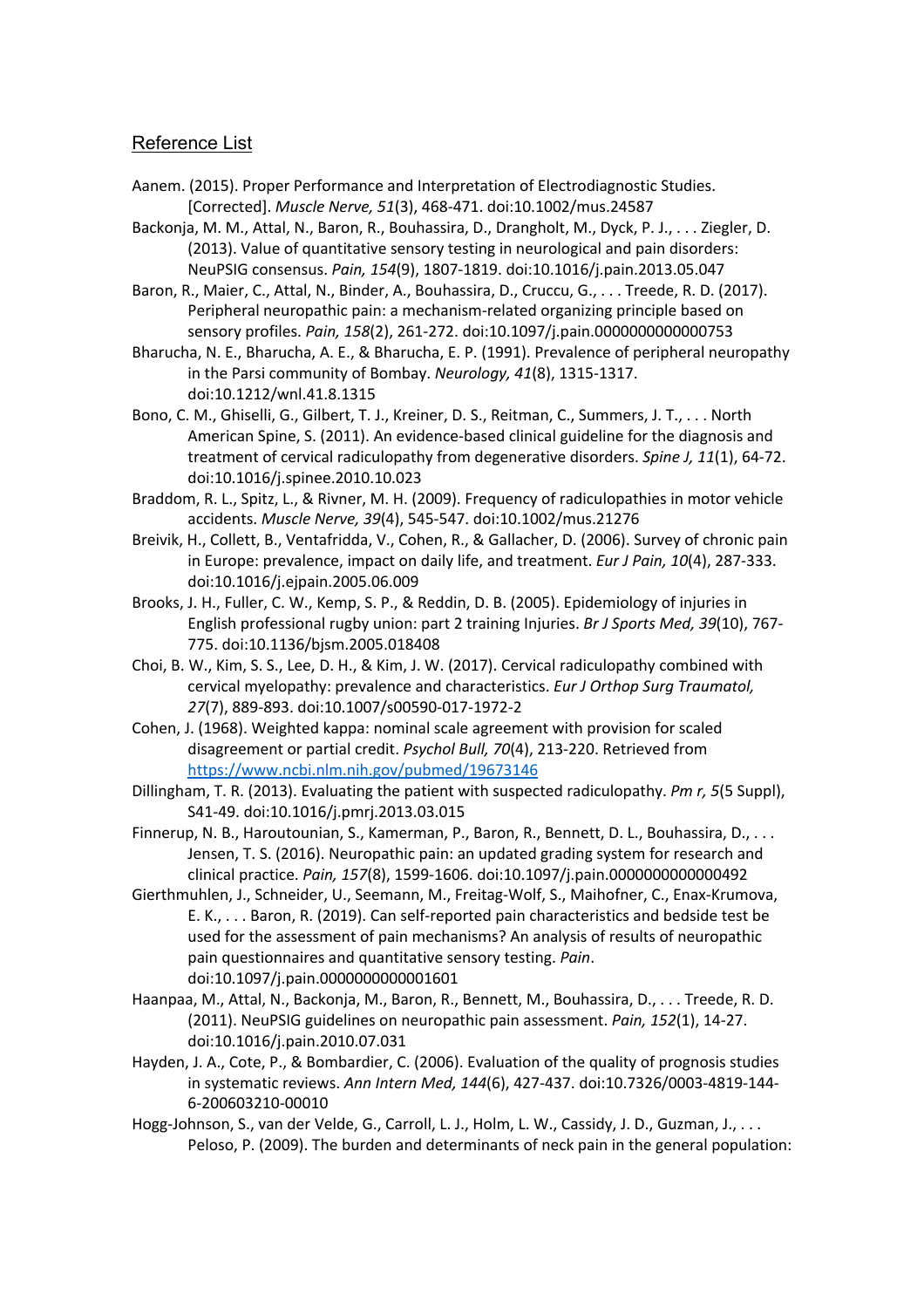results of the Bone and Joint Decade 2000-2010 Task Force on Neck Pain and Its Associated Disorders. *J Manipulative Physiol Ther, 32*(2 Suppl), S46-60. doi:10.1016/j.jmpt.2008.11.010

- Holm, L. W., Carroll, L. J., Cassidy, J. D., Hogg-Johnson, S., Cote, P., Guzman, J., . . . Its Associated, D. (2008). The burden and determinants of neck pain in whiplashassociated disorders after traffic collisions: results of the Bone and Joint Decade 2000- 2010 Task Force on Neck Pain and Its Associated Disorders. *Spine (Phila Pa 1976), 33*(4 Suppl), S52-59. doi:10.1097/BRS.0b013e3181643ece
- IASP. (1986). Classification of chronic pain. Descriptions of chronic pain syndromes and definitions of pain terms. Prepared by the International Association for the Study of Pain, Subcommittee on Taxonomy. *Pain Suppl, 3*, S1-226. Retrieved from https://www.ncbi.nlm.nih.gov/pubmed/3461421
- Iyer, S., & Kim, H. J. (2016). Cervical radiculopathy. *Curr Rev Musculoskelet Med, 9*(3), 272-280. doi:10.1007/s12178-016-9349-4
- Kandil, M. R., Darwish, E. S., Khedr, E. M., Sabry, M. M., & Abdulah, M. A. (2012). A communitybased epidemiological study of peripheral neuropathies in Assiut, Egypt. *Neurol Res, 34*(10), 960-966. doi:10.1179/1743132812Y.0000000099
- Kato, F., Yukawa, Y., Suda, K., Yamagata, M., & Ueta, T. (2012). Normal morphology, agerelated changes and abnormal findings of the cervical spine. Part II: Magnetic resonance imaging of over 1,200 asymptomatic subjects. *Eur Spine J, 21*(8), 1499-1507. doi:10.1007/s00586-012-2176-4
- Khedr, E. M., Fawi, G., Abbas, M. A., El-Fetoh, N. A., Zaki, A. F., Ahmed, M. A., . . . Gamea, A. (2018). Prevalence of cervical and lumbosacral compressive radiculopathies in Qena governorate/Egypt: Population-based survey. *Clin Neurol Neurosurg, 175*, 112-120. doi:10.1016/j.clineuro.2018.10.003
- Koes, B. W., van Tulder, M. W., & Peul, W. C. (2007). Diagnosis and treatment of sciatica. *BMJ, 334*(7607), 1313-1317. doi:10.1136/bmj.39223.428495.BE
- Konstantinou, K., & Dunn, K. M. (2008). Sciatica: review of epidemiological studies and prevalence estimates. *Spine (Phila Pa 1976), 33*(22), 2464-2472. doi:10.1097/BRS.0b013e318183a4a2
- Lin, C. W., Verwoerd, A. J., Maher, C. G., Verhagen, A. P., Pinto, R. Z., Luijsterburg, P. A., & Hancock, M. J. (2014). How is radiating leg pain defined in randomized controlled trials of conservative treatments in primary care? A systematic review. *Eur J Pain, 18*(4), 455-464. doi:10.1002/j.1532-2149.2013.00384.x
- Moher, D., Liberati, A., Tetzlaff, J., Altman, D. G., & Group, P. (2009). Preferred reporting items for systematic reviews and meta-analyses: the PRISMA statement. *BMJ, 339*, b2535. doi:10.1136/bmj.b2535
- Nardin, R. A., Patel, M. R., Gudas, T. F., Rutkove, S. B., & Raynor, E. M. (1999). Electromyography and magnetic resonance imaging in the evaluation of radiculopathy. *Muscle Nerve, 22*(2), 151-155. Retrieved from https://www.ncbi.nlm.nih.gov/pubmed/10024127
- Radhakrishnan, K., Litchy, W. J., O'Fallon, W. M., & Kurland, L. T. (1994). Epidemiology of cervical radiculopathy. A population-based study from Rochester, Minnesota, 1976 through 1990. *Brain, 117 ( Pt 2)*, 325-335. doi:10.1093/brain/117.2.325
- Rice, A. S., & Hill, R. G. (2006). New treatments for neuropathic pain. *Annu Rev Med, 57*, 535- 551. doi:10.1146/annurev.med.57.121304.131324
- Rolke, R., Baron, R., Maier, C., Tolle, T. R., Treede, R. D., Beyer, A., . . . Wasserka, B. (2006). Quantitative sensory testing in the German Research Network on Neuropathic Pain (DFNS): standardized protocol and reference values. *Pain, 123*(3), 231-243. doi:10.1016/j.pain.2006.01.041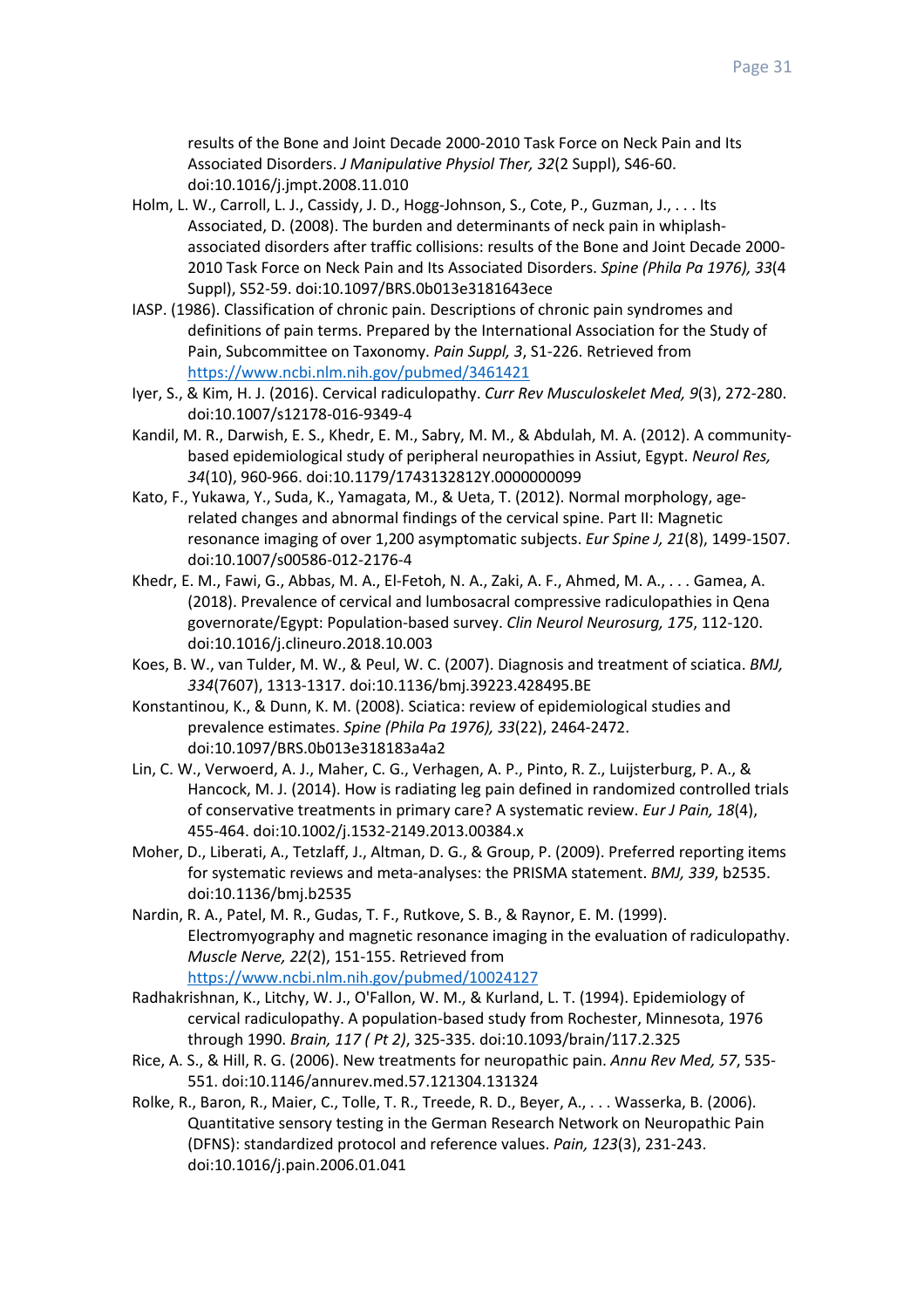- Rubinstein, S. M., Pool, J. J., van Tulder, M. W., Riphagen, II, & de Vet, H. C. (2007). A systematic review of the diagnostic accuracy of provocative tests of the neck for diagnosing cervical radiculopathy. *Eur Spine J, 16*(3), 307-319. doi:10.1007/s00586- 006-0225-6
- Salemi, G., Savettieri, G., Meneghini, F., Di Benedetto, M. E., Ragonese, P., Morgante, L., . . . Di Perri, R. (1996). Prevalence of cervical spondylotic radiculopathy: a door-to-door survey in a Sicilian municipality. *Acta Neurol Scand, 93*(2-3), 184-188.
- Sandoughi, M., Zakeri, Z., Tehrani Banihashemi, A., Davatchi, F., Narouie, B., Shikhzadeh, A., . . . Shahbakhsh, S. (2013). Prevalence of musculoskeletal disorders in southeastern Iran: a WHO-ILAR COPCORD study (stage 1, urban study). *Int J Rheum Dis, 16*(5), 509-517. doi:10.1111/1756-185X.12110
- Schoenfeld, A. J., George, A. A., Bader, J. O., & Caram, P. M., Jr. (2012). Incidence and epidemiology of cervical radiculopathy in the United States military: 2000 to 2009. *J Spinal Disord Tech, 25*(1), 17-22. doi:10.1097/BSD.0b013e31820d77ea
- Scholz, J., Finnerup, N. B., Attal, N., Aziz, Q., Baron, R., Bennett, M. I., . . . Classification Committee of the Neuropathic Pain Special Interest, G. (2019). The IASP classification of chronic pain for ICD-11: chronic neuropathic pain. *Pain, 160*(1), 53-59. doi:10.1097/j.pain.0000000000001365
- Siller, S., Kasem, R., Witt, T. N., Tonn, J. C., & Zausinger, S. (2018). Painless motor radiculopathy of the cervical spine: clinical and radiological characteristics and long-term outcomes after operative decompression. *J Neurosurg Spine, 28*(6), 621-629. doi:10.3171/2017.10.spine17821
- Smyth, M. J., & Wright, V. (1958). Sciatica and the intervertebral disc; an experimental study. *J Bone Joint Surg Am, 40-A*(6), 1401-1418. Retrieved from https://www.ncbi.nlm.nih.gov/pubmed/13610969
- Spahr, N., Hodkinson, D., Jolly, K., Williams, S., Howard, M., & Thacker, M. (2017). Distinguishing between nociceptive and neuropathic components in chronic low back pain using behavioural evaluation and sensory examination. *Musculoskelet Sci Pract, 27*, 40-48. doi:10.1016/j.msksp.2016.12.006
- Thoomes, E. J., Scholten-Peeters, G. G., de Boer, A. J., Olsthoorn, R. A., Verkerk, K., Lin, C., & Verhagen, A. P. (2012). Lack of uniform diagnostic criteria for cervical radiculopathy in conservative intervention studies: a systematic review. *Eur Spine J, 21*(8), 1459-1470. doi:10.1007/s00586-012-2297-9
- Thoomes, E. J., van Geest, S., van der Windt, D. A., Falla, D., Verhagen, A. P., Koes, B. W., . . . Vleggeert-Lankamp, C. L. (2018). Value of physical tests in diagnosing cervical radiculopathy: a systematic review. *Spine J, 18*(1), 179-189. doi:10.1016/j.spinee.2017.08.241
- Treede, R. D., Jensen, T. S., Campbell, J. N., Cruccu, G., Dostrovsky, J. O., Griffin, J. W., . . . Serra, J. (2008). Neuropathic pain: redefinition and a grading system for clinical and research purposes. *Neurology, 70*(18), 1630-1635. doi:10.1212/01.wnl.0000282763.29778.59
- Vardeh, D., Mannion, R. J., & Woolf, C. J. (2016). Toward a Mechanism-Based Approach to Pain Diagnosis. *J Pain, 17*(9 Suppl), T50-69. doi:10.1016/j.jpain.2016.03.001
- Vollert, J., Attal, N., Baron, R., Freynhagen, R., Haanpaa, M., Hansson, P., . . . Maier, C. (2016). Quantitative sensory testing using DFNS protocol in Europe: an evaluation of heterogeneity across multiple centers in patients with peripheral neuropathic pain and healthy subjects. *Pain, 157*(3), 750-758. doi:10.1097/j.pain.0000000000000433
- Woods, B. I., & Hilibrand, A. S. (2015). Cervical radiculopathy: epidemiology, etiology, diagnosis, and treatment. *J Spinal Disord Tech, 28*(5), E251-259. doi:10.1097/bsd.0000000000000284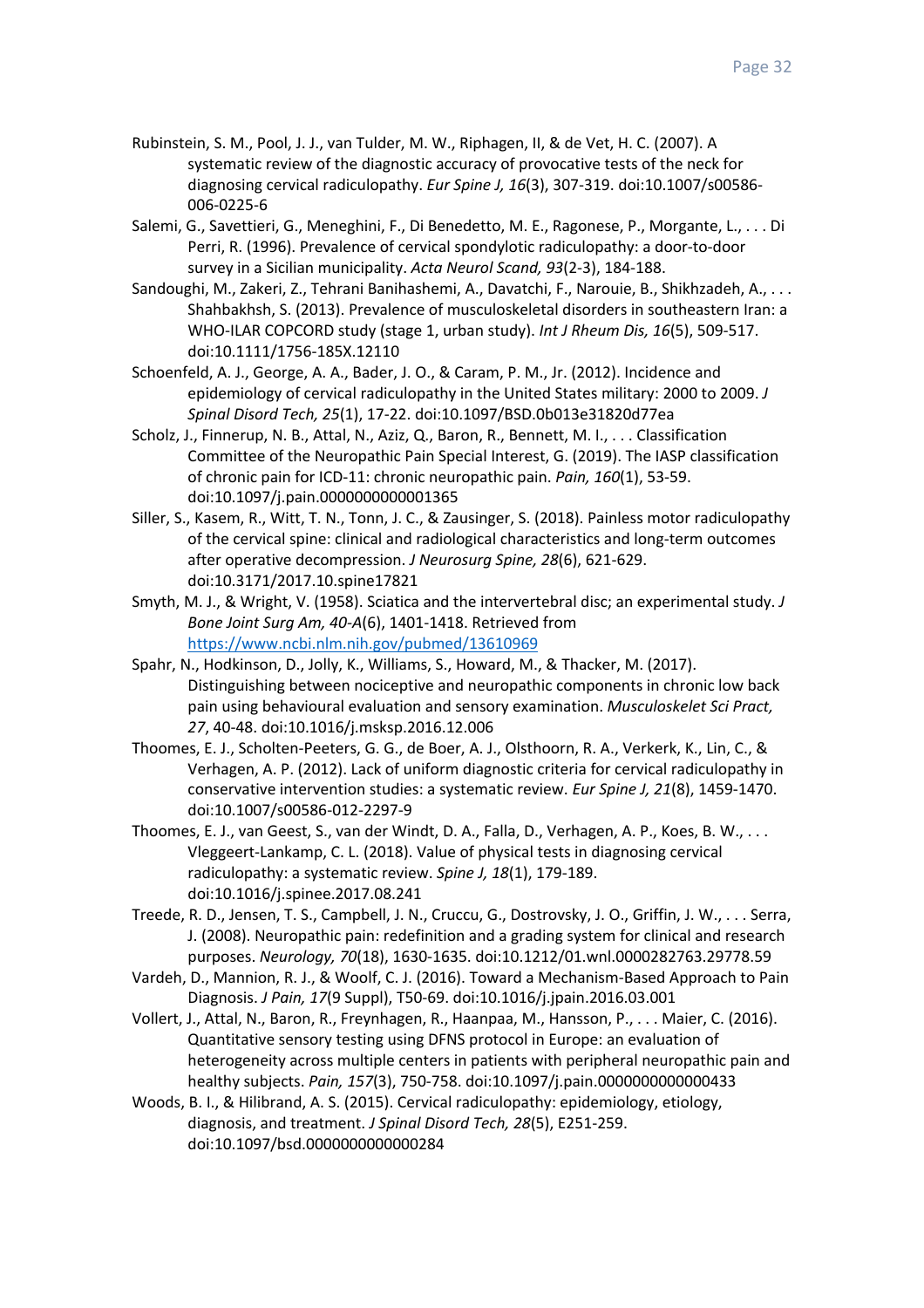| <b>Lead Author</b> | <b>Population and</b> | <b>Data Collection</b> | Sample Size (Age,    | <b>Definition of Cervical Spine</b> | <b>Prevalence/Incidence of CSR</b> |
|--------------------|-----------------------|------------------------|----------------------|-------------------------------------|------------------------------------|
| & Date             | location              | <b>Methods</b>         | Gender)              | <b>Radiculopathy (CSR)</b>          |                                    |
|                    |                       |                        |                      |                                     |                                    |
| Schoenfeld         | <b>USA Military</b>   | Retrospective          | Total sample:        | Probable CSR criteria (iii)         | Incidence                          |
| $(2012)$ [34]      | personnel             | analysis of USA        | 13,813,333           |                                     | Males                              |
|                    | between years         | military's Defence     |                      | ICD Code M541                       | 1.76 per 1000 person-years         |
|                    | 2000-2009             | Medical                | 20,806               | "Pain (radicular pain), weakness,   | (unadjusted incidence)             |
|                    |                       | Epidemiological        | <b>CSR Diagnosis</b> | numbness, or difficulty controlling |                                    |
|                    |                       | Database (DMED)        | (Males)              | specific muscles related to nerve   | Females:                           |
|                    |                       |                        |                      | roots"                              | 1.36 per 1000 person-years         |
|                    |                       |                        | 3,936                |                                     | (95% Cl 1.30-1.42) (adjusted       |
|                    |                       |                        | <b>CSR Diagnosis</b> |                                     | incidence)                         |
|                    |                       |                        | (Females)            |                                     |                                    |
|                    |                       |                        |                      |                                     | Total: 1.79 per 1000 person-       |
|                    |                       |                        | Age Range 18-40      |                                     | years                              |
|                    |                       |                        | Years                |                                     |                                    |
|                    |                       |                        |                      |                                     |                                    |
|                    |                       |                        |                      |                                     |                                    |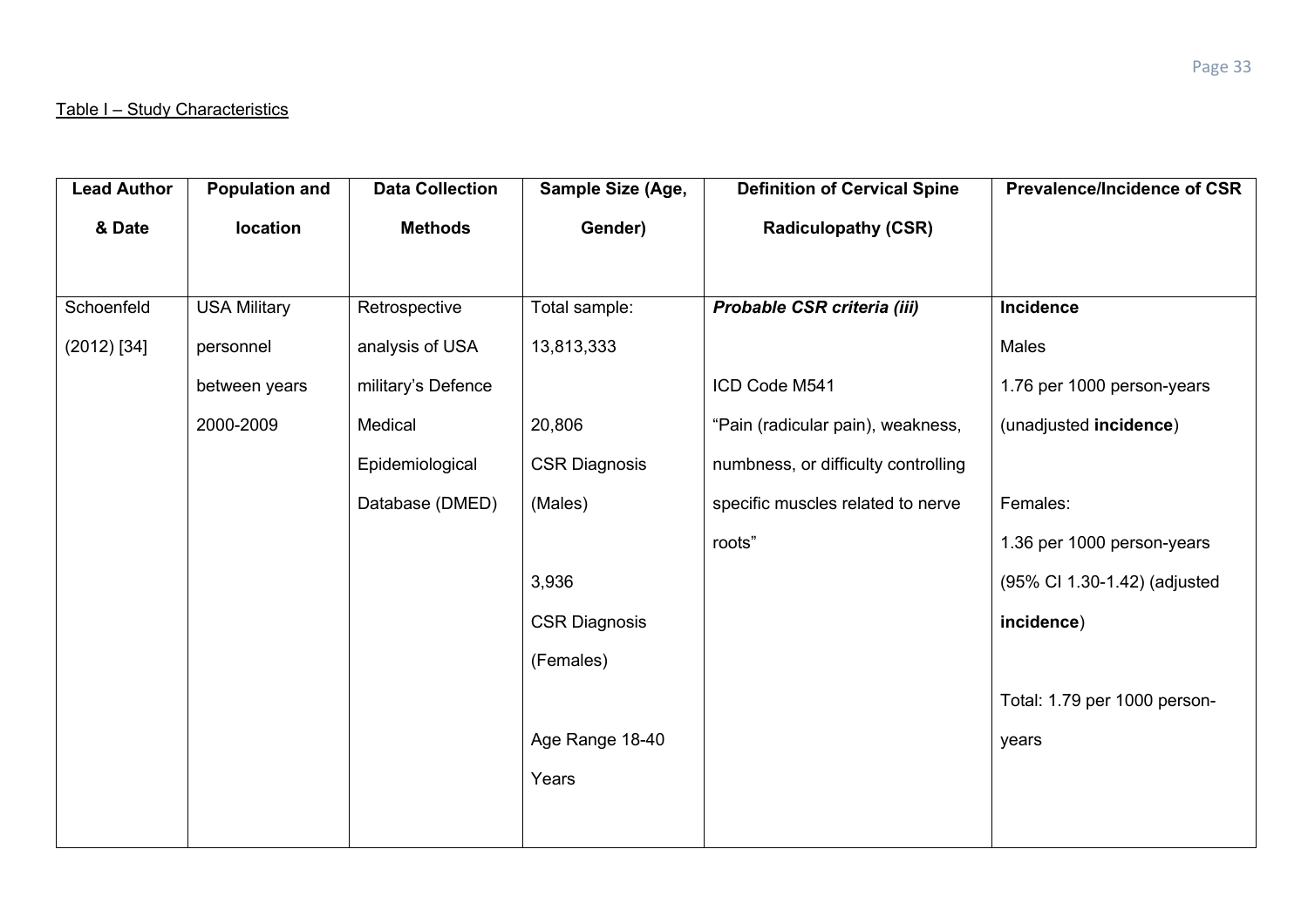| <b>Brooks</b> | Professional UK       | Orchard Sorts Injury | Total sample: 502 | "Cervical nerve root injury"         | Incidence                      |
|---------------|-----------------------|----------------------|-------------------|--------------------------------------|--------------------------------|
| $(2005)$ [28] | Club Rugby            | Classification.      |                   | There was insufficient data          | 0.02 per 1000 person-hours     |
|               | <b>Football Union</b> | Retrospectively      | All Male          | presented to retrieve further detail |                                |
|               | (RFU). Elite Level.   | analysed over 2      |                   | (authors were contacted)             |                                |
|               |                       | seasons              | Age: 25.4 years   |                                      |                                |
|               |                       |                      | (SD: 4.2)         |                                      |                                |
| Radhakrishnan | General               | Retrospective        | Total sample: 561 | Definite and probable CSR            | Incidence                      |
| $(1994)$ [31] | population            | population analysis  |                   | criteria (i)-(v) combined            | Female                         |
|               | Minnesota, USA        | of Mayo Clinic       | 332 Male          |                                      | 63.5 per 100,000 person-years  |
|               |                       | medical records      | 47.6 years of age |                                      | (Age Adjusted, 95% CI 55.1-    |
|               |                       |                      | (SD: 13.1)        |                                      | 71.8)                          |
|               |                       |                      |                   |                                      |                                |
|               |                       |                      | 229 Female        |                                      | Male                           |
|               |                       |                      | 48.2 years of age |                                      | 107.3 per 100,000 person-years |
|               |                       |                      | (SD: 13.8)        |                                      | (Age adjusted, 95% Cl 95.4-    |
|               |                       |                      |                   |                                      | 119.2)                         |
|               |                       |                      |                   |                                      |                                |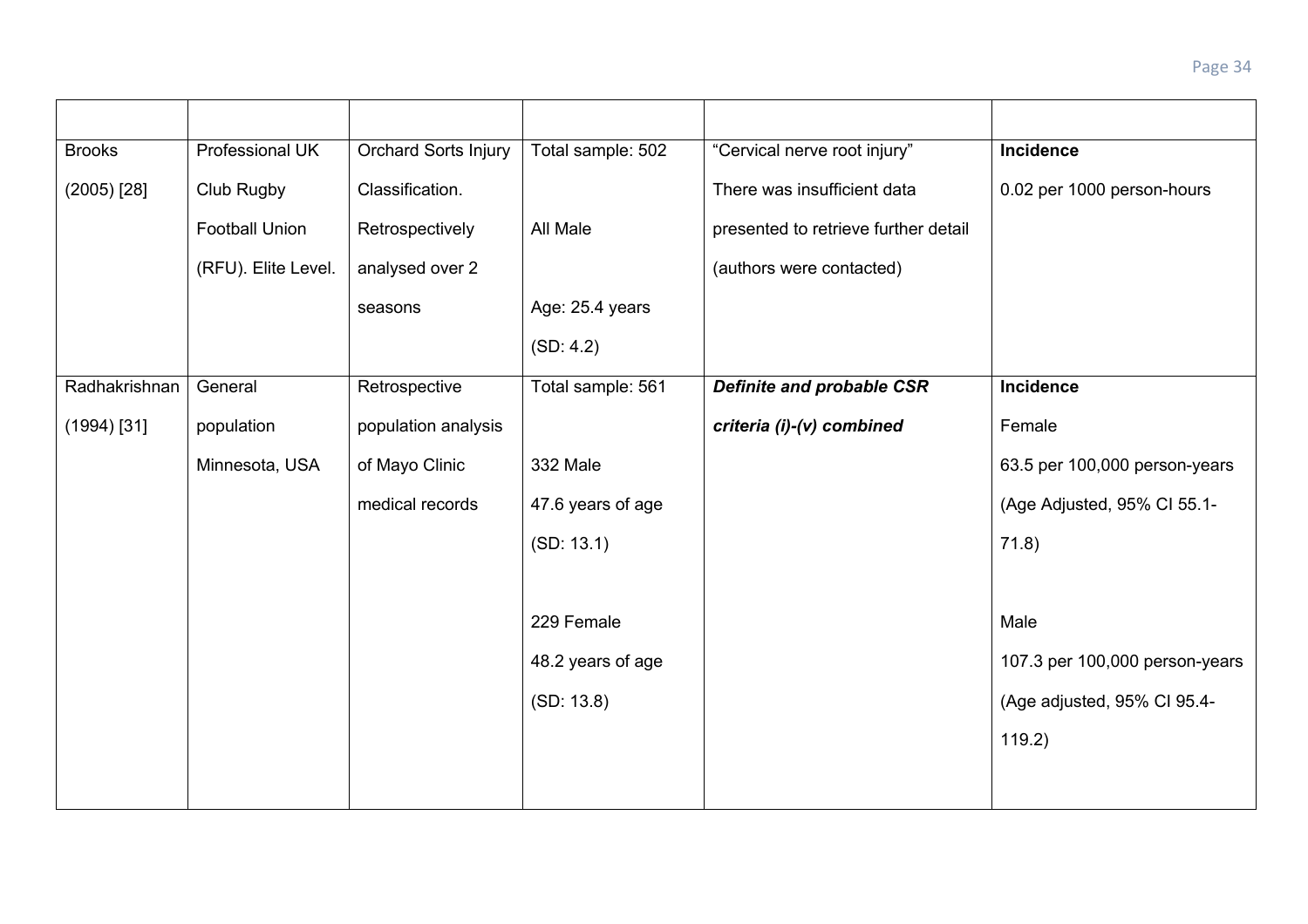|                |                    |                 |                     |                                 | Total - 83.2 per 100,000       |
|----------------|--------------------|-----------------|---------------------|---------------------------------|--------------------------------|
|                |                    |                 |                     |                                 | person-years (age adjusted 95% |
|                |                    |                 |                     |                                 | CI: 77.0-91.1)                 |
|                |                    |                 |                     |                                 |                                |
| <b>Braddom</b> | Georgia, USA       | Retrospective   | Total sample 23,317 | Definite CSR Criteria (i)       | <b>Prevalence</b>              |
| $(2009)$ [27]  |                    | analysis EMG    | <b>MVAs</b>         |                                 | 1,465 of 23,317 (6.28%)        |
|                | Consecutive        | reports between |                     | Acute denervation with EMG      |                                |
|                | sample through a   | 1979 through to | Mean age: 46 Years  | studies OR Sensory changes in   |                                |
|                | Neurology          | 2004.           |                     | dermatomal distribution AND     |                                |
|                | Department at the  |                 | Unknown Male:       | Weakness, atrophy OR            |                                |
|                | Medical College of |                 | Female data         | fasciculation in a myotomal     |                                |
|                | Georgia.           |                 |                     | distribution AND Unilateral     |                                |
|                |                    |                 |                     | diminished deep tendon reflexes |                                |
|                | Individuals        |                 |                     |                                 |                                |
|                | following Motor    |                 |                     |                                 |                                |
|                | Vehicle Accident   |                 |                     |                                 |                                |
|                | (39)               |                 |                     |                                 |                                |
|                |                    |                 |                     |                                 |                                |
|                |                    |                 |                     |                                 |                                |
|                |                    |                 |                     |                                 |                                |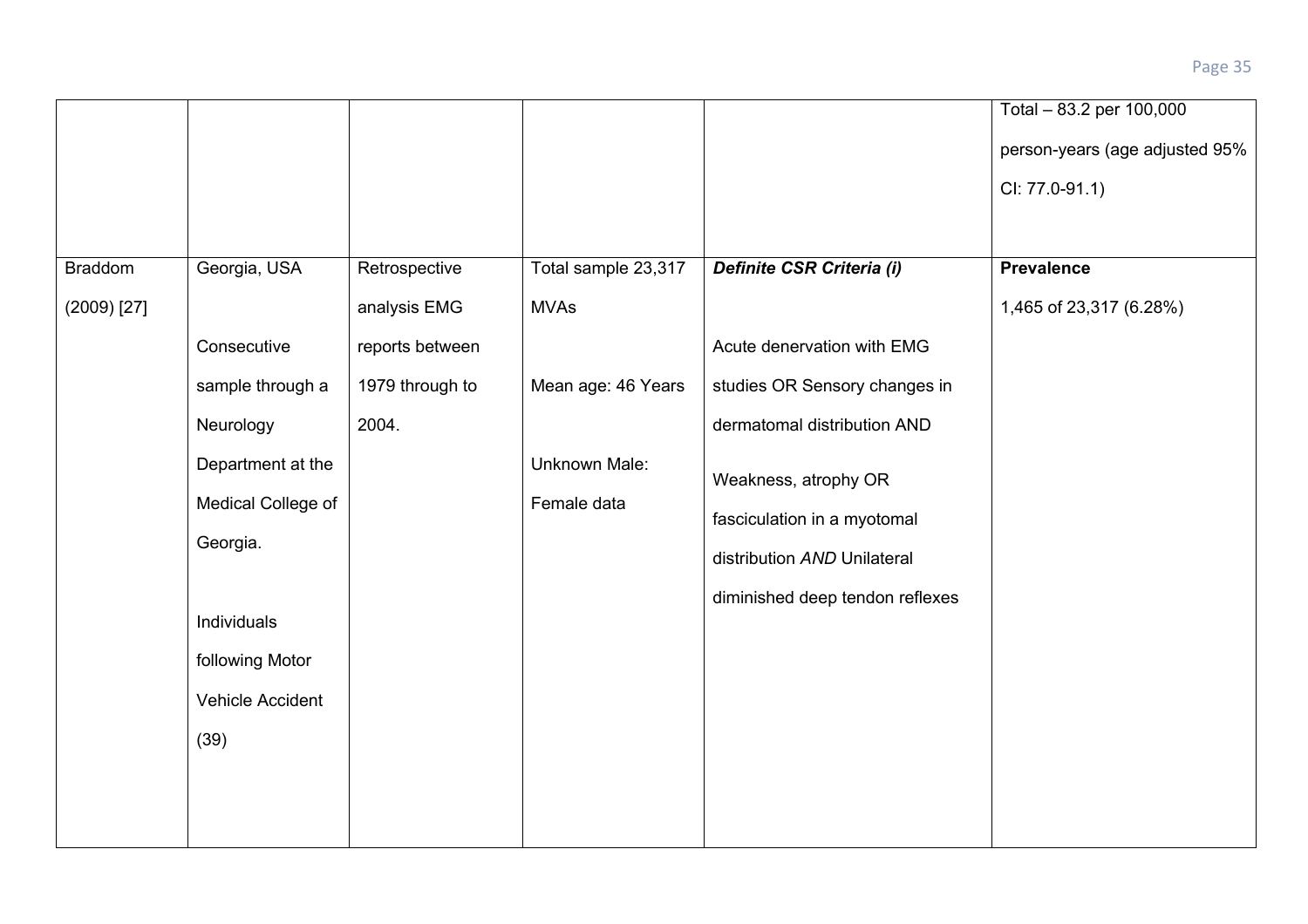| Khedr         | Qena area, Egypt | Prospective cross    | Total sample: 9303   |      | Definite CSR Criterion (i) or (ii) | <b>Prevalence</b>   |
|---------------|------------------|----------------------|----------------------|------|------------------------------------|---------------------|
| $(2018)$ [30] |                  | sectional sample     | (1057 families)      |      |                                    | Male 4.8 per 1000   |
|               |                  |                      |                      | (i)  | Acute denervation with             |                     |
|               |                  | Interview,           | <b>Unknown Male:</b> |      | <b>EMG studies OR Sensory</b>      | Female 1.9 per 1000 |
|               |                  | Questionnaire,       | Female               |      | changes in dermatomal              |                     |
|               |                  | Clinical examination |                      |      | distribution AND                   |                     |
|               |                  | and Imaging          | Ages 30-80 years     |      | Weakness, atrophy OR               |                     |
|               |                  |                      |                      |      | fasciculation in a myotomal        |                     |
|               |                  | Consultant           | 32 Confirmed cases   |      | distribution AND Unilateral        |                     |
|               |                  | neurologist          | of combined Lumbar   |      | diminished deep tendon             |                     |
|               |                  | completed clinical   | and Cervical         |      | reflexes                           |                     |
|               |                  | examination and      | radiculopathy        |      |                                    |                     |
|               |                  | imaging              |                      | (ii) | Abnormal myelography, CT           |                     |
|               |                  | interpretations at   | 9 males CSR          |      | or MRI correlating with            |                     |
|               |                  |                      | 2 females CSR        |      | radiculopathy                      |                     |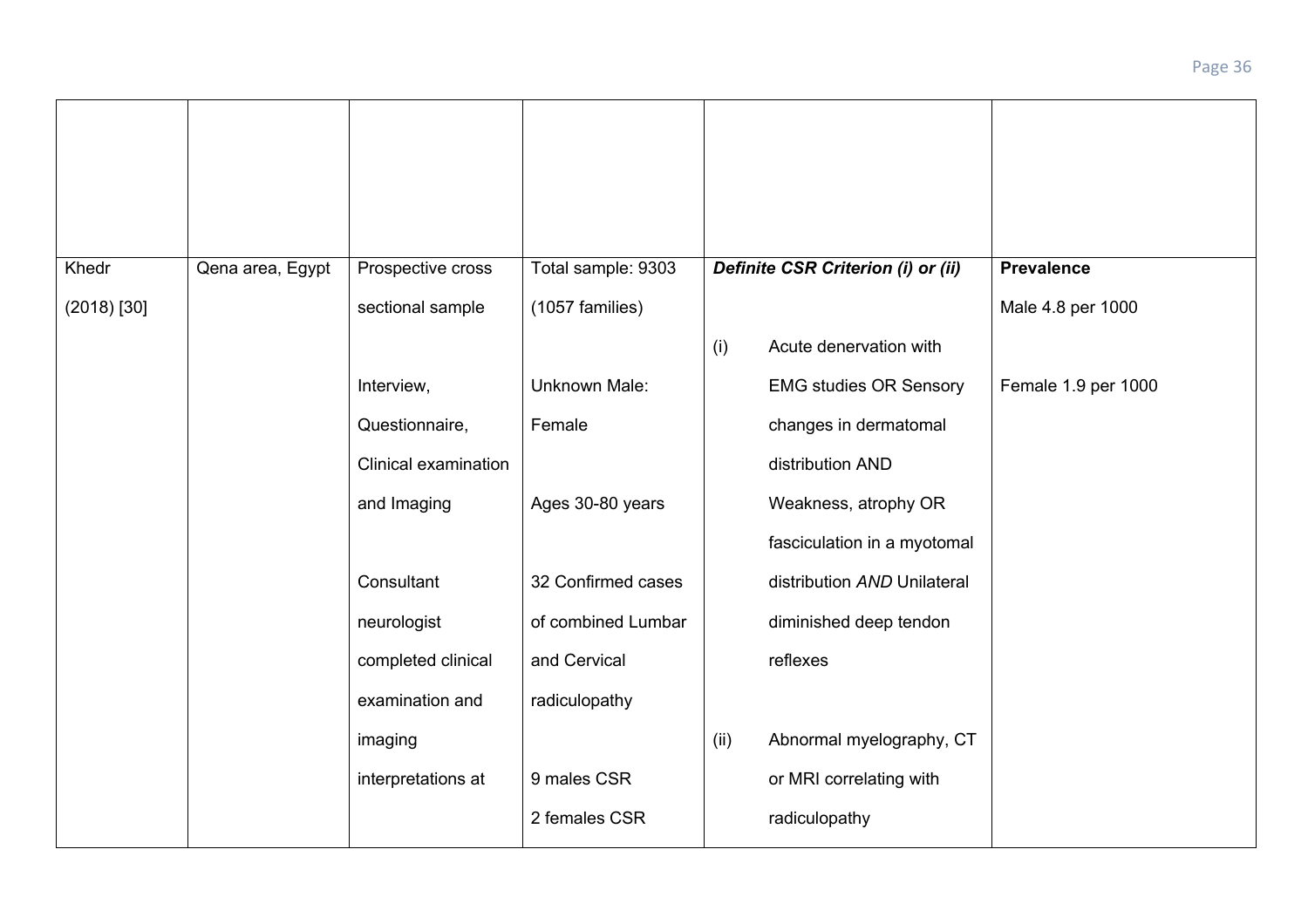|               |                     | <b>Qena University</b> | Total - 11 (CPR: 1.2 | <b>WITH</b>                          |                         |
|---------------|---------------------|------------------------|----------------------|--------------------------------------|-------------------------|
|               |                     | Hospital               | per 1000             | Neck pain or combined                |                         |
|               |                     |                        |                      | neck and arm pain                    |                         |
|               |                     |                        | Lumbosacral          | <b>OR</b>                            |                         |
|               |                     |                        | radiculopathy (CPR:  | Paraesthesia,                        |                         |
|               |                     |                        | 2.3 per 1000)        | hyperaesthesia or                    |                         |
|               |                     |                        |                      | dysaesthesia in a nerve root         |                         |
|               |                     |                        |                      | distribution or muscle               |                         |
|               |                     |                        |                      | weakness in a myotomal               |                         |
|               |                     |                        |                      | distribution or atrophy              |                         |
|               |                     |                        |                      |                                      |                         |
|               | Sicilian            |                        |                      |                                      |                         |
| Salemi        |                     | Door-to-door survey    | Total Sample: 8792   | <b>Definite and probable CSR</b>     | <b>Prevalence</b>       |
| $(1996)$ [32] | Municipality, Italy |                        |                      | criteria                             | 3.5 per 1000 Both sexes |
|               |                     | Stage 1:               | 142 evaluated for    |                                      |                         |
|               |                     | Questionnaire          | <b>CSR</b>           | "Bouts of pain in the neck radiating | 1.3 per 1000 Male       |
|               |                     | screening tool         |                      | down one or both arms. The pain      |                         |
|               |                     |                        |                      | had to start suddenly and could be   | 5.8 per 1000 Female     |
|               |                     |                        |                      | associated with weakness,            |                         |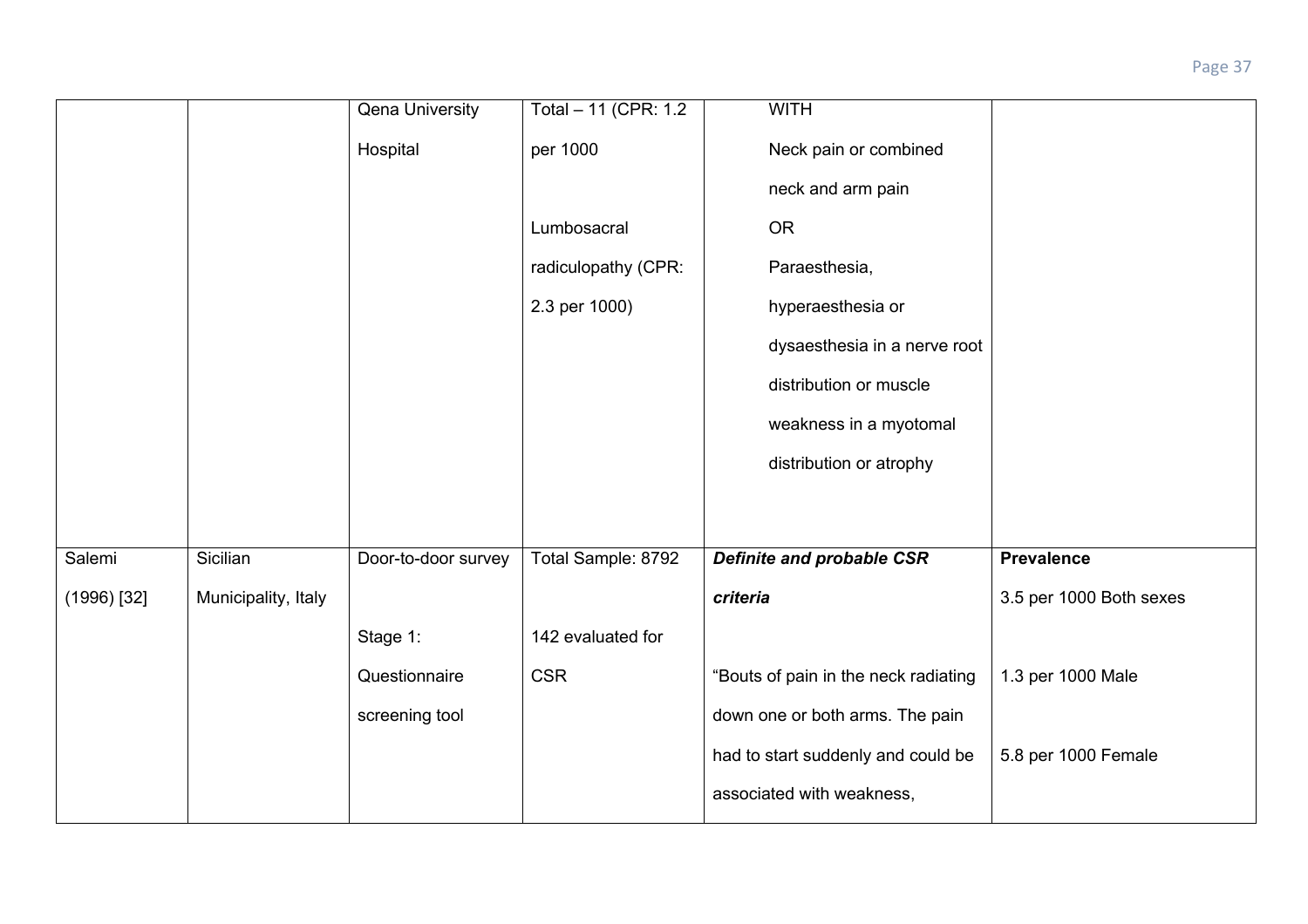|                 |               | Neurologists then   | 27 definite or       | paraesthesia or numbness in the           |                   |
|-----------------|---------------|---------------------|----------------------|-------------------------------------------|-------------------|
|                 |               |                     |                      |                                           |                   |
|                 |               | completed physical  | probable CSR         | arms. Stiffness in the neck could be      |                   |
|                 |               | assessment on       | diagnosis            | present. Signs or symptoms had to         |                   |
|                 |               | suspicion of CSR    |                      | persist for at least one day"             |                   |
|                 |               |                     | 5 Male cases (50-69  |                                           |                   |
|                 |               |                     | Years of age)        | <b>Definite CSR</b> clinical features had |                   |
|                 |               |                     |                      | to relate to MRI, CT, EMG,                |                   |
|                 |               |                     | 22 Female cases (40- | Myelogram, X-ray                          |                   |
|                 |               |                     | 79 years of age)     |                                           |                   |
|                 |               |                     |                      | <b>Probable CSR:</b>                      |                   |
|                 |               |                     |                      | Reoccurring bouts without                 |                   |
|                 |               |                     |                      | neurological signs at the visit           |                   |
|                 |               |                     |                      |                                           |                   |
|                 |               |                     |                      |                                           |                   |
| <b>Bharucha</b> | Bombay, India | Door-to-door survey | Total sample: 14,010 | Probable CSR criteria (vi or vii)         | <b>Prevalence</b> |
| $(1991)$ [26]   |               |                     |                      |                                           | 136 per 100,000   |
|                 |               |                     | 334 cases of         | Pain or stiffness in the neck             |                   |
|                 |               |                     | peripheral           | associated with paresthesias,             |                   |
|                 |               |                     | neuropathy           | numbness, or weakness in an arm.          |                   |
|                 |               |                     |                      |                                           |                   |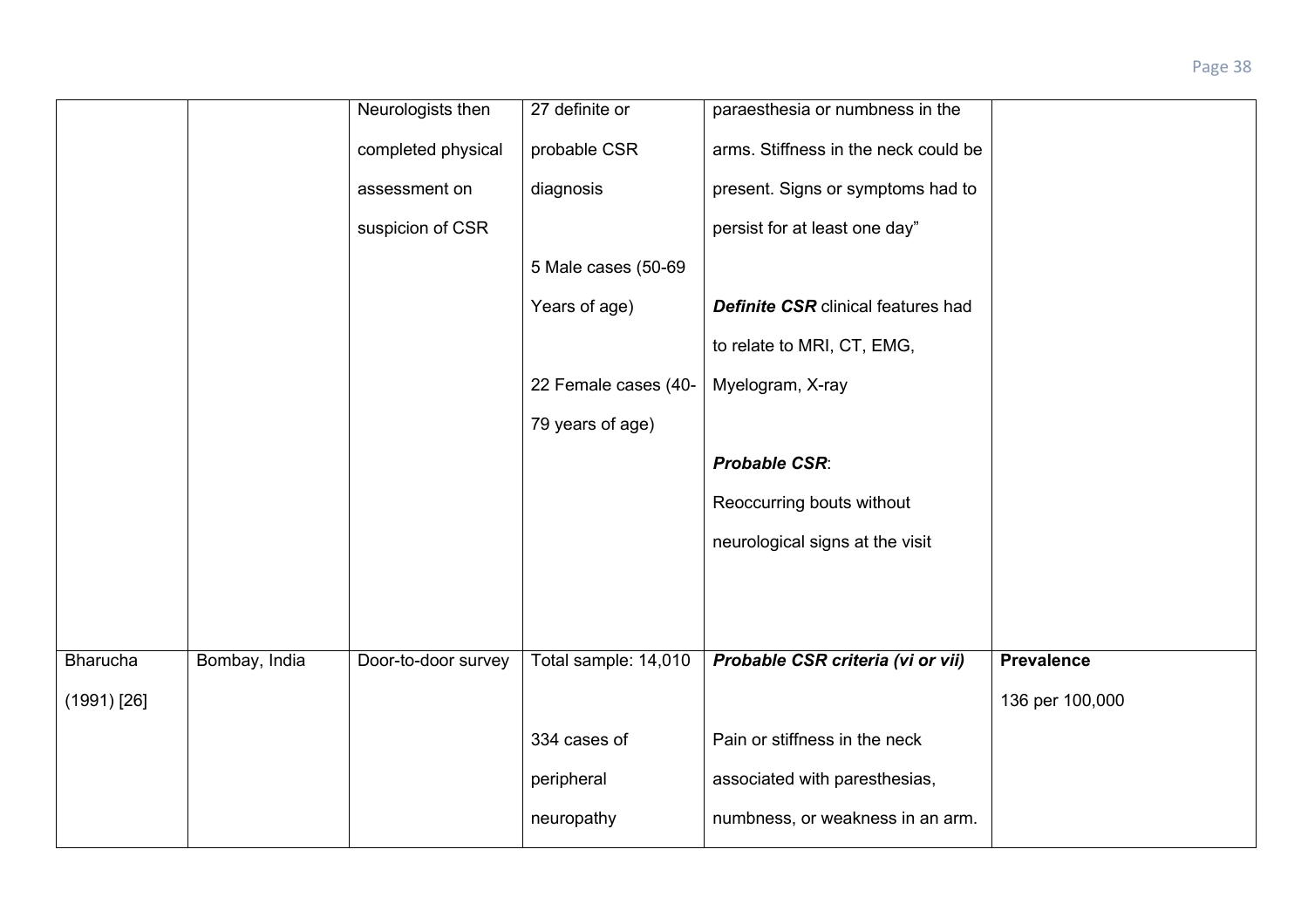|               |               |                            | 44% over 50 years of<br>age |                                   |                   |
|---------------|---------------|----------------------------|-----------------------------|-----------------------------------|-------------------|
| Kandil        | Assiut        | Door-to-door survey        | Total sample: 42,223        | Definite CSR criteria (ii)        | <b>Prevalence</b> |
| $(2012)$ [29] | Governorate,  |                            |                             |                                   |                   |
|               | Egypt         | Stage 1:                   | Rural and urban             | "Pain or stiffness in the neck    | 121 per 100,000   |
|               |               | Questionnaire              | areas                       | associated with paresthesias,     | (95% CI 88-154)   |
|               |               | If answers                 |                             | numbness, or weakness in an arm.  |                   |
|               |               | suggested of               | 51 total CSR cases.         | Both conditions were confirmed by |                   |
|               |               | neuropathy, then           | 35 Male and 16              | neurophysiological data and       |                   |
|               |               | Stage 2:                   | Female.                     | magnetic resonance imaging of     |                   |
|               |               | Neurological               |                             | cervical regions"                 |                   |
|               |               | examination at             |                             |                                   |                   |
|               |               | <b>University Hospital</b> |                             |                                   |                   |
|               |               |                            |                             |                                   |                   |
| Sandoughi     | Zahedan, Iran | Cluster sampling           | 2100 sample size            | "Cervical radiculopathy"          | <b>Prevalence</b> |
| $(2013)$ [33] |               | method across the          |                             |                                   |                   |
|               |               | region                     |                             |                                   | Male 1.14%        |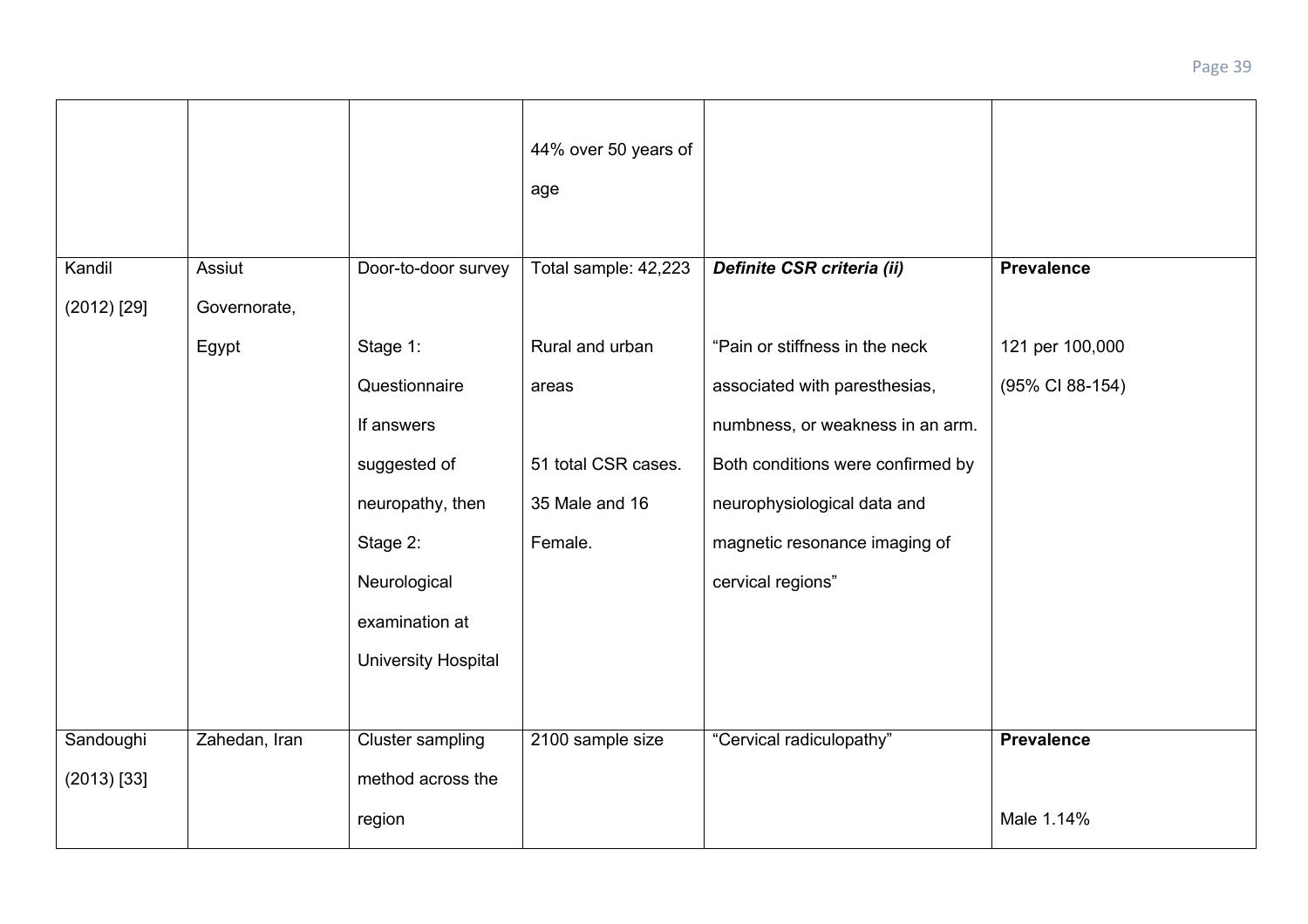|  |                         | 1204 response rate    | There was insufficient data          | (95% CI 0.45-1.82) |
|--|-------------------------|-----------------------|--------------------------------------|--------------------|
|  | <b>COPCORD Core</b>     | (77.7%)               | presented to retrieve further detail |                    |
|  | Questionnaire for       |                       | (authors were contacted)             | Female 1.31%       |
|  | initial data collection | 921 Male              |                                      | (95% CI 0.66-1.96) |
|  |                         | 1179 Female           |                                      |                    |
|  | Where pathology         |                       |                                      |                    |
|  | suspected, subject      | Occupation - 37.5%    |                                      |                    |
|  | referred to hospital    | home-makers, 31.2%    |                                      |                    |
|  | where a                 | university or college |                                      |                    |
|  | Rheumatologist          | students, 17.6%       |                                      |                    |
|  | completed an            | employees, 10.5%      |                                      |                    |
|  | assessment              | unemployed, 5.8%      |                                      |                    |
|  |                         | skilled and unskilled |                                      |                    |
|  |                         | manual workers,       |                                      |                    |
|  |                         | 5.7% drivers.         |                                      |                    |
|  |                         |                       |                                      |                    |

Key – Cervical Spine Radiculopathy (CSR) Diagnosis Criteria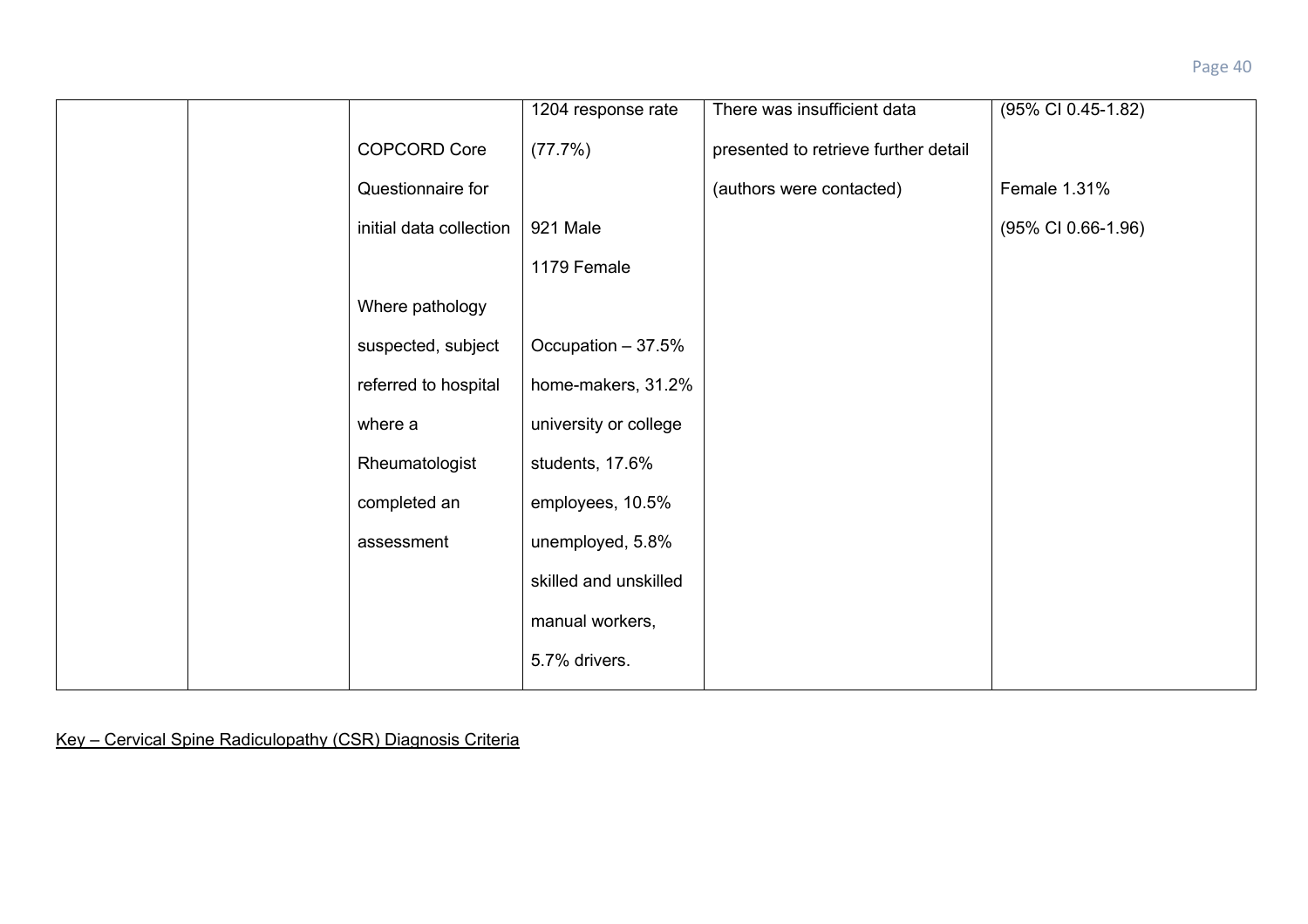## **Definite CSR Diagnosis -** *Either (i) or (ii)*

(i) Acute denervation with EMG studies OR Sensory changes in dermatomal distribution

AND

Weakness, atrophy OR fasciculation in a myotomal distribution *AND* Unilateral diminished deep tendon reflexes

(ii) Abnormal myelography, CT or MRI correlating with radiculopathy

**WITH** 

Neck pain or combined neck and arm pain

OR

Paraesthesia, hyperesthesia or dysaesthesia in a nerve root distribution or muscle weakness in a myotomal distribution or atrophy

## **Probable CSR Diagnosis** *- Either (iii), (iv) or (v)*

(iii) Neck pain, neck and arm pain, paraesthesia, hyperaesthesia or dysaesthesia in a nerve root distribution or muscle weakness in a myotomal distribution or atrophy

**WITH** 

Sensory changes in dermatomal distribution or muscle weakness in a myotomal distribution or atrophy or Fasciculation in a myotomal distribution or Unilateral diminished deep tendon reflexes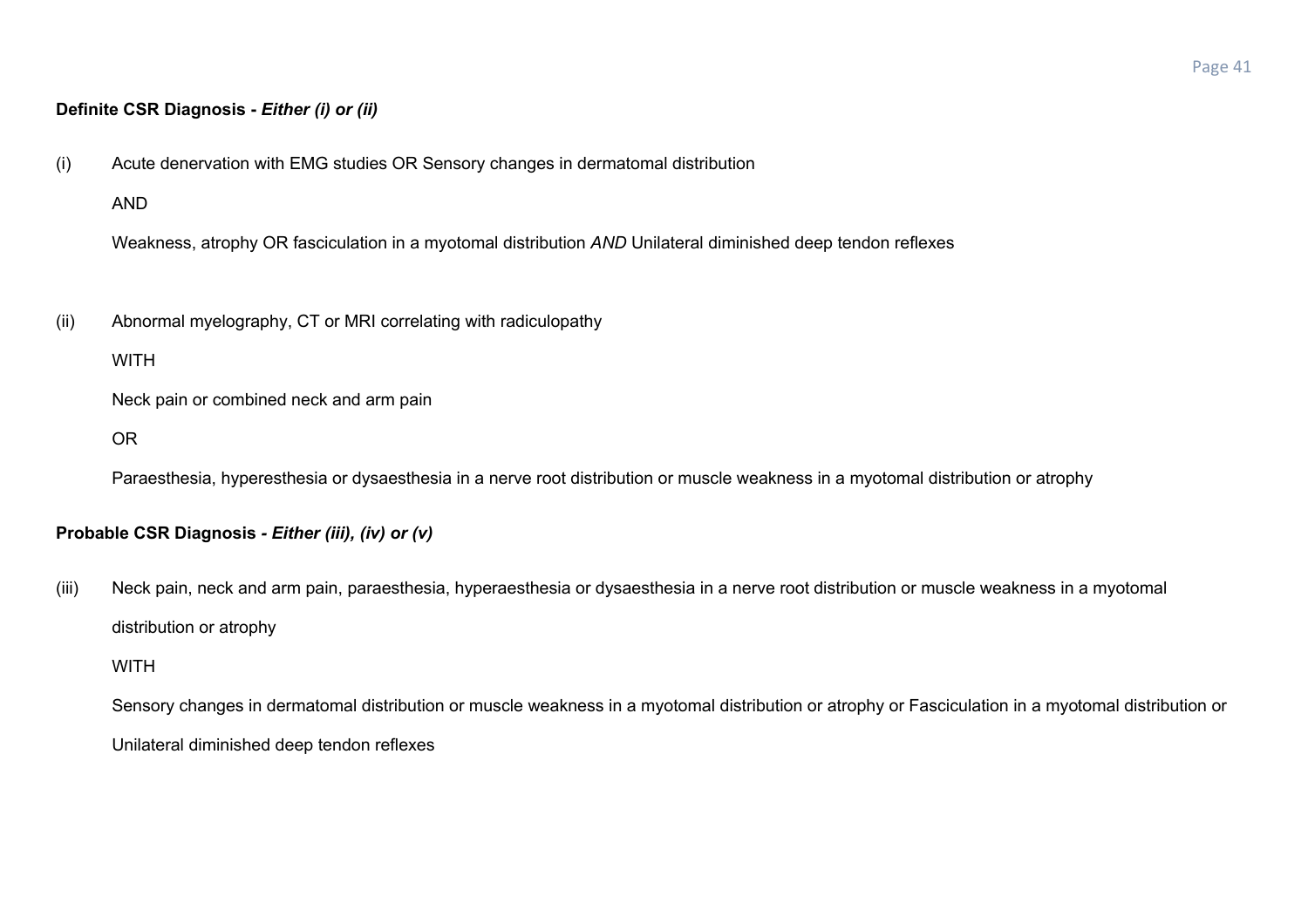(iv) Neck pain, neck and arm pain, paraesthesia, hyperaesthesia or dysaesthesia in a nerve root distribution or muscle weakness in a myotomal distribution or atrophy

## WITH

Abnormal myelography, CT or MRI correlating with radiculopathy

- (v) Neck pain, neck and arm pain with two from:
	- (v-i) Sensory changes in dermatomal distribution
	- (v-ii) Muscle weakness in a myotomal distribution or atrophy
	- (v-iii) Fasciculation in a myotomal distribution
	- (v-iv) Unilateral diminished deep tendon reflexes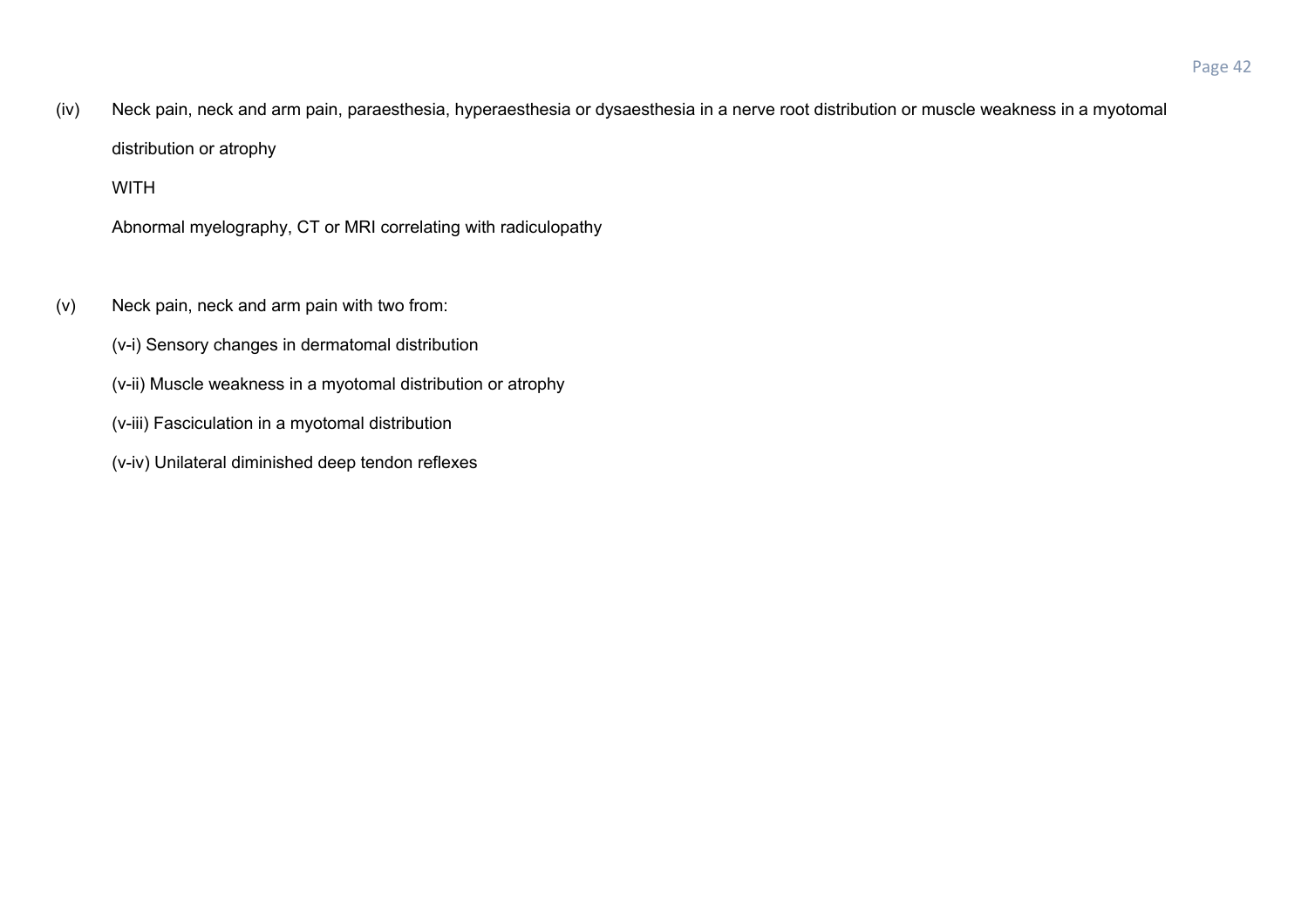| <b>Lead Author &amp;</b><br>Year | The study sample<br>represents the<br>population of<br>interest on key<br>characteristics | Was there an<br>adequate<br>response<br>rate? (>75%) | If appropriate,<br>was information<br>about non-<br>responders<br>described? | <b>Was the CSR</b><br>diagnosis<br>specified and<br>is it<br>reproducible? | Is it clear what<br>was used to<br>determined<br>precision<br>estimates? (E.g.<br>C(s) | <b>Total Score</b><br>High Quality = 4 and<br>above<br><b>Medium Quality = 2 and</b><br>Low Quality = 1 and<br>below |
|----------------------------------|-------------------------------------------------------------------------------------------|------------------------------------------------------|------------------------------------------------------------------------------|----------------------------------------------------------------------------|----------------------------------------------------------------------------------------|----------------------------------------------------------------------------------------------------------------------|
| <b>Schoenfeld</b><br>(2012)      |                                                                                           | 1                                                    | 0                                                                            |                                                                            |                                                                                        | High                                                                                                                 |
| <b>Brooks</b><br>(2005)          |                                                                                           | $\overline{0}$                                       | $\mathbf 0$                                                                  | $\mathbf 0$                                                                | $\mathbf 0$                                                                            | Low                                                                                                                  |
| Radhakrishnan<br>(1994)          |                                                                                           |                                                      | $\mathbf 0$                                                                  |                                                                            |                                                                                        | High                                                                                                                 |
| <b>Braddom</b><br>(2009)         |                                                                                           |                                                      | $\boldsymbol{0}$                                                             |                                                                            | $\mathbf 0$                                                                            | Medium                                                                                                               |
| <b>Khedr</b><br>(2018)           |                                                                                           | $\mathbf 0$                                          | $\mathbf 0$                                                                  |                                                                            | $\boldsymbol{0}$                                                                       | Medium                                                                                                               |
| <b>Salemi</b><br>(1996)          |                                                                                           | -4                                                   | ◢                                                                            |                                                                            | $\overline{0}$                                                                         | High                                                                                                                 |
| <b>Bharucha</b><br>(1991)        |                                                                                           |                                                      | $\mathbf 0$                                                                  |                                                                            | $\overline{0}$                                                                         | Medium                                                                                                               |
| Kandil<br>(2012)                 |                                                                                           | 1                                                    | $\mathbf 0$                                                                  |                                                                            |                                                                                        | High                                                                                                                 |
| Sandoughi<br>(2013)              |                                                                                           | 1                                                    | $\mathbf 0$                                                                  | $\mathbf 0$                                                                | 1                                                                                      | Medium                                                                                                               |

Y= Yes (1 Point)  $N = No (0 points)$ 

NA = Not Applicable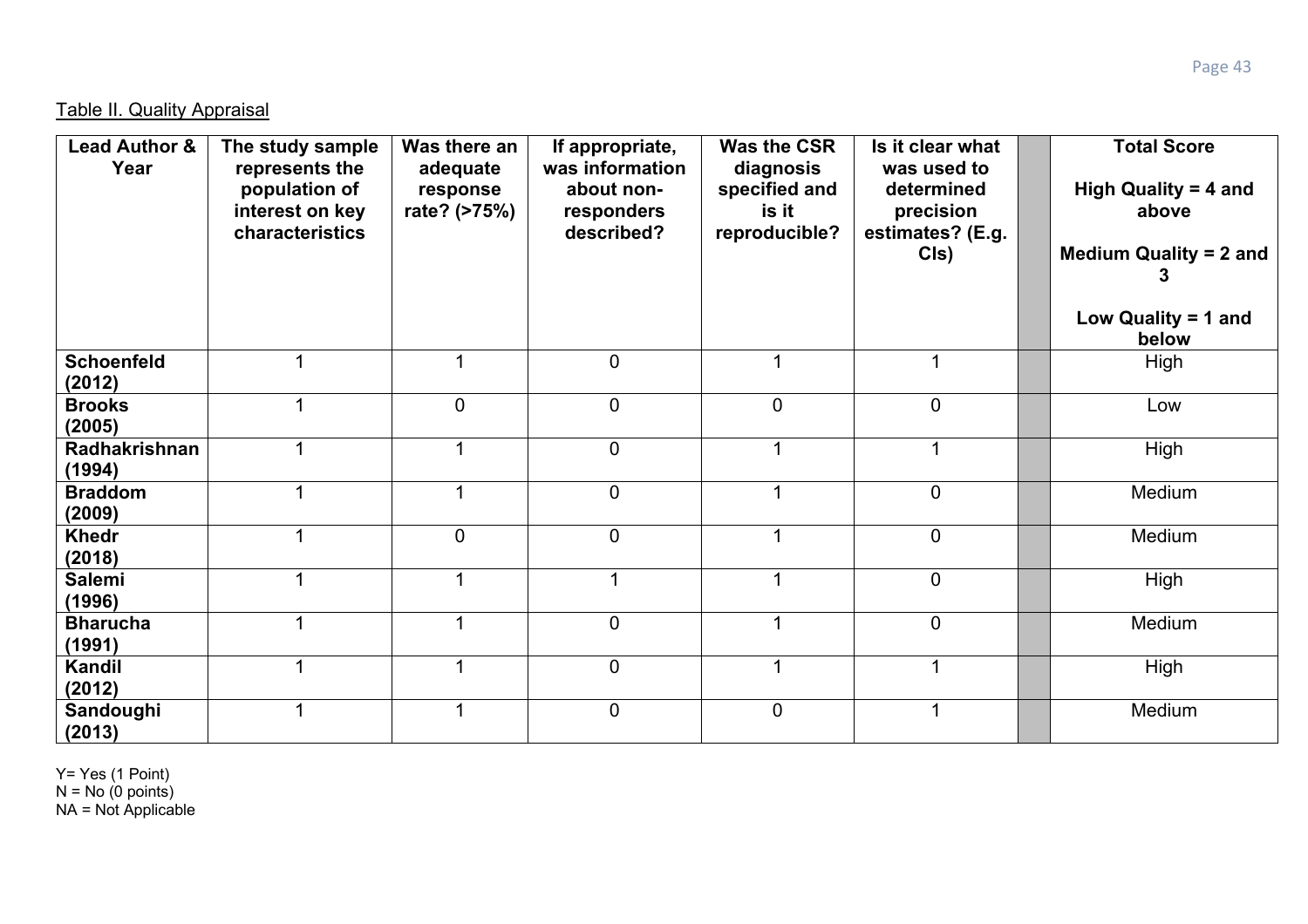# Figure Legends

# Figure I – MEDLINE search strategy - Completed on February 25th 2020.

Radiculopathy: Radiculopathy [MESH] OR Nerve\* entrapment OR Radicular [MESH] OR Referred pain [MESH] OR Brachialgia [MESH] OR Cervicobrachial [MESH] OR Upper limb radiculopathy [MESH] OR Neck and arm pain [MESH]

AND

Epidemiology: Epidemiology [MESH] OR Incidence [MESH] OR Prevalence [MESH] OR Surveillance [MESH] OR Natural History [MESH] OR Occurrence [MESH] OR Frequency [MESH]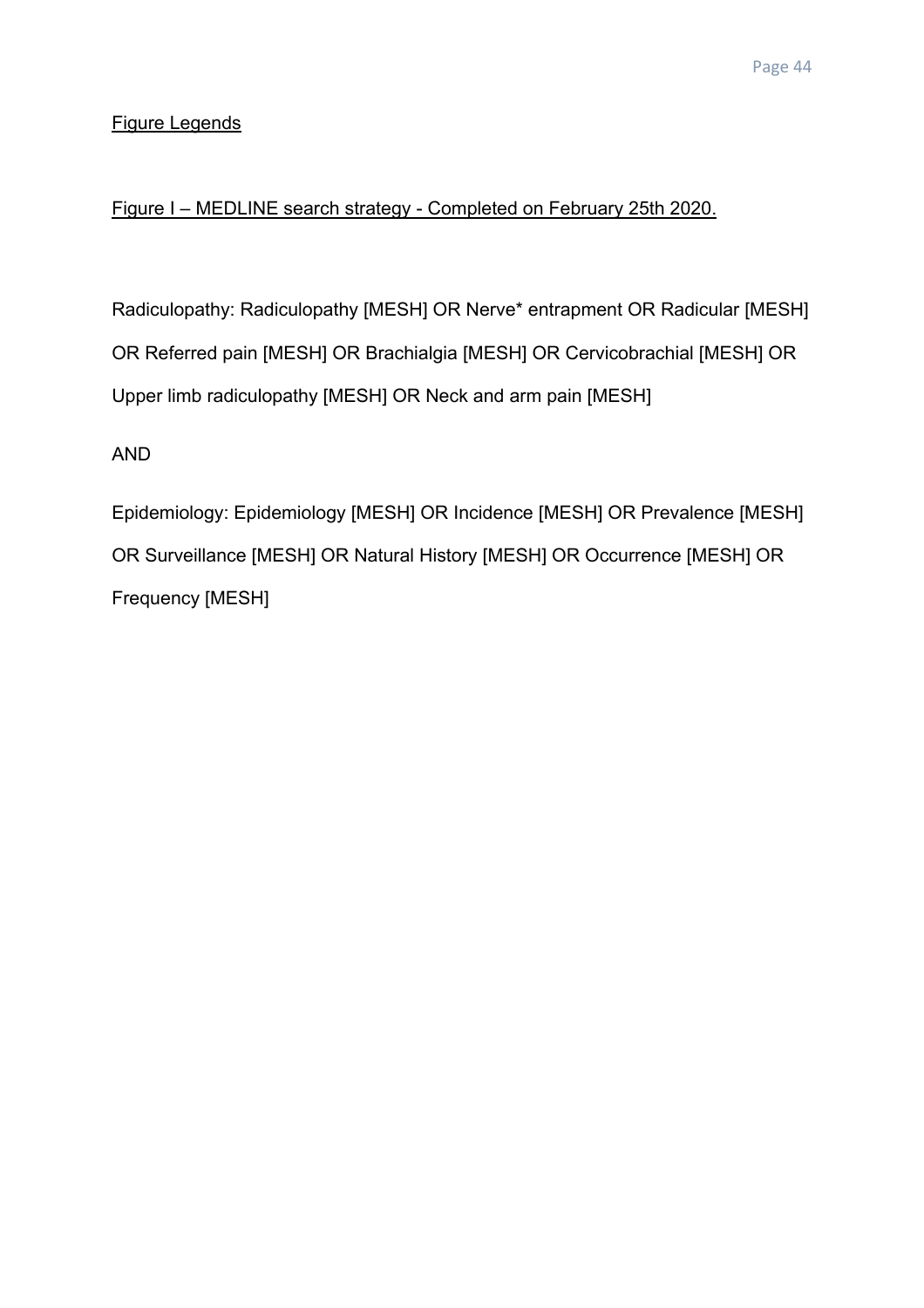## Figure II. Modified Radiculopathy Diagnostic Criteria

#### **Definite CSR Diagnosis -** *Either (i) or (ii)*

(i) Acute denervation with EMG studies or sensory changes in dermatomal distribution

AND

Weakness, atrophy or fasciculation in a myotomal distribution *and* Unilateral diminished deep tendon reflexes

(ii) Abnormal myelography, CT or MRI correlating with radiculopathy *with* neck pain or combined neck and arm pain

OR

Paraesthesia, hyperaesthesia or dysaesthesia in a nerve root distribution or muscle weakness in a myotomal distribution or atrophy

### **Probable CSR Diagnosis** *- Either (iii), (iv) or (v)*

(iii) Neck pain, neck and arm pain, paraesthesia, hyperaesthesia or dysaesthesia in a nerve root distribution or muscle weakness in a myotomal distribution or atrophy *with*

Sensory changes in dermatomal distribution or muscle weakness in a myotomal distribution or atrophy or fasciculation in a myotomal distribution or unilateral diminished deep tendon reflexes

(iv) Neck pain, neck and arm pain, paraesthesia, hyperaesthesia or dysaesthesia in a nerve root distribution or muscle weakness in a myotomal distribution or atrophy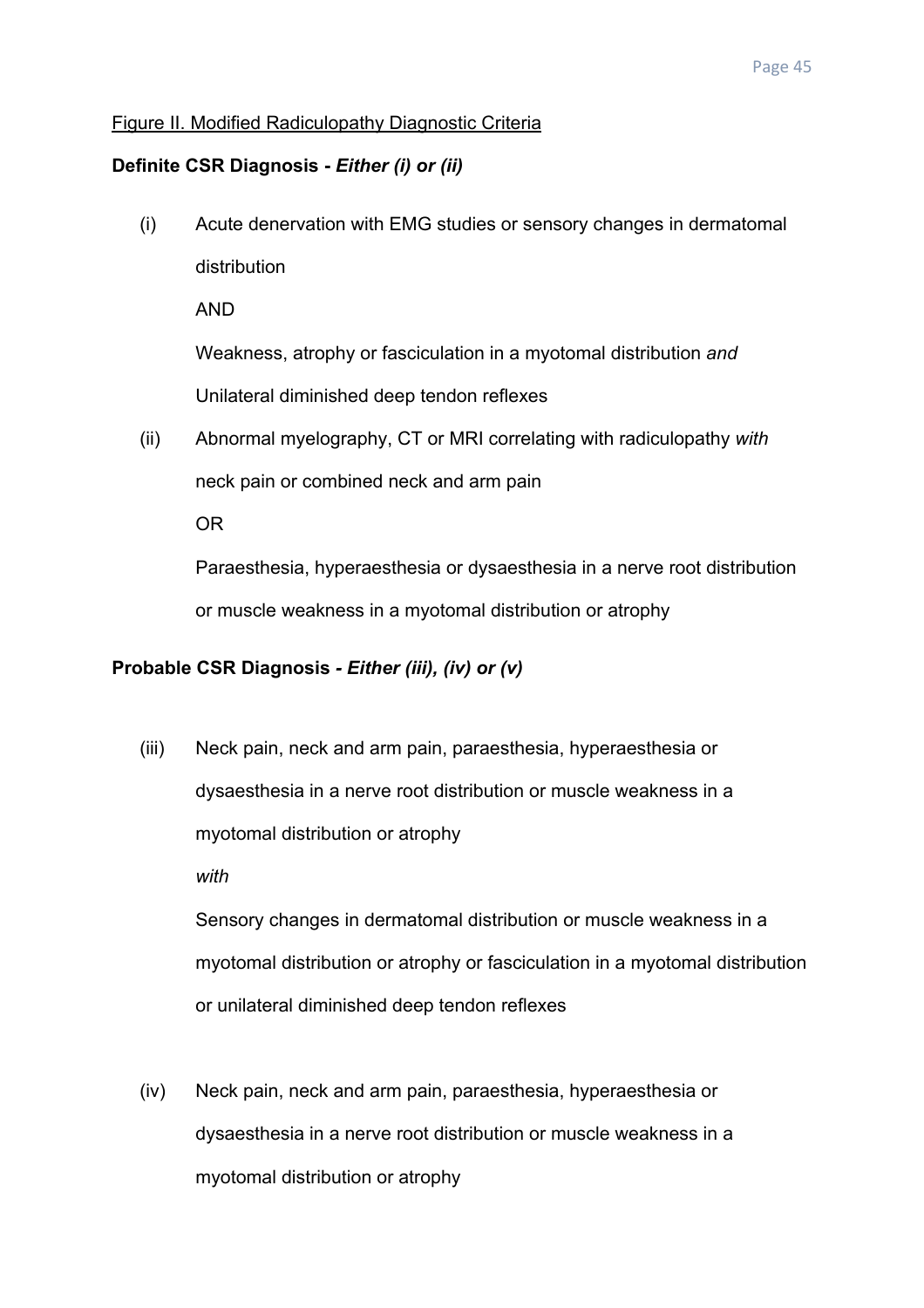*with*

Abnormal myelography, CT or MRI correlating with radiculopathy

- (v) Neck pain or neck and arm pain *with two* from:
	- (v-i) Sensory changes in dermatomal distribution
	- (v-ii) Muscle weakness in a myotomal distribution or atrophy
	- (v-iii) Fasciculation in a myotomal distribution
	- (v-iv) Unilateral diminished deep tendon reflexes